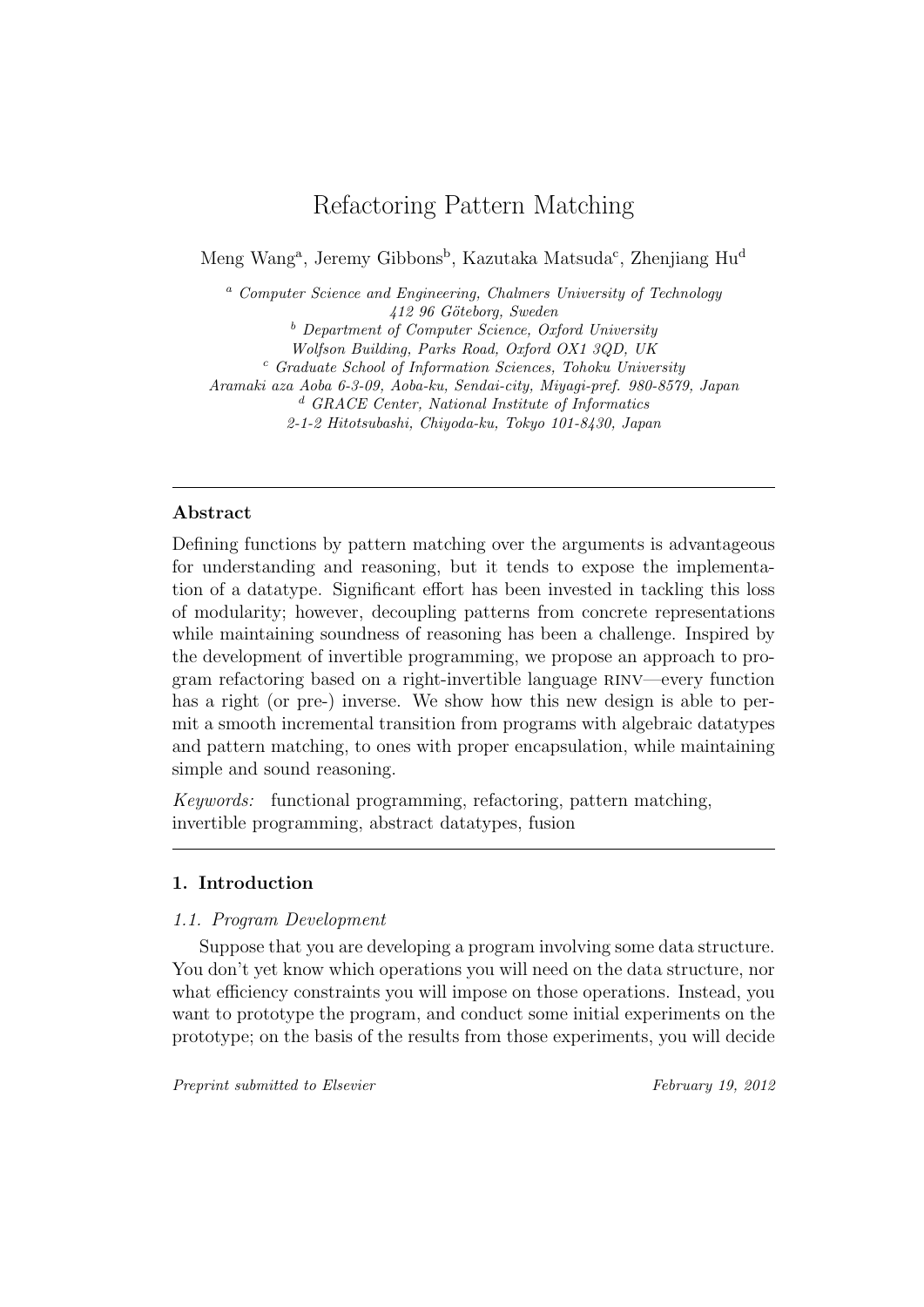whether a naive representation of the data structure suffices, or whether you need to choose a more sophisticated implementation. In the latter case, you do not want to have to conduct major surgery on your prototype in order to refactor it to use a different representation.

The traditional solution to this problem is to use data abstraction: identify (or evolve) an interface, program to that interface, and allow the implementation of the interface to vary without perturbing the program. However, that requires you to prepare in advance for the possible change of representation: it doesn't provide a smooth revision path if you didn't have the foresight to introduce the interface in the first place, but used a bare algebraic datatype as the representation.

Moreover, choosing a naive representation in terms of an algebraic datatype has considerable attractions. Programs that manipulate the data can be defined using *pattern matching* over the constructors of the datatype, rather than having to use 'observer' operations on a data abstraction. This leads to a concise and elegant programming style, which—being based on equations is especially convenient for reasoning about program behaviour [1].

## *1.2. Pattern Matching*

As a simple example, consider encoding binary numbers as lists of bits, most significant first:

$$
data Bin = Zero | One
$$
  
type Num = [Bin]

The above declarations introduce a new datatype (*Bin*) for binary bits, and define *Num* as a type synonym for lists of bits. Throughout this paper, we will use the syntax and standard prelude functions of Haskell [2] for illustration, although any language providing algebraic datatypes would work just as well; however, in contrast to Haskell, we assume a semantics based on sets and total functions rather than on complete partial orders.

Consider this function for normalizing binary numbers by eliding leading zeroes, defined by pattern matching.

| normalize :: $Num \rightarrow Num$                   |          |                   |
|------------------------------------------------------|----------|-------------------|
| normalize []                                         | $=$ $  $ | $\sim$ Clause (1) |
| normalize $(One: num) = One: num$                    |          | $\sim$ Clause (2) |
| normalize $(Zero:num) = normalize num$ -- Clause (3) |          |                   |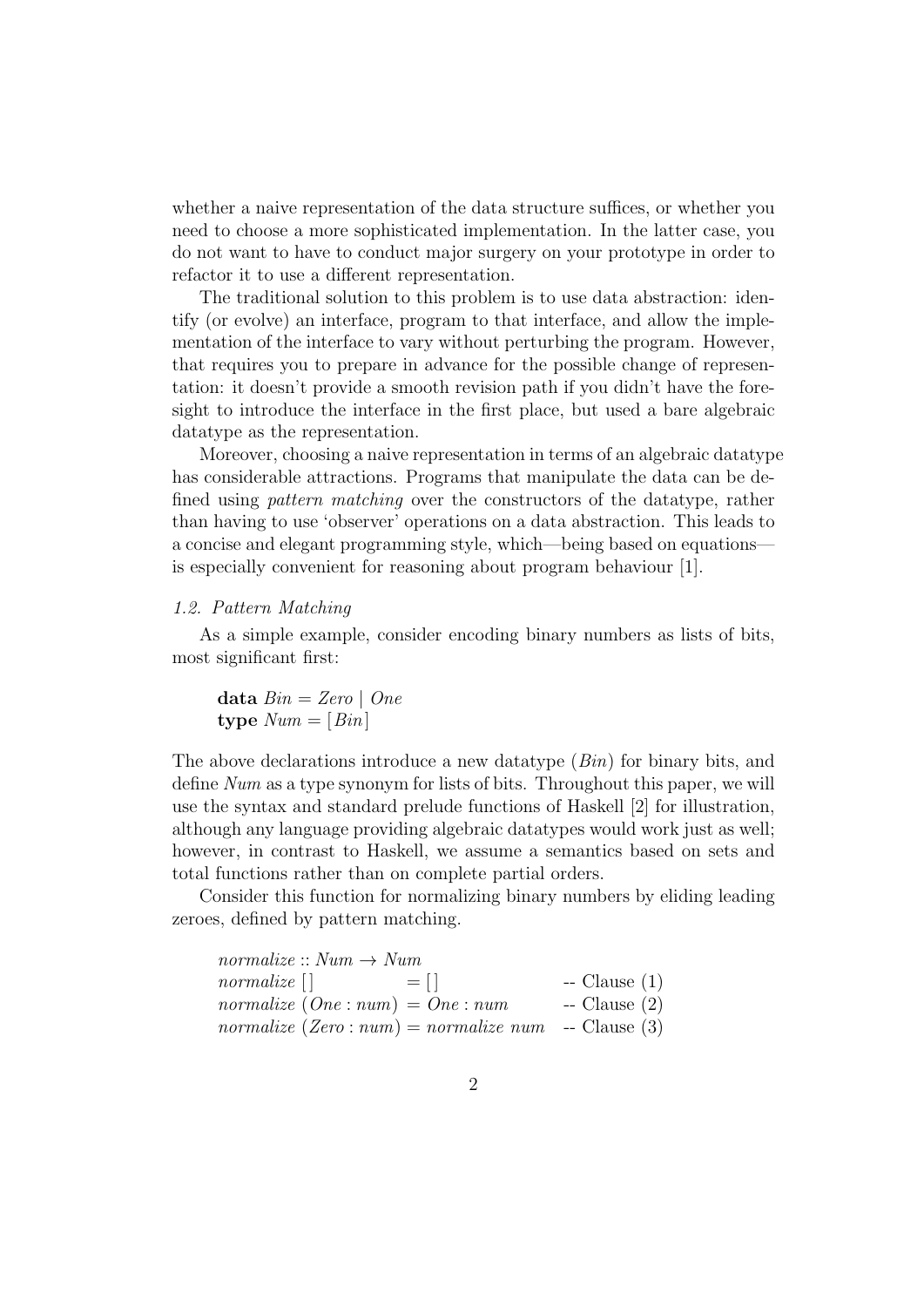The definition forms a collection of equations, which give a straightforward explanation of the operational behaviour of the function:

$$
normalize [Zero, One, Zero]
$$
  
= { clause (3)}  
*normalize* [One, Zero]  
= { clause (2)}  
[One, Zero]

They are also convenient for reasoning; for example, here is one case of an inductive proof that *normalize* is idempotent:

*normalize* (*normalize* (*Zero* : *num*)) *≡ {* Clause (3) *} normalize* (*normalize num*) *≡ {* inductive hypothesis *} normalize num ≡ {* Clause (3) *} normalize* (*Zero* : *num*)

An equivalent definition without using pattern matching is harder to read:

*normalize* :: *Num → Num*  $normalize num = \textbf{if null num} \lor one (head num) \textbf{then}$ *num* **else** *normalize* (*tail num*)

It is also much less convenient for calculating with.

Pattern matching has accordingly been supported as a standard feature in most modern functional languages, since its introduction in Hope [3]. More recently, it has started gaining recognition from the object-oriented community too [4, 5, 6]. Unfortunately, the appeal of pattern matching wanes when we need to change the implementation of a data structure: function definitions are tightly coupled to a particular representation, and a change of representation has a far-reaching effect. As a result, it has been observed that the use of pattern matching "*leads to a discontinuity in programming: programmers initially use pattern matching heavily, and are then forced to abandon the technique in order to regain abstraction over representations*" [7].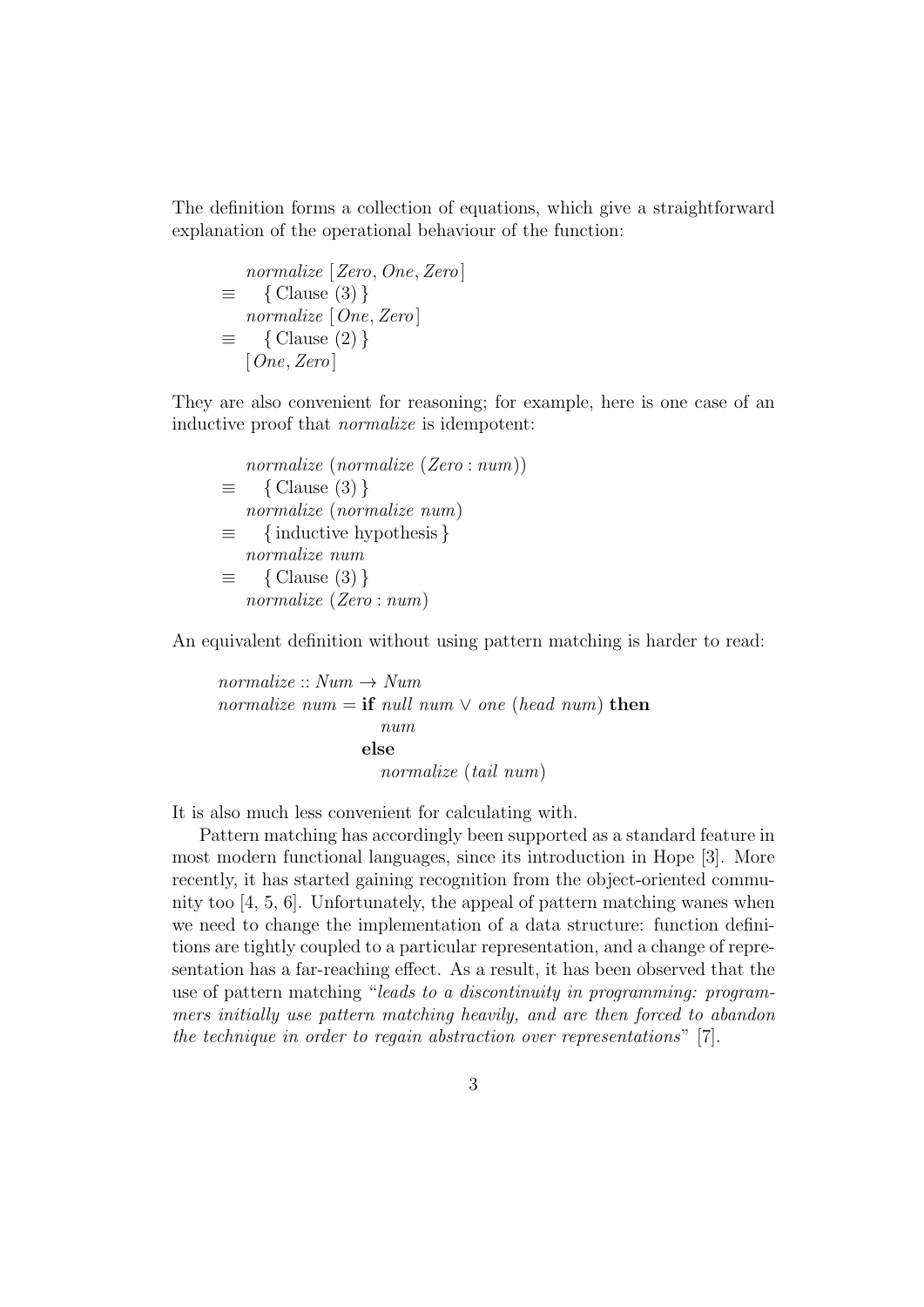In this stand-off between clarity and abstraction, functional languages usually lean towards the former while object-oriented languages prefer the latter. Can we hope to achieve the best of both worlds? With current technology, encapsulating datatypes in a functional language hinders pattern matching. Ad hoc approaches such as allowing user-defined computations to be embedded in the pattern matching and data construction processes threaten soundness of reasoning. For example, we rely on reasoning to perform knowncase elimination that reduces expression **case** (*Cons x xs*) **of** (*Cons a as*)  $\rightarrow$ *a* to *x* based on the knowledge that the computation constructing (*Cons x xs*) is reversed by matching the pattern *Cons a as*. If user-defined computations are embedded in the pattern matching process such as in Wadler's *view* proposal [8], we no longer have the guarantee that the above mentioned roundtrip property still holds, which invalidates reasoning of this kind. To recover soundness, a more disciplined framework is needed.

In an object-oriented setting, there is a concept of *typical object* [9], which is a simple and general data structure (often expressed in a way similar to an algebraic datatype) used as a model of the underlying more complicated and user-defined structure. For example, various kinds of linear structure can be modelled as a list datatype. The user-defined structures are used for execution while the typical object caters for specification. The function that maps an underlying structure to its typical object is called an *abstraction function*. An implementation using the underlying structure can be proven correct, with respect to its specification in terms of the typical object [10], by reasoning about the abstraction function. However, reasoning in this manner does not help with incrementally refactoring a program already written with bare algebraic datatypes.

#### *1.3. Our Contribution*

In this work, then, we strive to address the tension between the convenience of pattern matching and the flexibility of encapsulated data abstractions by proposing a mechanism to allow programs written with pattern matching to be refactored smoothly and incrementally into ones with encapsulation, without losing the benefits of simple equational reasoning. In particular, we propose a framework for incrementally refactoring and identify necessary and sufficient conditions for correctness of such refactoring. As part of the framework, we sketch a domain-specific language RINV that helps to guarantee these conditions by construction. We have implemented the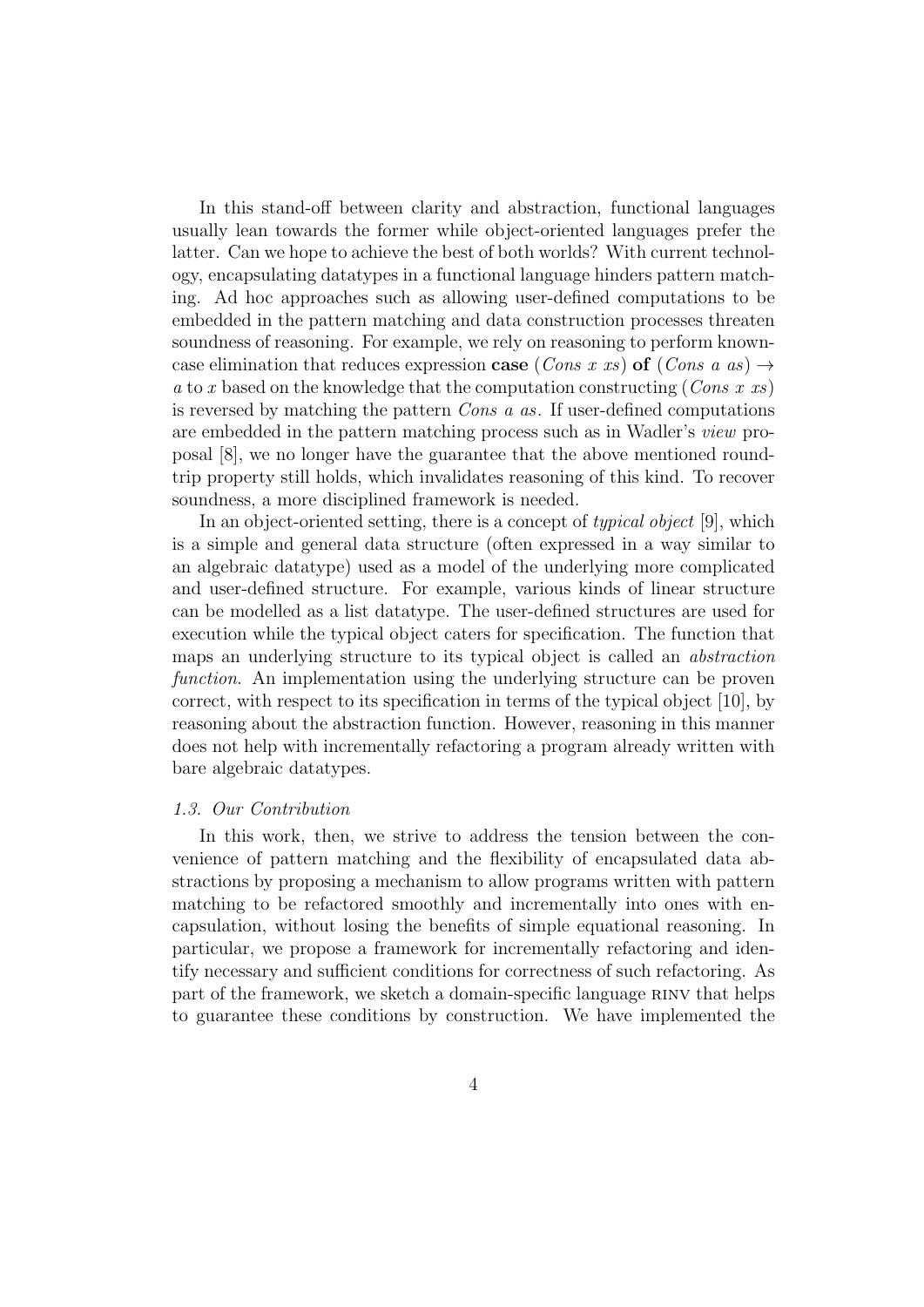proposed system to demonstrate its feasibility. A prototype of our proposal can be found online [11] and is described in detail in the appendix.

The rest of the paper is structured as follows. Section 2 gives a brief introduction to data abstraction. Section 3 presents our proposed design for incremental refactoring of program with pattern matching, and Section 4 provides a formal definition of the right-invertible language rinv on which our design is based. We then evaluate the performance and explore alternative points in the design space of our system (Section 5), and apply our results to other problems in addition to refactoring (Section 6), before discussing related work (Section 7) and concluding (Section 8).

### **2. Data Abstraction**

Choosing the right data structure is key to achieving an efficient program; data abstraction allows us to defer the choice of representation until after the uses of the data are fully understood. The idea is to firstly program with 'abstract' data, which is then replaced by a more efficient 'concrete' representation. Operations on abstract data are reimplemented on the concrete representation, with the original abstract operations serving as specifications. Milner [12] observed that the transition from abstract to concrete representation can be proven correct by showing the following square commutes,



This proof obligation is also known as the *promotion* condition [13]

$$
\alpha_B \circ f \,\equiv\, f \circ \alpha_A
$$

Throughout this paper, we use *≡* for equality between expressions, whereas we use  $=$  for definitions. As a notational convention, we write  $X$  for the concrete counterpart of an abstract representation *X*. In the above, the  $\alpha_X$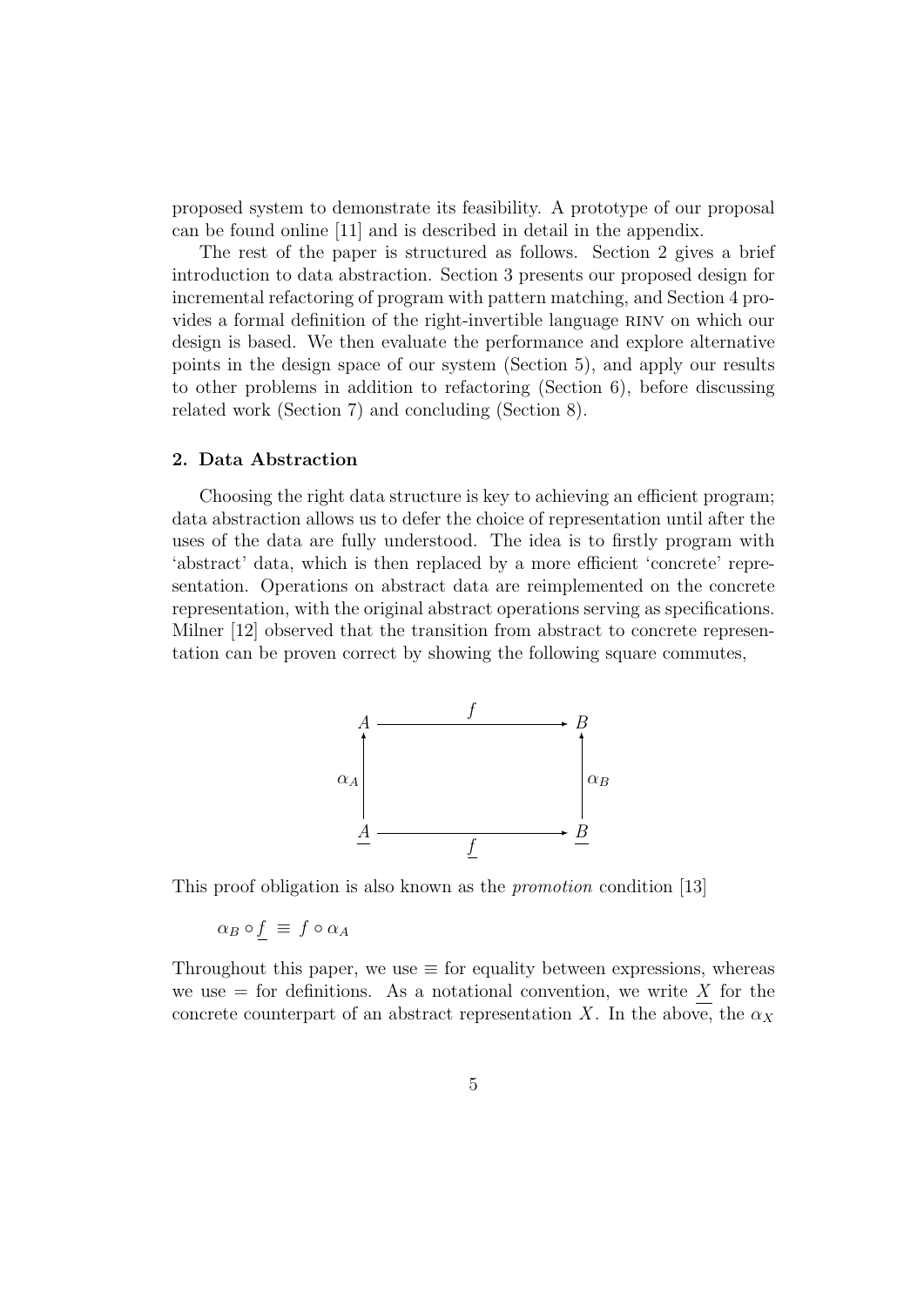family of functions are *abstraction* functions [10] that map the concrete representations to the abstract ones; we will simply write  $\alpha$  if its type is clear from the context. In the above diagram, *A* and *B* are abstract representations, whereas  $\underline{A}$  and  $\underline{B}$  are concrete representations. The abstract program is  $f: A \to B$ , and its concrete version is  $f: A \to B$ . In the sequel, we use the terms 'abstract program' and 'specification' interchangeably.

## *2.1. An Example*

Consider queue structures, represented abstractly as lists.

**type** *Queue*  $a = [a]$  $emptyQ = []$  $\text{first} = \text{head}$ *isEmpty* = *null enQ*  $a q = q + [a]$  $deQ = tail$ 

(Note that  $+$  is a Haskell infix operator that concatenates two lists.) For a more efficient definition of *enQ*, a plausible concrete representation reads:

**type** Queue 
$$
a = ([a], [a])
$$
  
 $\alpha :: Queue a \rightarrow Queue a$   
 $\alpha (fq, bq) = fq + reverse bq$ 

The second list of the pair, representing the latter part of a queue, is reversed, so that enqueuing is simply list prefixing. The library operations can be implemented as follows:

$$
\begin{array}{ll}\n\text{empty }Q & = ([], []) \\
\frac{\text{first }}{ \text{first }} ([], \, bq) & = \text{last } bq \\
\frac{\text{first }}{ \text{first }} ((a : fq), \, bq) = a \\
\frac{\text{isEmpty }}{ \text{isEmpty }} q & = \text{False} \\
\frac{\text{en }Q}{ \text{en }Q \, a} \ (fq, \, bq) & = (fq, a : bq) \\
\frac{\text{de }Q}{ \text{de }Q} \ ([], \, bq) & = \text{de }Q \ (reverse \, bq, []) \\
\frac{\text{de }Q}{ \text{de }Q} \ (a : fq, bq) & = \overline{(fq, bq)}\n\end{array}
$$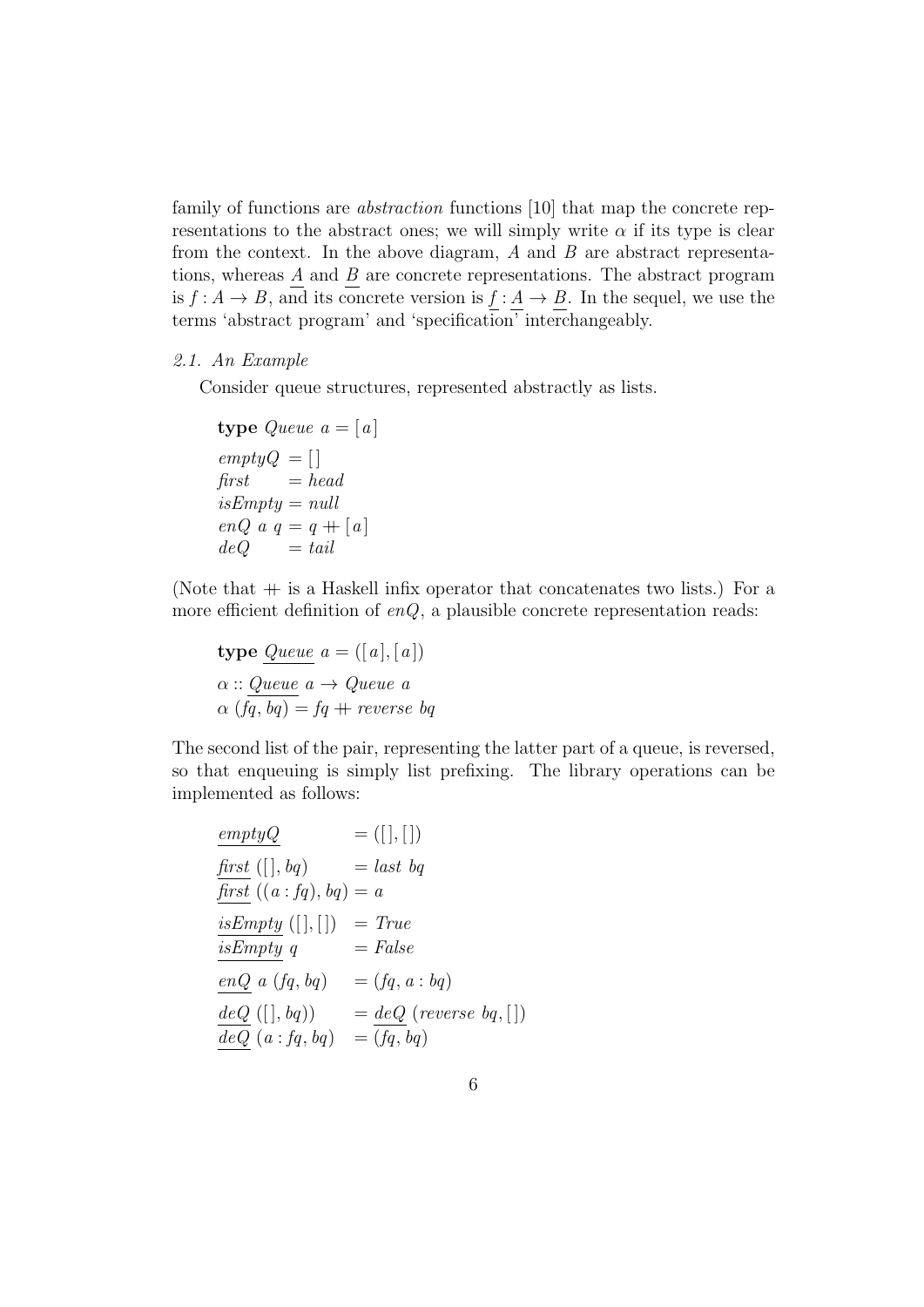Through standard equational reasoning, we can establish the correctness of the implementation by proving the promotion condition for each operation. For example,

$$
\begin{aligned}\n&\alpha \left(\frac{deQ}{d}\left(a : fq, bq\right)\right) \\
&\equiv \quad \{ \text{definition of } \underline{deQ} \} \\
&\alpha \left(fq, bq\right) \\
&\equiv \quad \{ \text{definition of } \underline{deQ} \} \\
\underline{deQ}\left(a : \alpha \left(fq, bq\right)\right) \\
&\equiv \quad \{ \text{definition of } \alpha \} \\
\underline{deQ}\left(a : \left(fq + \text{reverse } bq\right)\right) \\
&\equiv \quad \{ \text{definition of } + \} \\
\underline{deQ}\left((a : fq) + \text{reverse } bq\right) \\
&\equiv \quad \{ \text{definition of } \alpha \} \\
\underline{deQ}\left(\alpha \left(a : fq, bq\right)\right)\n\end{aligned}
$$

Other than the handful of 'library' operations above, we have other abstract programs benefitting from the simple list representation. For example, the map function on queues:

$$
mapQ :: (a \rightarrow b) \rightarrow Queue \ a \rightarrow Queue \ b
$$
  

$$
mapQ f [] = []
$$
  

$$
mapQ f (a : q) = f a : mapQ f q
$$

or a prioritisation function, which is essentially a stable sort based on element weight:

```
\n
$$
\text{priorities::} \text{Ord } a \Rightarrow \text{Queue } a \rightarrow \text{Queue } a \text{ \n $\text{priorities} \text{[]} = []$ \n\n $\text{priorities} \text{ (a : q)} = \text{insert } a \text{ (priorities } q) \text{ \nwhere insert } b [] = [b] \text{ \n $\text{insert } b \text{ (a : q)} = \text{if } b \leq a \text{ then } b : (a : q) \text{ \nelse } a : (\text{insert } b \text{ q})$ \n$
$$

```

To maintain executability, all uses of the abstract representation have to be changed at once, even though some of the old definitions may not gain from the refactoring. One has to (re)implement all the functions either by pattern matching on the new representation (discouraging further refactoring) or by the use of library operations (at the cost of losing convenient equational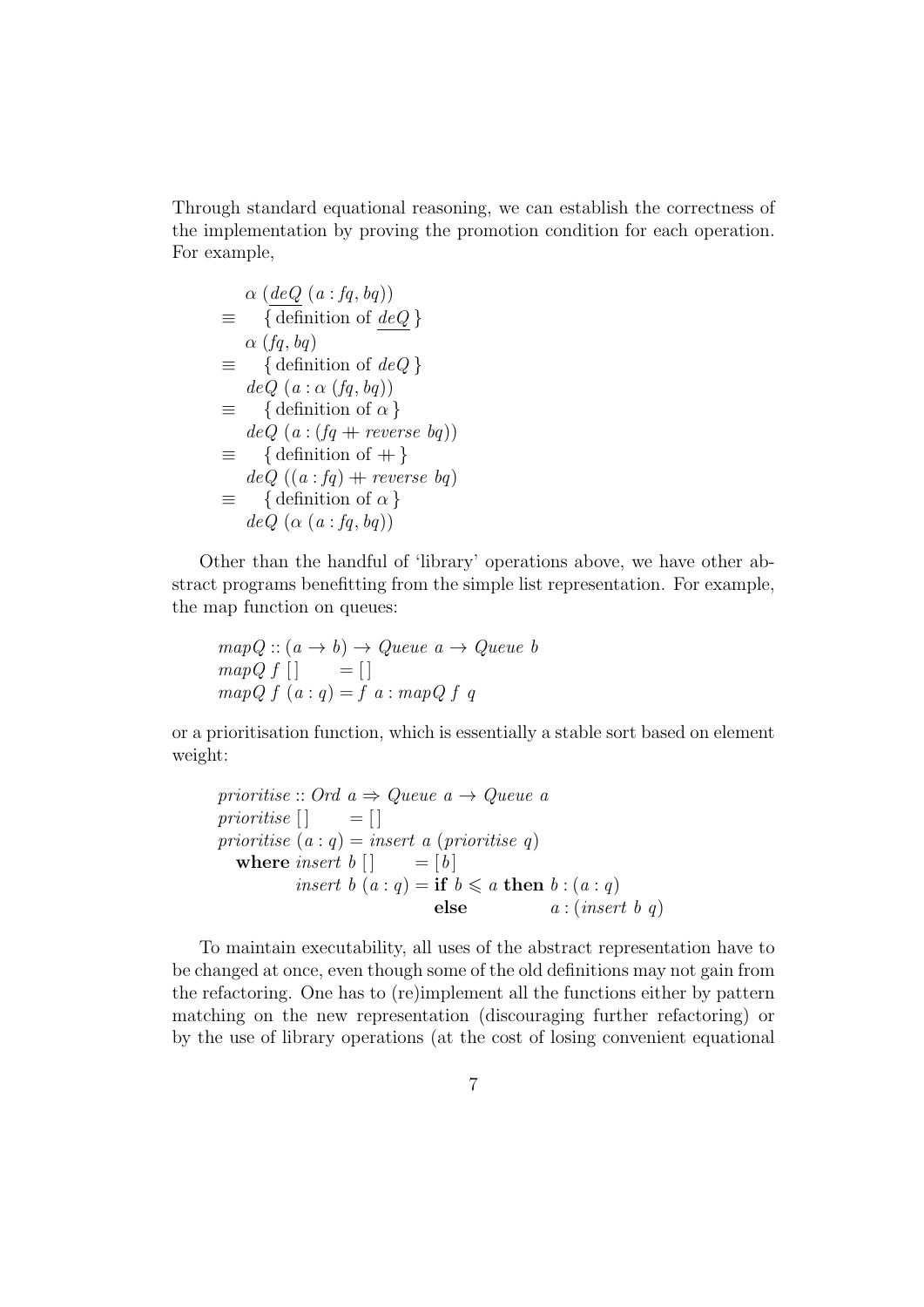reasoning). For example, a definition of map using only the library operations is likely to be more clumsy:

$$
mapQ_{\text{prim}} :: (a \to b) \to Queue \ a \to Queue \ b
$$
  
\n
$$
mapQ_{\text{prim}} f q = \text{accum} f q \text{ empty} Q
$$
  
\nwhere  $accum f q aq = \text{if} isEmpty q \text{ then}$   
\n
$$
aq
$$
  
\nelse  
\n
$$
accum f (deQ q) (enQ (f (first q)) aq)
$$

Being restricted to an explicit interface reduced our options here: it is not easy to add to the front of a queue, for which we need an accumulating parameter.

In the next section, we propose a framework free from the above pitfalls: refactoring can be done selectively; and at any point in the process, executability and reasoning are fully supported. We look into the details of the design by means of examples.

## **3. Selective Refactoring**

Our purpose is to allow incremental refactoring of a program, replacing a specification in stages by a more sophisticated implementation. We have seen in the previous section that once an implementation is given, the promotion condition is sufficient to guarantee its correctness. However, the promotion condition does not suggest a way of integrating the new definition into its original context, which may still operate on the old representation. We need a computation law of the form

$$
f \equiv \alpha \circ f \circ \alpha^{\circ}
$$

in order to replace specification *f* with its implementation  $\alpha \circ f \circ \alpha^{\circ}$ .

Here, the function  $\alpha^{\circ}$  does the 'opposite' of  $\alpha$ , mapping an abstract value down to a concrete value. The abstract program *f* is replaced by the composition  $\alpha \circ f \circ \alpha^{\circ}$ , which converts an abstract value to the concrete representation, executes the concrete program, then converts the concrete result back to the abstract representation. For example, the abstract program fragment *deQ x* is replaced with  $(\alpha \circ deQ \circ \alpha^{\circ}) x$ , where the two functions  $\alpha^{\circ}$  and  $\alpha$  convert a value of type *Queue* into one of type *Queue* and back again.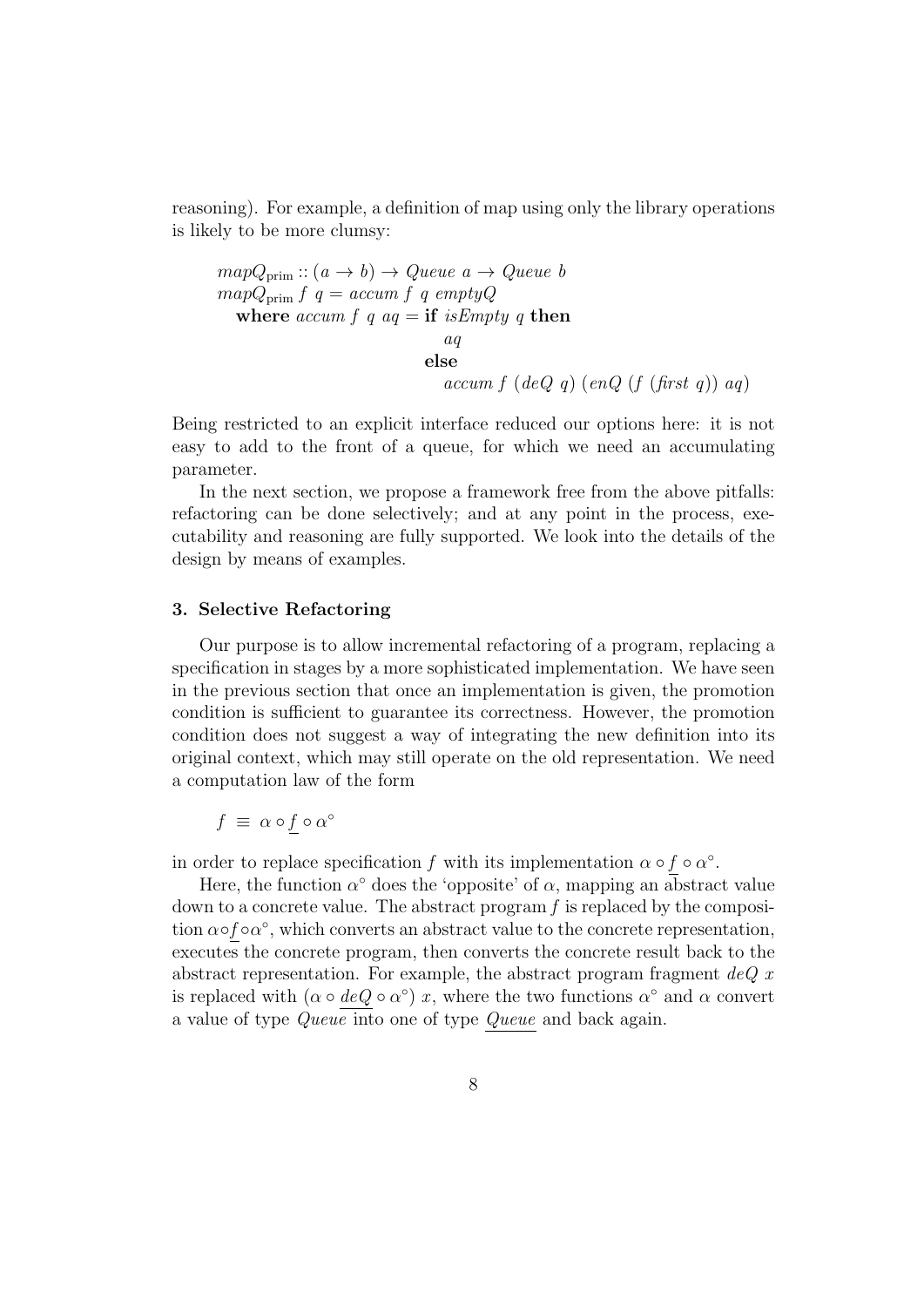It is obvious that if  $\alpha$  and  $\alpha^{\circ}$  are each other's inverses (a situation sometimes called *strong simulation* [12]), the computation law is equivalent to the promotion condition. However, requiring them to be inverses restricts the abstraction function to be bijective, which is rather a strong condition. In fact, one-sided invertibility is sufficient in this case. Specifically, the  $\alpha^{\circ}$  function should be a right inverse of  $\alpha$  – that is,  $\alpha \circ \alpha^{\circ} \equiv id$ ; it is not necessary for  $\alpha^{\circ}$  also to be a left inverse of  $\alpha$ .

## *3.1. The Computation Law*

Before going into the details of our results, we firstly generalise the notation used. The abstract operation *f* will not always have a type as simple as *Queue a*  $\rightarrow$  *Queue a*, like *deQ* does. Suppose we have datatypes *A* and *A*, and conversion functions  $\alpha$  ::  $A \to A$  and  $\alpha^{\circ}$  ::  $A \to A$ . In the general case, an abstract operation will take not just a single value in the abstract representation (of type *A*), but some combination of abstract values and other arguments. We capture this combination in terms of an operation  $\mathcal F$  on datatypes A. Similarly, the operation will return a different combination  $\mathcal G$ of abstract values and other results. The operations  $\mathcal F$  and  $\mathcal G$  are functors; they lift the conversion functions in the obvious way to  $\mathcal{F} \alpha^{\circ} :: \mathcal{F} A \rightarrow \mathcal{F} A$ and  $\mathcal{G} \alpha :: \mathcal{G} \land \rightarrow \mathcal{G} \land A$ , acting pointwise on combinations of values, and respecting identity and composition. Then an abstract operation *f* will have type  $\mathcal{F} A \rightarrow \mathcal{G} A$ , and the corresponding concrete operation  $f : \mathcal{F} A \rightarrow \mathcal{G} A$ should satisfy the computation law  $f \equiv \mathcal{G} \alpha \circ f \circ \mathcal{F} \alpha^{\circ}$ , as shown in the following commuting diagram.



For example, for the operation *first* :: *Queue a*  $\rightarrow$  *a*, the input context *F* is the identity functor, because the source type *Queue a* of *first* consists of a single occurrence of the datatype in question, and the output context  $\mathcal G$  is a constant functor, because the target type *a* of *first* has no occurrences of the datatype. The operation must satisfy the following computation law: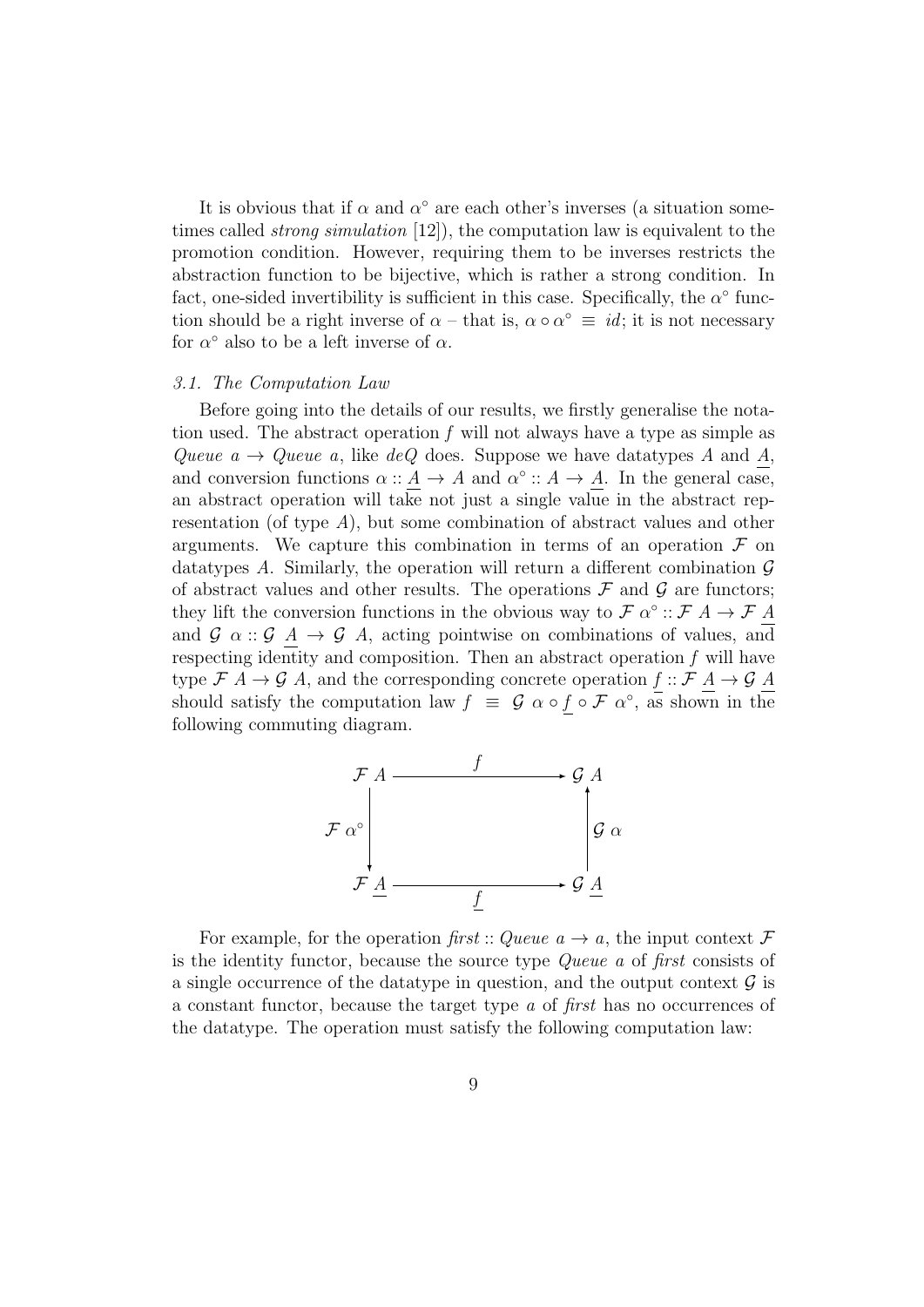$f \text{if} \text{f} \text{if} \text{f} \text{if} \text{f} \text{if} \text{f} \text{if} \text{f} \text{if} \text{f} \text{if} \text{f} \text{if} \text{f} \text{if} \text{f} \text{if} \text{f} \text{if} \text{f} \text{if} \text{f} \text{if} \text{f} \text{if} \text{f} \text{if} \text{f} \text{if} \text{f} \text{if} \text{f} \text{if} \text{f} \text{if} \text{f} \text{if} \text{f} \text{if} \text{f} \text{if} \text{f$ 

The computation equations for the rest of the operations are listed below.

$$
isEmpty \equiv \underline{isEmpty} \circ \alpha^{\circ}
$$
  
\n
$$
emptyQ \equiv \alpha \circ \underline{emptyQ}
$$
  
\n
$$
enQ \ a \equiv \alpha \circ \underline{enQ} \ a \circ \alpha^{\circ}
$$
  
\n
$$
deQ \equiv \alpha \circ \overline{deQ} \circ \alpha^{\circ}
$$

The computation law provides a way of replacing a specification with its implementation. But since it involves both  $\alpha$  and  $\alpha^{\circ}$ , it seems more difficult to prove than the promotion condition. However, the following result allows us to derive the computation law from the promotion condition, using the right-invertibility property of  $\alpha$  and  $\alpha^{\circ}$ .

**Lemma 1 (Computation).** *Given operation specifications*  $f: F: A \rightarrow \mathcal{G}$  *A, and their implementations*  $f: F \rightarrow G \rightarrow G$ , for all conversion functions  $\alpha: A \to A$  satisfying the promotion condition  $\overline{G}$   $\alpha \circ f \equiv f \circ F$   $\alpha$ , and their right *inverses*  $\alpha^{\circ}$  ::  $A \rightarrow A$ , we can deduce the computation law  $f \equiv \mathcal{G} \alpha \circ f \circ \mathcal{F} \alpha^{\circ}$ .

PROOF.

$$
\mathcal{G} \alpha \circ \underline{f} \circ \mathcal{F} \alpha^{\circ}
$$
\n
$$
\equiv \{ \text{promotion} \}
$$
\n
$$
f \circ \mathcal{F} \alpha \circ \mathcal{F} \alpha^{\circ}
$$
\n
$$
\equiv \{ \mathcal{F} \text{ respects composition} \}
$$
\n
$$
f \circ \mathcal{F} (\alpha \circ \alpha^{\circ})
$$
\n
$$
\equiv \{ \alpha \circ \alpha^{\circ} \equiv id \}
$$
\n
$$
f \circ \mathcal{F} id
$$
\n
$$
\equiv \{ \mathcal{F} \text{ respects identity} \}
$$

 $\Box$ 

Applying the computation law requires additional infrastructure (the right inverse  $\alpha^{\circ}$  of the abstraction function and its properties) in addition to that needed for a data abstraction framework based on the promotion condition. To minimise this extra obligation, we will explore a correctnessby-construction technique: in the next section, we will present a combinatorbased language rinv implemented as a library, in which every definable function gets a right inverse for free. That is to say, the programmer carrying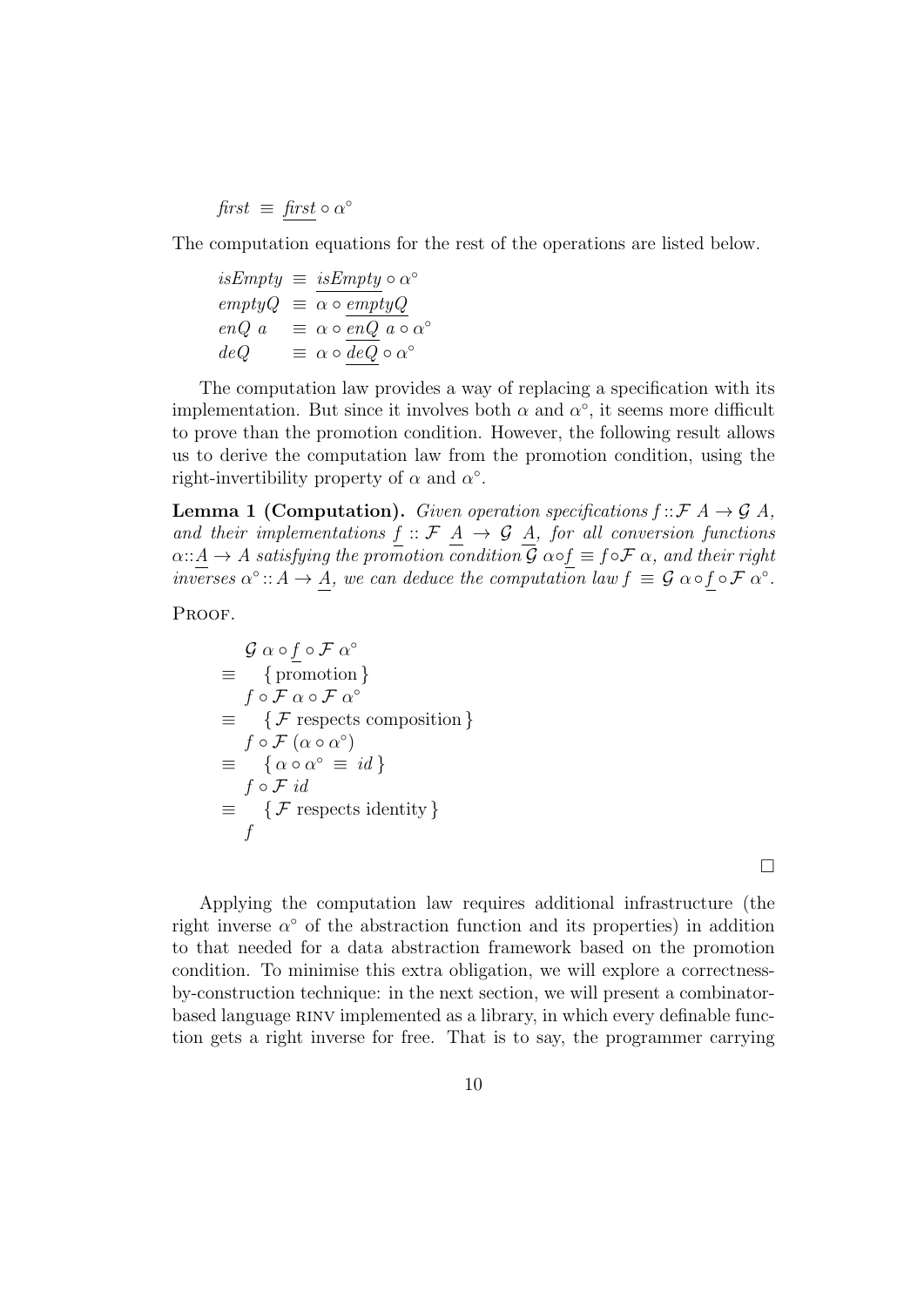out a refactoring writes only  $\alpha$ , in RINV, and the corresponding  $\alpha^{\circ}$  is automatically generated. For the sake of completeness, in the case of the queue example presented above, a possible definition in RINV reads:

 $\alpha = app \circ (id \times reverse)$ 

The details of the language are completely orthogonal to the discussion in this section, and can be safely ignored for the time being.

## *3.2. Refactoring by Translation*

In our proposal, a programmer wishing to migrate to the concrete representation has the choice of keeping the original abstract definitions, or of refactoring them into the style using only the library operations, or of having a mixture of the two. For example, consider a queue that is read circularly for a certain amount of time, say repeatedly playing a piece of music.

$$
play :: Time \rightarrow Queue (IO()) \rightarrow IO()
$$
  
play 0 (a: .) = a  
play (n + 1) (a: q) = **do** a  
play n (q + [a])

We use Haskell's **do** notation above to sequence IO actions: the action *a* will be followed by the actions of *play n*  $(q + |a|)$ . To refactor this function, we firstly have to rewrite it with library operations.

$$
play_{\text{prim}} :: Time \rightarrow Queue (IO()) \rightarrow IO()
$$
  
\n
$$
play_{\text{prim}} 0 \qquad q = first \ q
$$
  
\n
$$
play_{\text{prim}} (n+1) \ q = \text{do } hd
$$
  
\n
$$
play_{\text{prim}} n \ (enQ \ hd \ tl)
$$
  
\nwhere  $hd = first \ q$   
\n
$$
tl = deQ \ q
$$

There is no magic here. The programmer carrying out the refactoring has to write  $play_{\text{prim}}$  and be responsible for its correctness:  $play_{\text{prim}} \equiv play$ .

The library operations are implemented using the concrete representation, allowing constant time performance of *enQ*.

$$
\frac{play_{\text{prim}}:Time \rightarrow Queue}{play_{\text{prim}} \ 0 \ q} \ (IO \ ()) \rightarrow IO \ ()
$$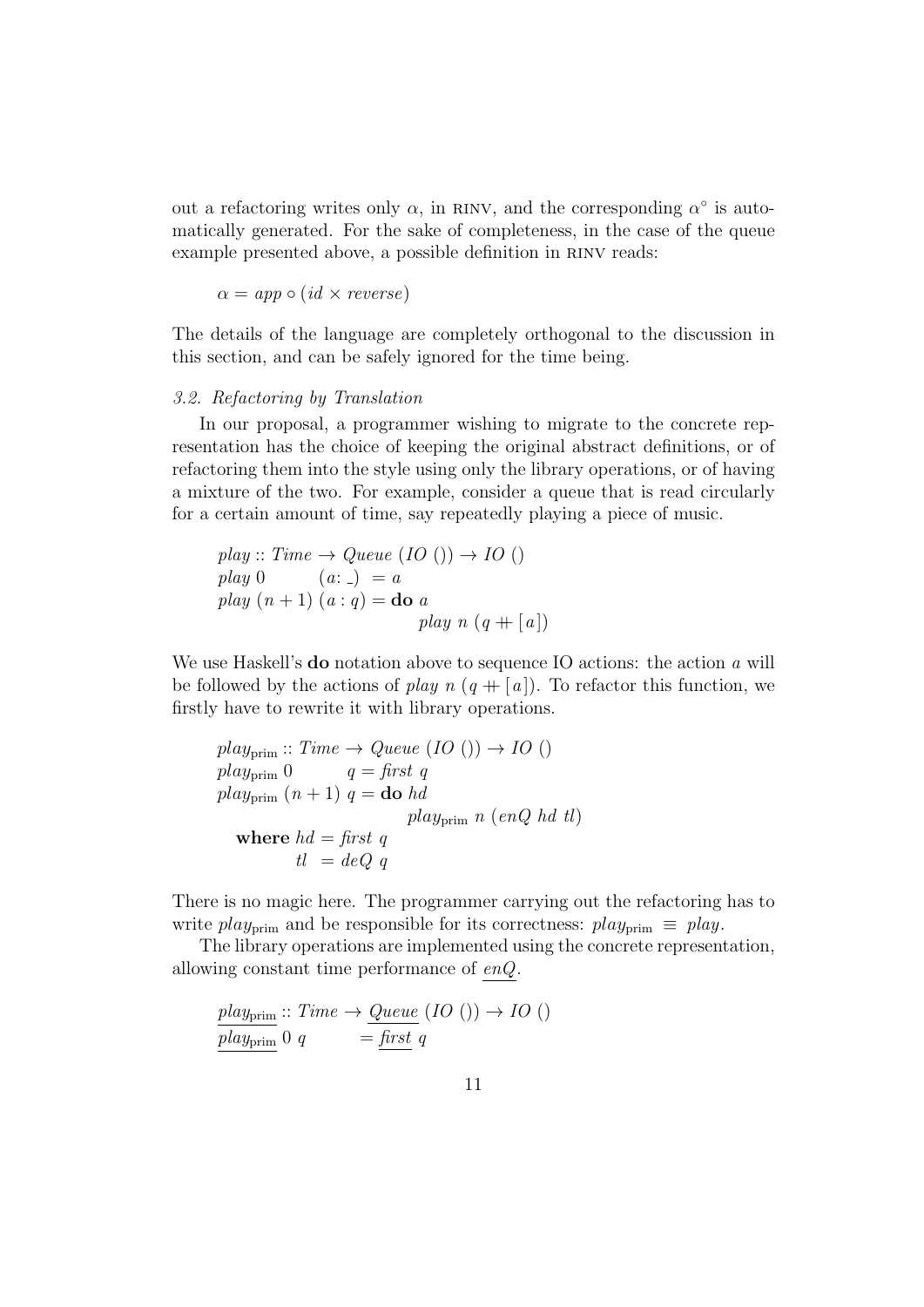$$
\frac{play_{\text{prim}}(n+1) \ q = \text{do } hd}{\text{where } hd = \frac{first}{d} \ q} \frac{play_{\text{prim}} \ n \ (enQ \ hd \ tl)}{tl = \frac{deQ}{d} \ q}
$$

Re-implementing every function to its "prim" version is certainly laborious, and is not necessarily beneficial. We perform selective refactoring, requiring *play*<sub>prim</sub> to do the job of *play* in the original abstract context. For example, we may want to use  $play_{\text{prim}}$  together with  $mapQ$  (defined in Section 2.1) in expressions like:

 $play_{\text{prim}}$  *n*  $\circ$  *mapQ f* 

The gap between different representations used by  $play_{\text{prim}}$  and  $mapQ$  can be bridged by a mechanical translation, following a rather straightforward scheme: each use of a library operation is replaced with its implementation precomposed with  $\alpha$  and postcomposed with  $\alpha^{\circ}$  (subject to the appropriate functors).

The library operations that are defined on the concrete implementation require their inputs to be converted from the abstract representation before consumption, and the outputs converted back to the abstract representation. Effectively, all the refactored functions have the abstract representation as input and output types; the concrete representation remains only for intermediate structures. As an example, *play*<sub>prim</sub> can be translated into the following.

$$
play': Time \rightarrow Queue (IO()) \rightarrow IO()
$$
  
\n
$$
play' 0 q = (\alpha \circ first \circ \alpha^{\circ}) q
$$
  
\n
$$
play' (n + 1) q = \textbf{do } hd
$$
  
\n
$$
play' n ((\alpha \circ enQ hd \circ \alpha^{\circ}) tl)
$$
  
\nwhere  $hd = (\alpha \circ first \circ \alpha^{\circ}) q$   
\n
$$
tl = (\alpha \circ \textbf{deQ} \circ \alpha^{\circ}) q
$$

Given the computation law, it is easy to conclude that *play′* is equivalent to *play*<sub>prim</sub>, in the sense that exactly the same output is produced for each input.

The original abstract program such as the definition of *play* is turned into a specification and can be used for equational reasoning. For example, one can continue to show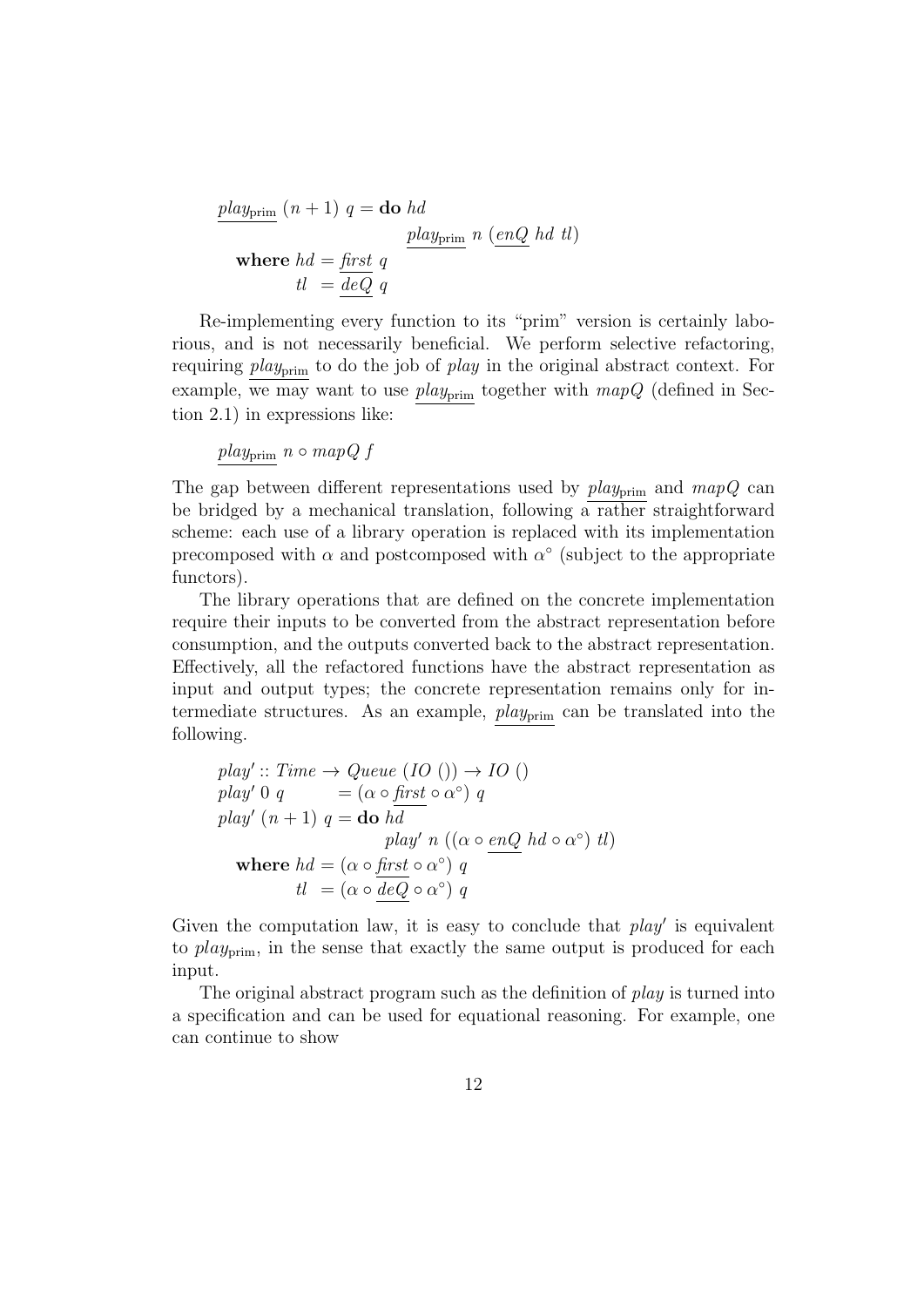$$
play\; n\; xs \; \equiv \; play\; n \; (xs \; + \; xs)
$$

on the abstract level, without worrying about the refactoring of *play* into *play′* .

#### *3.3. Optimization*

The above translation of *play*<sub>prim</sub> is semantically correct, but inefficient. There are conversions everywhere in the program, which are unnecessary because there is no reference to the abstract representation by the function at all. One way to remove the redundant conversions is fusion. Consider the expression

$$
(\alpha \circ enQ \; hd \circ \alpha^{\circ}) \; ((\alpha \circ deQ \circ \alpha^{\circ}) \; q)
$$

Our target is to fuse the intermediate conversions to produce

 $(\alpha \circ enQ \ hd \circ deQ \circ \alpha^{\circ}) \ q$ 

This would clearly follow from  $\alpha^{\circ} \circ \alpha \equiv id$ , but this is not a property that we guarantee—for good reason, since requiring it in addition to the existing right inverse property  $\alpha \circ \alpha^{\circ} \equiv id$  entails isomorphic abstract and concrete representations, which is too restrictive to be practically useful. Instead, using the promotion condition, we can prove a weaker property that is sufficient for fusion.

**Theorem 1 (Fusion Soundness).** *Given operation specifications f* ::*F A →*  $G \nvert A$  and  $g :: G \nvert A \rightarrow H \nvert A$ , and their implementations  $f :: \mathcal{F} \nvert A \rightarrow \mathcal{G} \nvert A$  and  $g: G \rightarrow \mathcal{H}$  *A, for all conversion functions*  $\alpha: A \rightarrow \overline{A}$  satisfying the pro*motion condition*  $\mathcal{H} \alpha \circ g \equiv g \circ \mathcal{G} \alpha$ , and their right inverses  $\alpha^{\circ} :: A \rightarrow A$ , *we have the following fusion law:*

$$
\mathcal{H} \alpha \circ \underline{g} \circ \mathcal{G} \alpha^{\circ} \circ \mathcal{G} \alpha \circ \underline{f} \circ \mathcal{F} \alpha^{\circ} \equiv \mathcal{H} \alpha \circ \underline{g} \circ \underline{f} \circ \mathcal{F} \alpha^{\circ}
$$

PROOF.

$$
\mathcal{H} \alpha \circ \underline{g} \circ \mathcal{G} \alpha^{\circ} \circ \mathcal{G} \alpha \circ \underline{f} \circ \mathcal{F} \alpha^{\circ}
$$
\n
$$
\equiv \{ \text{promotion} \}
$$
\n
$$
g \circ \mathcal{G} \alpha \circ \mathcal{G} \alpha^{\circ} \circ \mathcal{G} \alpha \circ \underline{f} \circ \mathcal{F} \alpha^{\circ}
$$
\n
$$
\equiv \{ \mathcal{G} \text{ is a functor}; \alpha \circ \alpha^{\circ} \equiv id \}
$$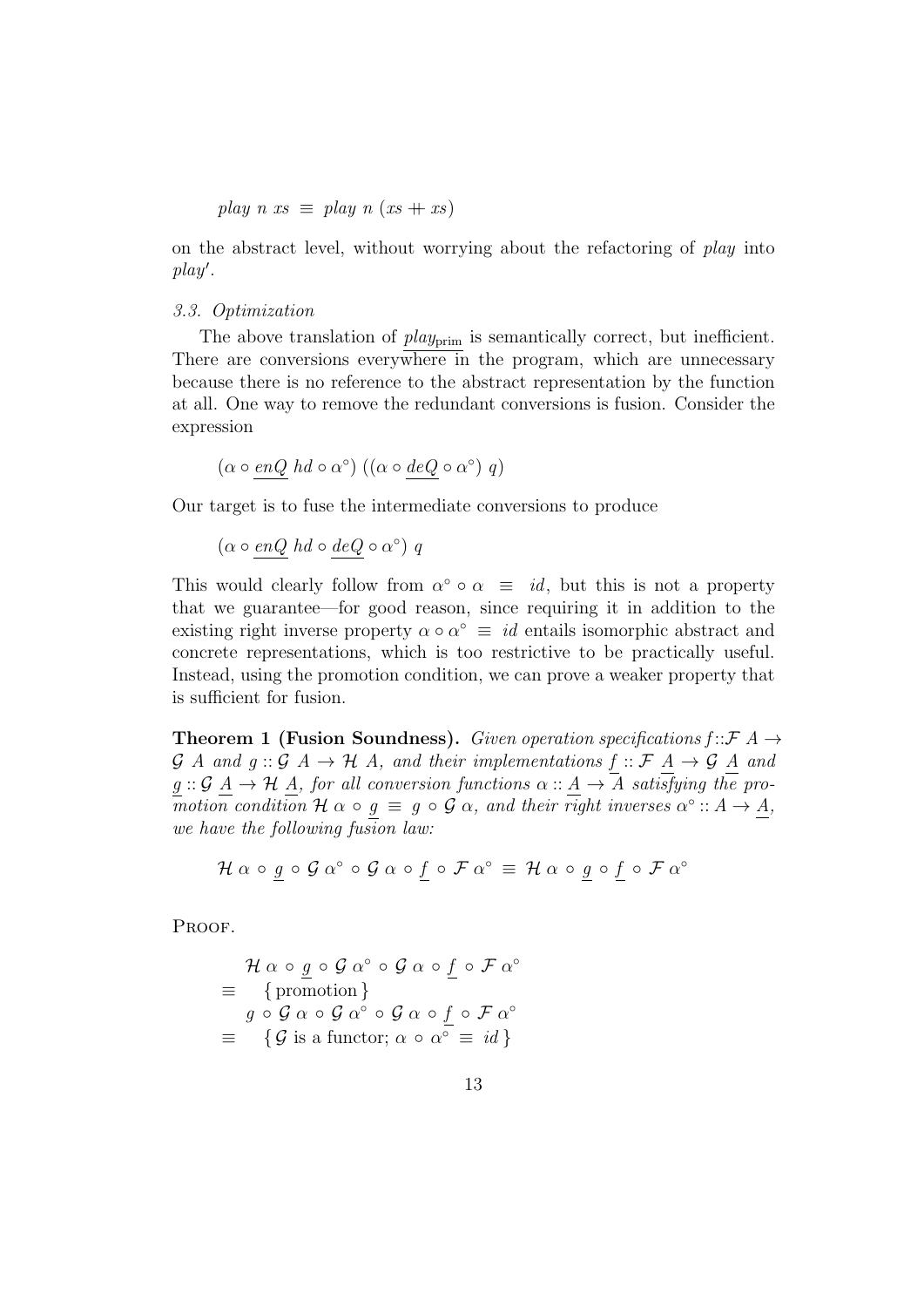$$
g \circ g \alpha \circ f \circ \mathcal{F} \alpha^{\circ}
$$
  

$$
\equiv \{ \text{promotion} \}
$$
  

$$
\mathcal{H} \alpha \circ g \circ f \circ \mathcal{F} \alpha^{\circ}
$$

 $\Box$ 

Basically, this theorem states that although the input to *g* may differ from the output of *f*, due to the  $\alpha^{\circ} \circ \alpha$  conversions, nevertheless the post-conversion of *g*'s output brings possibly different results into the same value in the abstract representation.

It is clear theoretically that repeatedly applying the above fusion law will eliminate all intermediate conversions until the point where the abstract representation is used. The absence of abstract representation is reflected in typing: for example the function *play*<sub>prim</sub> is well-typed without translation, as we never have to unify the types *Queue* and *Queue*. In this case, *play*<sub>prim</sub> is no different from library functions such as *deQ* translation-wise, where we lift the conversion out of the recursion. As a result, our implementation directly produces

$$
play' n = \alpha \circ play_{\text{prim}} n \circ \alpha^{\circ}
$$

which is free from intermediate conversions.

It is also clear that not all conversions can be eliminated. In expressions like

$$
\alpha \circ \text{play}_{\text{prim}} \text{ } n \circ \alpha^{\circ} \circ \text{map} Q \text{ } f
$$

some performance overhead is inevitable. Such overheads may or may not be acceptable, depending on the situation. The programmer has the option of refactoring *mapQ* as well to remove the conversion. We won't discuss this engineering trade-off further: although we advocate selective refactoring, we are not necessarily against complete refactoring; we simply provide the options for programmers to choose from.

## *3.4. More Examples*

We now look at a few additional examples making use of the refactoring framework developed in this section.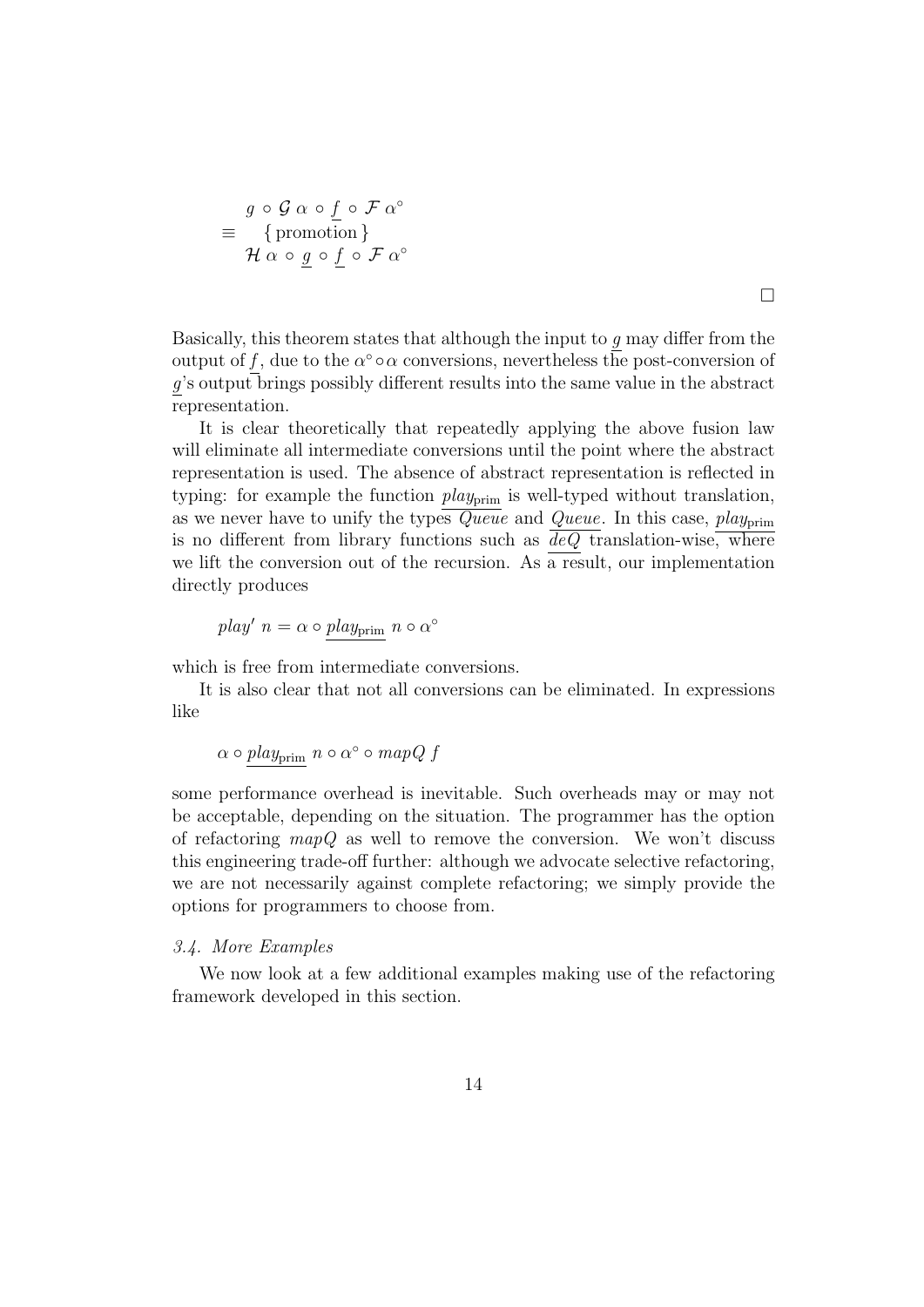#### *3.4.1. Join Lists*

Suppose we have the following definition of the reverse function:

```
reverse :: [a] \rightarrow [a]reverse \begin{bmatrix} \end{bmatrix} = \begin{bmatrix} \end{bmatrix}reverse (x : xs) = append (reverse xs) [x]
```
It is well known that the above definition suffers from poor run-time performance due to the linear-time left-biased-list concatenation (*append*). One way to resolve such inefficiency is to transform individual concatenationintensive definitions to reduce the calls to *append*, a technique that is systematised by Wadler [14]. Here we take a different approach by refactoring *append* itself based on a different representation of list, instead of trying to eliminate its usage.

As an alternative to the biased linear list structure, the *join* representation of lists has been proposed for program elegance [15, 16], efficiency [17], and more recently, parallelism [18]. It can be defined as:

**data** *List*  $a = Empty \mid Unit \ a \mid Join (List \ a) (List \ a)$ 

With this representation, a constant-time append function can be defined as

*append l1 l2* = *Join l1 l2*

At the same time, we don't want to give up on the familiar notions of  $\Box$  and (:). Instead, they can serve as a specification of the join representation.

```
type List a = [a]append \begin{bmatrix} \cdot & y \end{bmatrix} = ysappend (x : xs) ys = x : append xs ys
```
Now suppose a programmer would like to refactor certain list functions to make use of the constant-time append function; she will need to define an abstraction function  $\alpha$  :: *List*  $a \rightarrow$  *List*  $a$  (a corresponding  $\alpha^{\circ}$  will be automatically constructed by  $\overline{R}$  RINV, as we will see shortly in the next section), and verify its correctness by proving the promotion condition. The translation outlined in Section 3.2 will complete the refactoring, by converting calls of *append* into calls of *append*. At the same time, many other list functions, including some that are yet to be defined, may still use pattern matching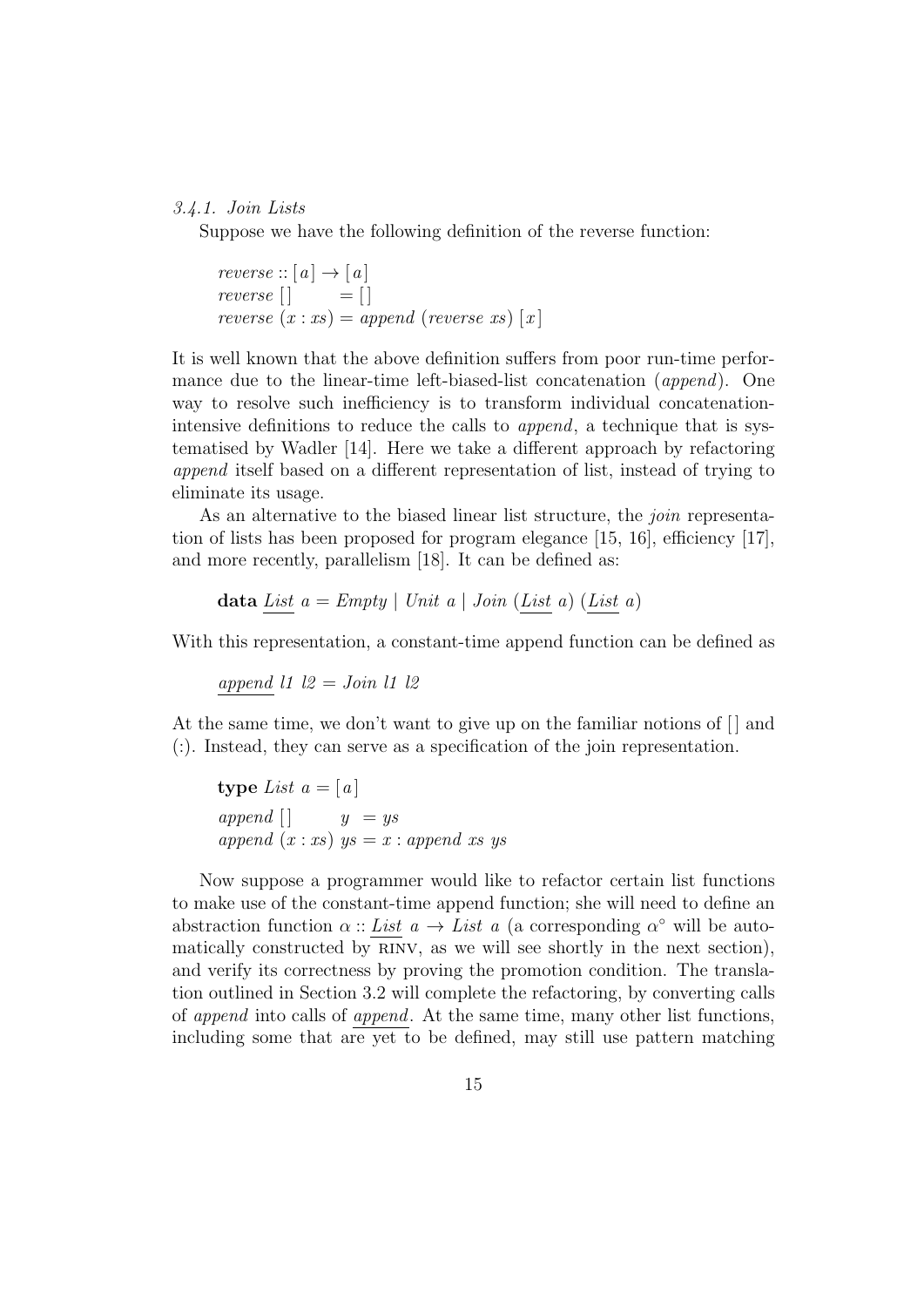on, and be manipulated using, the original *List* representation. For example, retrieving the head of a list can be defined as:

 $head(x:xs) = x$ 

and calculated in the following manner, oblivious to the refactoring:

$$
head\ (append\ (x:xs)\ ys) \equiv head\ (x:append\ xs\ ys) \equiv x
$$

As we have seen, selective refactoring provides the option of keeping the widely used left-biased list, while taking advantage of alternative representations when needed. This flexibility frees programmers from the dilemma of committing to a single representation that is unlikely to be appropriate universally. In the sequel, we will see more examples where different representations showing distinct merits in different applications.

#### *3.4.2. Binary Numbers*

In the introduction, we showed a representation of binary numbers as lists of digits with the most significant bit first (MSB). This representation is intuitive, and offers good support for most operations; however, for incrementing a number, having the least significant bit (LSB) first is better. In Haskell, it is an idiom to introduce a type synonym to document the different usages of the same type.

$$
\begin{aligned} \textbf{type } LSB &= [Bin] \\ \textit{incr} :: LSB &\rightarrow LSB \\ \textit{incr } [] &= [One] \\ \textit{incr } (Zero : num) &= One : num \\ \textit{incr } (One : num) &= Zero : (incr num) \end{aligned}
$$

Effectively, in order to use the above definition with any other operations, we need to reverse the MSB representation. However, this implicitness of data representation is risky, as any incorrect usage won't be picked up by a compiler. At the same time, handling the two representations as different types can be cumbersome.

With our proposal, we program with only one representation (*Num*) and selectively refactor certain operations (such as *incr* ), which effectively eliminates any possibility of misuse. We firstly create a new type for the LSB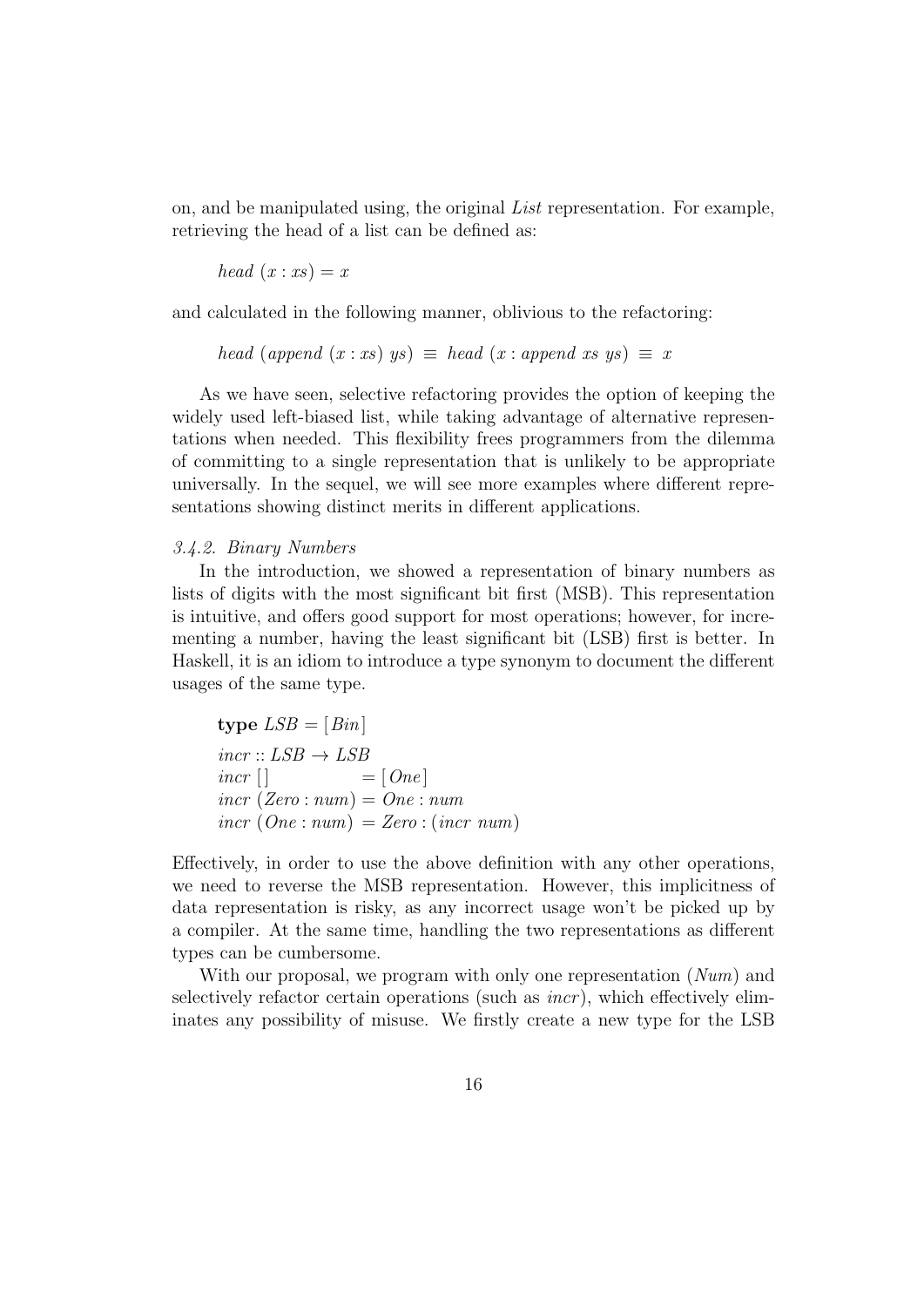representation (in Haskell the **newtype** declaration is a more efficient alternative to **data** when there is exactly one constructor with exactly one field inside it):

**newtype** *Num* = *L Num*

and implement the increment function with the new representation

$$
\frac{incr::Num \rightarrow Num}{\underline{incr}} (L [] ) = L [One]
$$
\n
$$
\frac{incr}{incr} (L (Zero: num)) = L (One: num)
$$
\n
$$
\underline{incr} (L (One: num)) = L (Zero: (incr num))
$$

As a result, only one representation is exposed to the programmer, and all the conversions between representations are handled implicitly by the refactoring translation.

## *3.4.3. Sized Trees*

A size-annotated binary tree is suitable for fast indexing, as we can traverse it quickly by not entering any left subtree that has a smaller size than the index.

$$
\begin{array}{ll}\n\textbf{data }STree \ a = Empty \\
 & | \ \ \textit{SLeaf} \ a \\
 & | \ \ \textit{SFork} \ (Int, (STree \ a, STree \ a))\n\end{array}
$$

(Note that the use of nested pairs in *SFork*'s parameter purely is a pragmatic decision, to avoid having to deal with triples in programming the conversion functions.)

 $index :: Int \rightarrow STree \space a \rightarrow a$  $index\ 0(SLeaf\ a)$  = *a*  $index \space n \ (SFork \ (s, (lt, rt))) \mid n \geqslant ls \ = index \ (n - ls) \ rt$ *| otherwise* = *index n lt* **where**  $ls = qetSize$  *lt rs* = *getSize rt*  $q$ *etSize Empty*  $= 0$  $q$ *etSize* (*SLeaf* ) = 1  $getSize(SFork(s, \_)) = s$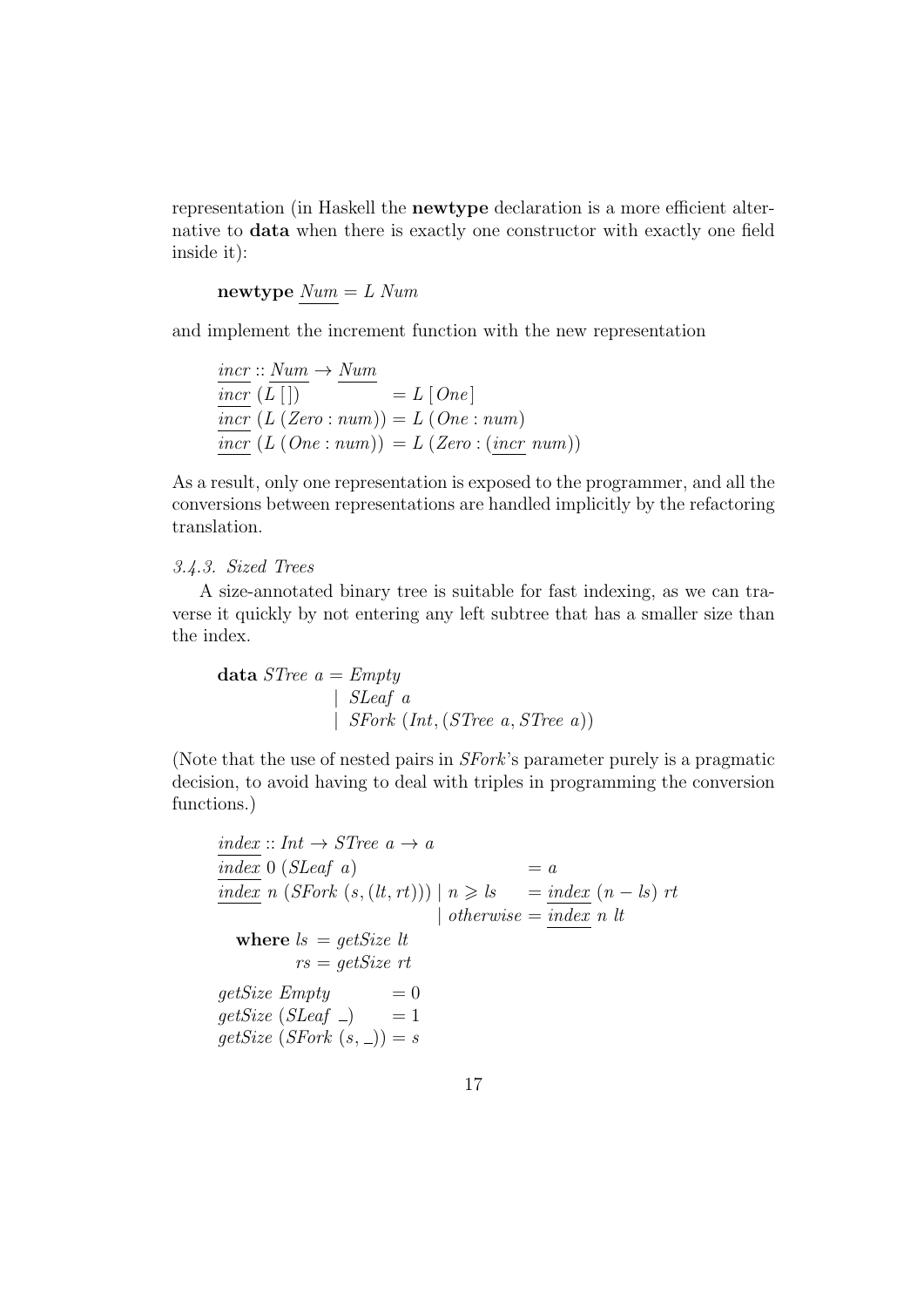This feature of fast indexing makes sized trees an attractive alternative to lists, when access to elements in the middle is required, with the following specification.

$$
index \space 0 \space [x] \quad = x
$$
  

$$
index \space n \space (-:xs) = index \space (n-1) \space xs
$$

Again, once an abstraction function is defined and verified, we can enjoy smooth transitions between the two representations, and reap the benefit of having both.

## **4. The Right-Invertible Language RINV**

Our approach to refactoring discussed above relies on the existence of a right inverse,  $\alpha^{\circ}$ , of the user-defined conversion function  $\alpha$ . One can of course implement both functions  $\alpha^{\circ}$  and  $\alpha$  separately and prove their consistency. For example, a definition of  $\alpha^{\circ}$  for the two representations of queues in Section 2.1 reads:

$$
\alpha^{\circ} :: [a] \rightarrow ([a], [a])
$$
  
\n
$$
\alpha^{\circ} ls = (fq, bq)
$$
  
\nwhere  $n = length ls' \, div' 2$   
\n
$$
fq = take \, n \, ls
$$
  
\n
$$
bq = reverse \, (drop \, n \, ls)
$$

An explicit proof verifying that  $\alpha^{\circ}$  is a right inverse of  $\alpha$  will be several times longer than the definition above, and make non-trivial uses of properties of the functions involved. Such proofs have to be hand-crafted, and generally cannot be reused.

Instead, we take a linguistic approach to the problem of generating a definition and a consistency proof for  $\alpha^{\circ}$ , by writing  $\alpha$  in a right-invertible language that automatically determines such a right inverse for each function constructed. As a result, the task of defining two functions and proving their consistency is reduced to writing just one of them. This approach to invertible languages is not new. As a matter of fact, there have been a number of proposals for similar purposes [19, 20, 21, 22, 23]. On the other hand, reversible languages are usually domain-specific; it is hard to directly reuse them for different applications other than the ones for which they were designed. Inspired by the literature, in this section we sketch a language,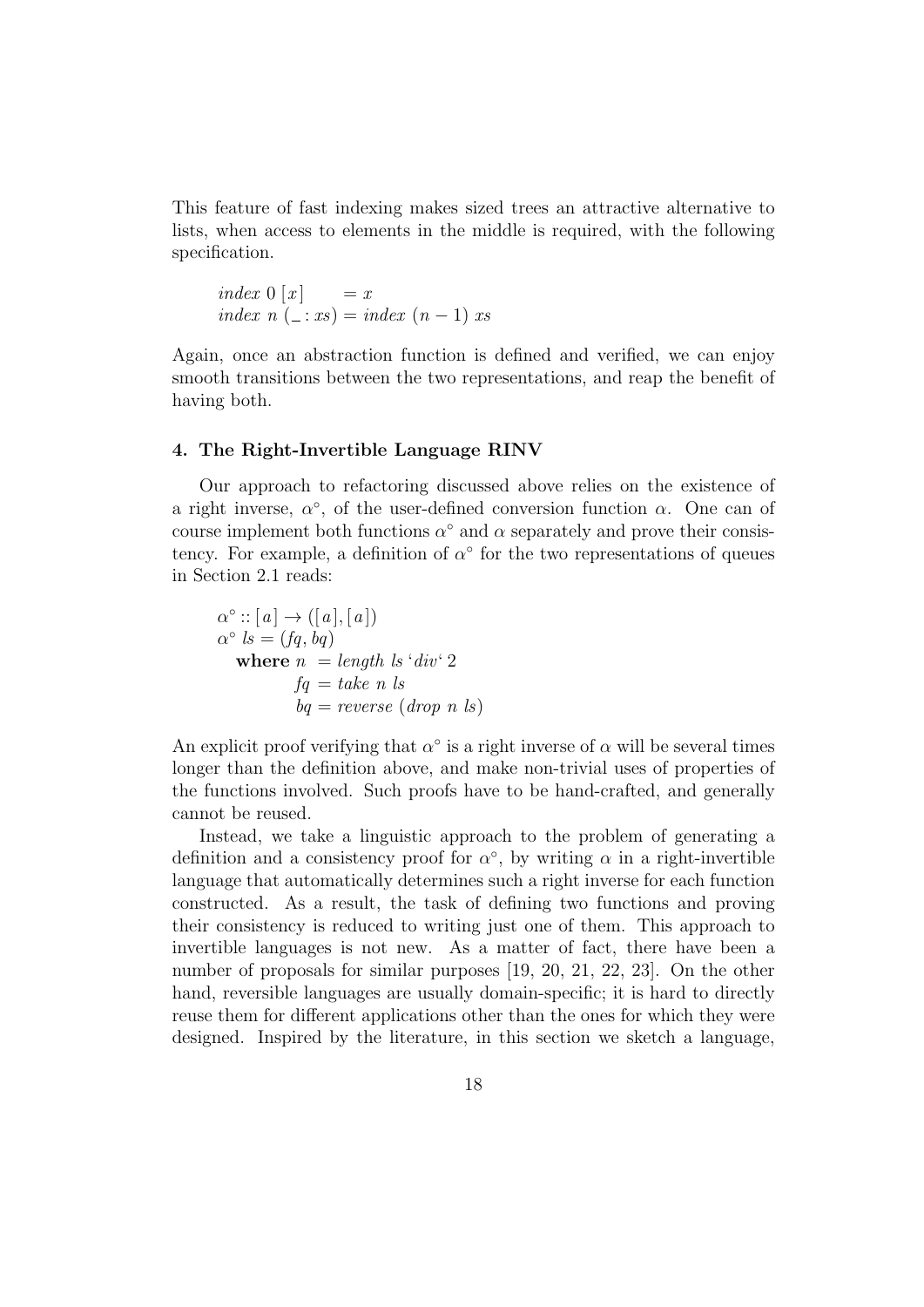namely RINV, for our purpose of refactoring pattern matching; with this language, the  $\alpha$  in the above example can be programmed as

 $\alpha = app \circ (id \times reverse)$ 

and its right inverse is automatically generated.

The language RINV is defined as a combinator library; its syntax is as below. (Non-terminals are indicated in small capitals.)

Language RINV ::= CSTR | PRIM | COMB

\nConstructors CSTR ::= nil | cons | snoc | wrap | ...

\nPrimitives PRIM ::= app | id | assocr | assoc| | swap |

\n
$$
fst_g | snd_g | ...
$$
\nCombinators COMB ::= RINV o RINV | fold\_X RINV | RINV ∇ RINV |

The language is similar in flavour to the point-free 'algebra of programming' style [24], but with the additional feature that a right inverse can be automatically generated for each function that is defined. As a result, a definition  $f: s \leq t$  in RINV actually represents a pair of functions (hence the notation  $\Rightarrow$ ): the forward function  $[[f]]:: s \to t$ , and its right inverse  $[[f]]°:: t \to s$ , which together satisfy  $\llbracket f \rrbracket \circ \llbracket f \rrbracket^{\circ} \equiv id$ . For convenience, when clear from context, we do not distinguish between  $f$  and its forward reading  $\llbracket f \rrbracket$ .

The generated right inverses are intended to be total, so the forward functions have to be surjective; this property holds of the primitive functions, and is preserved by the combinators.

There is an extensible set of primitives (cf. Section 4.1) defining the basic non-terminal building blocks of the language. In principle, any surjective function could be made a primitive in RINV. All primitives are uncurried; this suits an invertible framework, where a clear distinction between 'input' and 'output' is required. For the sake of demonstration, we present a small but representative collection of primitive functions above: *swap*, *assocl*, and *assocr* rearrange the components of an input pair; *id* is the identity operation; *app* is the uncurried append function on lists; and  $fst<sub>q</sub>$  and  $snd<sub>g</sub>$  are projection functions on pairs – discarding one element of a pair that can be regenerated by applying function  $g$  to the other one. As we will show, with just these few primitives we can define many interesting functions.

The set of constructor functions (cf. Section 4.2) is also extensible, via new datatypes. We use lowercase names for the uncurried versions of constructors. In contrast to the primitives, constructor functions are inherently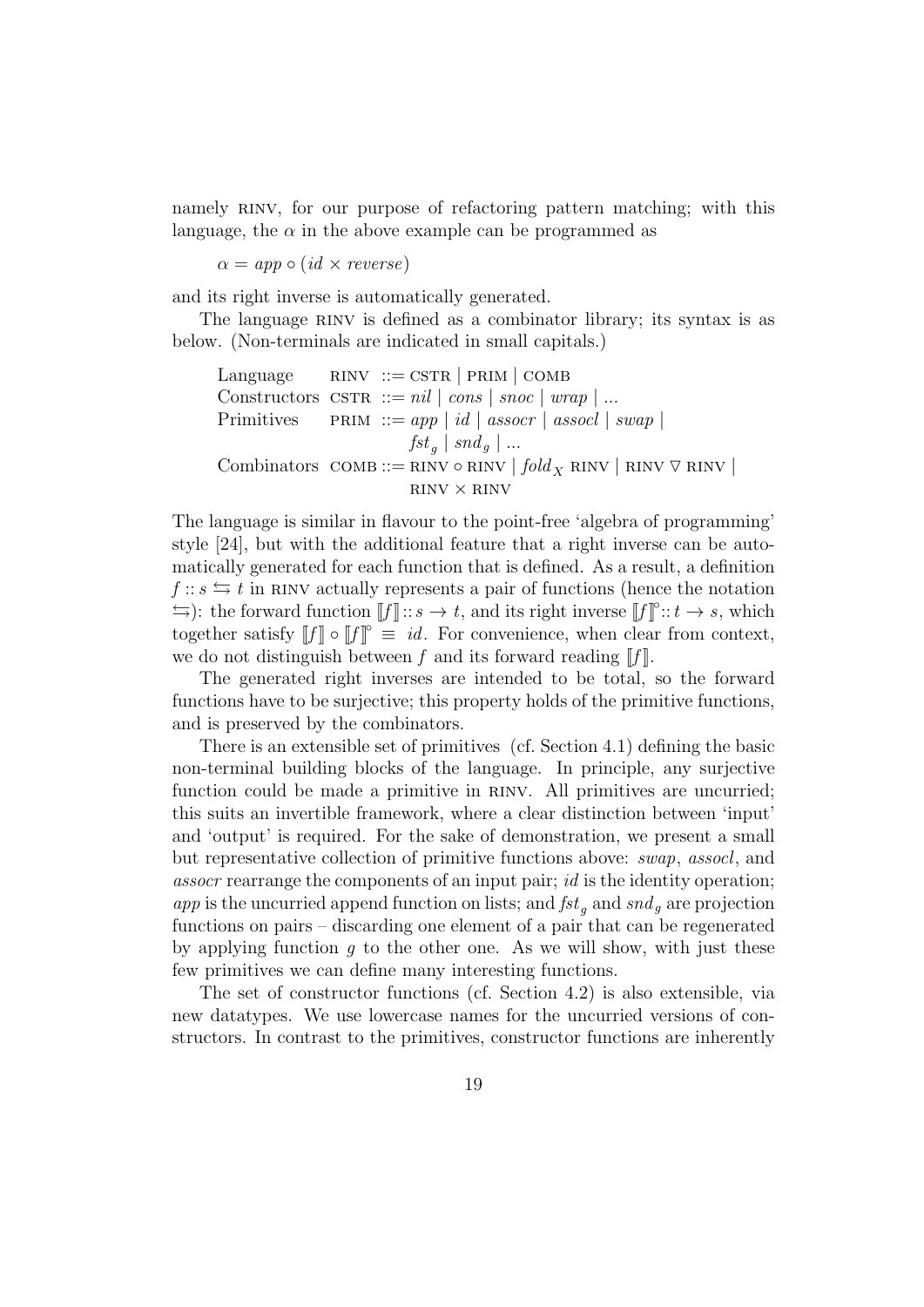non-surjective, and so require some special treatment that will be discussed shortly. We take advantage of this relaxation of the surjectivity rule to admit other non-surjective functions which are crucial for expressiveness. For example, in addition to the left-biased list constructor *cons*, coming with the usual datatype declaration, we also include its right-biased counterpart *snoc*, which adds an element at the end; it can be defined in Haskell as

$$
snoc = \lambda(x, xs) \rightarrow xs + [x]
$$

Another additional constructor for lists is *wrap*, which creates a singleton list.

$$
wrap \ x = [x]
$$

Although this might seem ad hoc, it is by no means arbitrary. One should only use functions that truly model a different representation of the datatype. For example, *snoc* and *nil* form the familiar backwards representation of lists, while *wrap*, *nil* and the primitive function *app* correspond to the join list representation [16]. As we will show in the sequel, this ability to admit nonsurjective functions as constructors functions that do not directly arise from a datatype declaration gives us much freedom in altering structures without having to invent new types.

Since constructor functions are exceptions to the surjectivity rule, we additionally require that lone constructors must be combined with other functions by the 'junc' combinator  $\nabla$ , which dispatches to one of two functions according to the result of matching on a sum. When one of the operands of  $\nabla$  is surjective, or the two operands cover both constructors of a two-variant datatype, the result is surjective; such pairs of operands are called *jointly surjective* [25]. For example, *nil*  $\nabla$  *cons* and *nil*  $\nabla$  *id* are both surjective, but *cons*  $\triangledown$  *snoc* is not. Since  $\triangledown$  can be nested, this result extends to datatypes with more than two constructors. There are built-in annotations in RINV that group constructors into constructor sets, and are used in static checking of surjectivity. For example, for the language presented above, we will have the following set of constructor groups:

$$
\{\{ \, nil, cons \}, \{ \, nil, snoc \}, \{ \, nil, wrap, app \} \}
$$

The annotations are provided by the language designer, and extended when adding new constructors, but they do not appear in rinv programs. Constructor functions can be composed with other functions as well, using the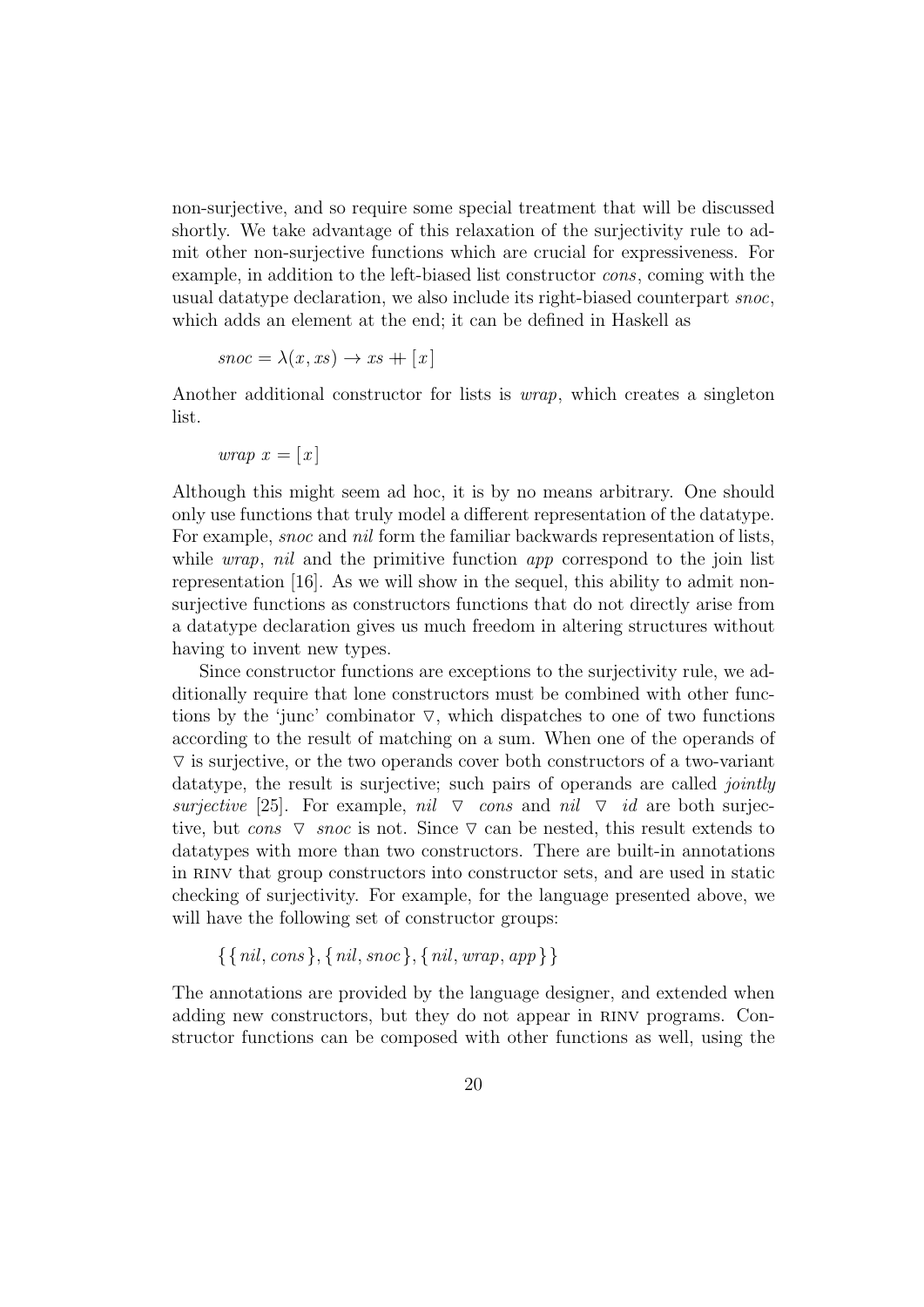standard function composition combinator *◦*, but only to the left: once a non-surjective function appears in a chain of compositions other than in the leftmost position, it is difficult to analyse the exact range of the composition. Both the above requirements can be enforced by a rather straightforward syntactic check. The checking algorithm can be found in Appendix C.

Other than the two already mentioned combinators,  $\times$  is the cartesian product of two functions (cf. Section 4.3.1), and  $fold<sub>X</sub> f$  is the operator for regular structural recursion, which decomposes a structure of type *X* and replaces the constructors with its body  $f$  (cf. Section 4.3.2); very often we omit the subscript  $X$ , when it can be understood from the context. In combination with *swap*, *assocl* and *assocr* , *×* is able to define all functions that rearrange the components of a tuple, while  $\nabla$  is useful in constructing the body of a *fold*. We don't include  $\Delta$ , the dual of  $\nabla$ , in RINV, because of surjectivity, as will be explained shortly.

With the language RINV, we can state the following property.

**Theorem 2 (Right invertibility).** *Given a function f in* RINV *consisting of forward and right-inverse functions*  $\llbracket f \rrbracket$  *and*  $\llbracket f \rrbracket^{\circ}$ , we have  $\llbracket f \rrbracket^{\circ} \in \llbracket f \rrbracket^{\circ} \equiv id$ .

The correctness of this theorem will become evident by the end of this section, as we discuss in detail the various constructs of rinv and their properties.

### *4.1. The Primitive Functions*

The function *id* is the identity; functions *assocr* , *assocl* and *swap* manipulate pairs.

$$
assoc: ((a, b), c) \leftrightarrow (a, (b, c))
$$
  
\n
$$
[assoc] = \lambda((a, b), c) \rightarrow (a, (b, c))
$$
  
\n
$$
[assoc]^\circ = [assoc]^\circ
$$
  
\n
$$
assoc: (a, (b, c)) \leftrightarrow ((a, b), c)
$$
  
\n
$$
[assoc]^\circ = \lambda(a, (b, c)) \rightarrow ((a, b), c)
$$
  
\n
$$
[assoc]^\circ = [assoc]^\circ
$$
  
\n
$$
swap]^\circ = [assoc]^\circ
$$
  
\n
$$
[swap]^\circ = \lambda(a, b) \rightarrow (b, a)
$$
  
\n
$$
[swap]^\circ = [swap]
$$

Function *app* is the uncurried append function, which is not injective. The admission of non-injective functions allows us to break away from the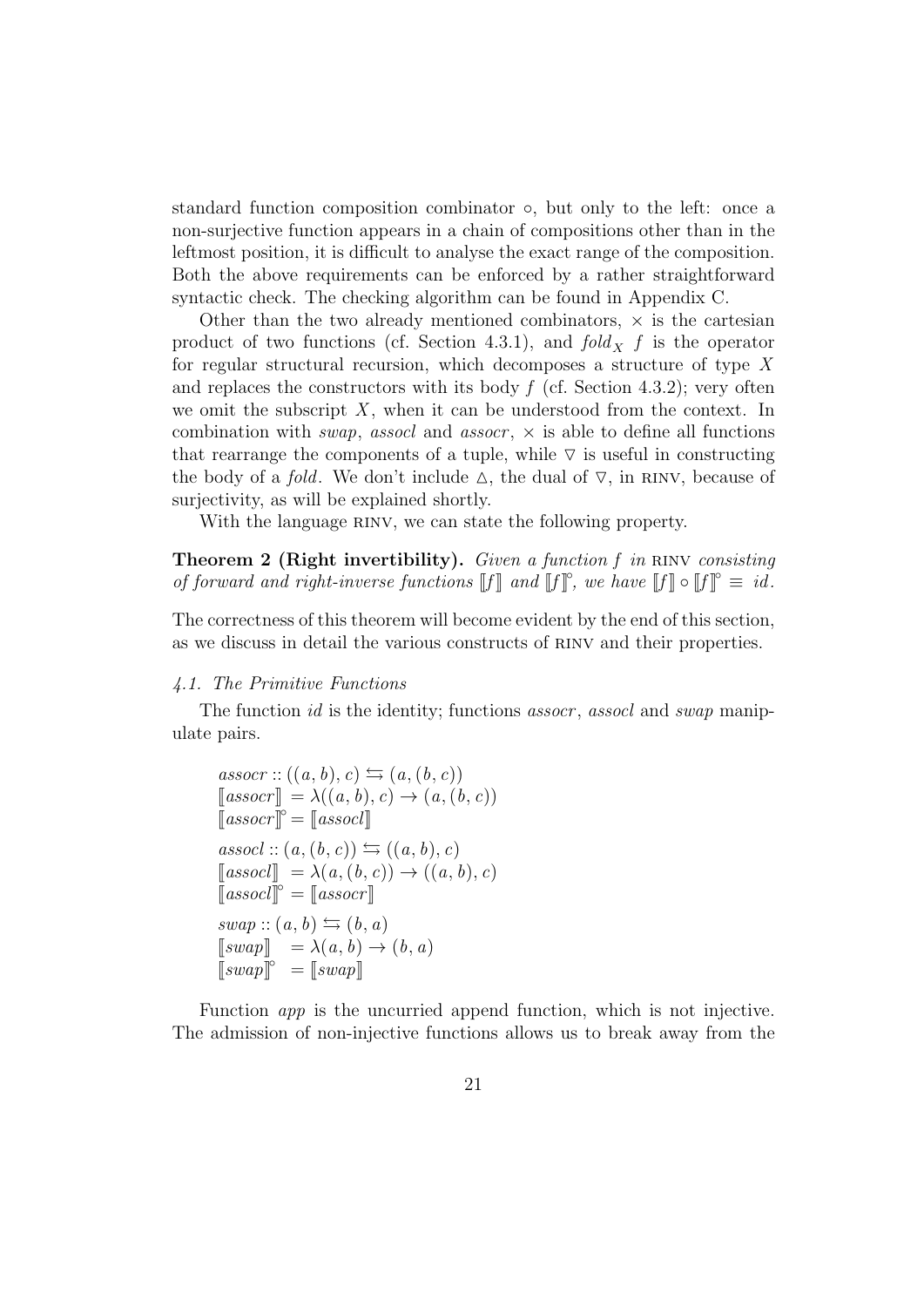isomorphism restriction. In this case, the right inverse for *app* is not unique; and the rinv programmer will need to choose the appropriate behaviour for the inverse among multiple variants of the function provided by a language implementation. This user-controlled flexibility is standard in invertible languages that admit non-injective functions [21, 23]. For the purposes of demonstration, we pick the following definition for the right-inverse of *app*.

$$
[app] \mathbb{P} = \lambda xs \to splitAt \ ((length \ xs + 1) \ 'div 2) \ xs
$$

Pure projection functions such as *fst* and *snd* are difficult to handle in a total function setting; in a setting based on complete partial orders, one could replace the discarded element with an undefined value (for example, by defining  $[[fst]]^\circ = \lambda x \to (x, \perp)$ , but when types are sets, no analogue of *⊥* is available. Besides, although such a definition would satisfy right invertibility, it would not be practically very useful. Therefore, we restrict the use of projection functions to cases in which the discarded values are recoverable, giving rise to the following:

$$
fst_g :: (a, b) \leftrightarrows a
$$
  

$$
[[fst_g]^\circ = \lambda x \to (x, g x)
$$

and

$$
sndg :: (a, b) \leftrightarrows b
$$
  

$$
[sndg]o = \lambda y \rightarrow (g y, y)
$$

Thus,  $fst<sub>g</sub>$  and  $snd<sub>g</sub>$  remove duplications from a pair and reintroduce them in the other direction. Note that the function  $q$  itself is not necessarily in RINV; it just needs to be definable in the host language (in our case, Haskell).

### *4.2. The Constructors*

The semantics of the constructor functions are simple: they follow directly from the corresponding constructors introduced by datatype declarations, except that they are uncurried. For example,

$$
\begin{array}{ll}\n[\![nil]\!] & = \lambda() \to [] \\
[\![cons]\!] = \lambda(x, xs) \to x : xs\n\end{array}
$$

Inverses of the primitive constructor functions are obtained simply by swapping the right- and left-hand sides of the definitions.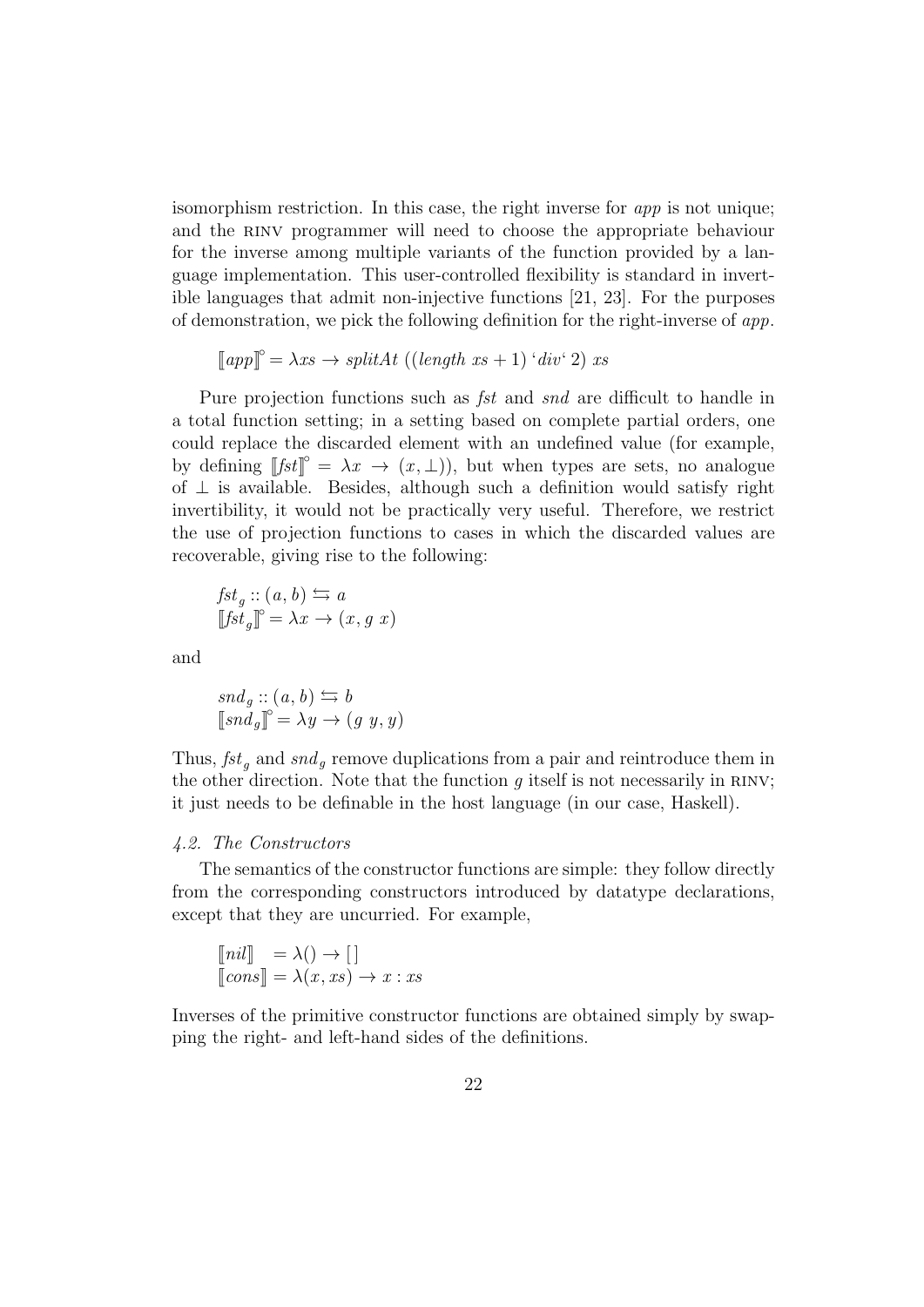$$
\begin{bmatrix} nil \end{bmatrix}^\circ = \lambda \begin{bmatrix} \cdot & \cdot & \cdot \\ \cdot & \cdot & \cdot \\ \cdot & \cdot & \cdot \end{bmatrix} \rightarrow (1)
$$

$$
\begin{bmatrix} \cos \theta \\ \cdot & \cdot & \cdot \end{bmatrix} = \lambda (x : xs) \rightarrow (x, xs)
$$

They are effectively partial 'guard' functions, succeeding when the input value matches the pattern.

Although *snoc* and *wrap* are not the primitive constructors for left-biased lists, they can be encoded:

$$
\begin{aligned} [\text{snoc}] &= \lambda(xs, x) \to xs + [x] \\ [\text{wrap}] &= \lambda x \to [x] \end{aligned}
$$

The right inverses of *snoc* and *wrap* are

$$
\begin{array}{ll}\n[\textit{snoc}^{\mathbb{P}}[x] & = ([], x) \\
[\textit{snoc}^{\mathbb{P}}(x : xs) = \textbf{let}(ys, y) = [\textit{snoc}^{\mathbb{P}} xs \textbf{ in}(x : ys, y) \\
[\textit{wrap}^{\mathbb{P}}[x] & = x\n\end{array}
$$

The inverses of constructor functions are generally not case-exhaustive. For example,  $[[cons]]^{\circ}$  only accepts non-empty lists, while  $[[nil]]^{\circ}$  only accepts the empty list. As a result, in contrast to primitive functions, constructor functions cannot be composed arbitrarily.

## *4.3. The Combinators*

The combinators in RINV are mostly standard.

## *4.3.1. Composition, Sum and Product*

Combinator *◦* sequentially composes two functions:

$$
\begin{bmatrix} f \circ g \end{bmatrix} = \begin{bmatrix} f \end{bmatrix} \circ \begin{bmatrix} g \end{bmatrix}
$$

$$
\begin{bmatrix} f \circ g \end{bmatrix}^{\circ} = \begin{bmatrix} g \end{bmatrix}^{\circ} \circ \begin{bmatrix} f \end{bmatrix}^{\circ}
$$

Its inverse is the reverse composition of the inverses of the two arguments.

Combinators  $\times$  and  $\nabla$  compose functions in parallel. The former applies a pair of functions component-wise to its input:

$$
(\times) :: (a \leftrightarrows b) \rightarrow (c \leftrightarrows d) \rightarrow ((a, c) \leftrightarrows (b, d))
$$
  

$$
[\![f \times g]\!] = \lambda(w, x) \rightarrow ([\![f]\!] \ w, [\![g]\!] \ x)
$$
  

$$
[\![f \times g]\!]^\circ = \lambda(y, z) \rightarrow ([\![f]\!]^\circ \ y, [\![g]\!]^\circ \ z)
$$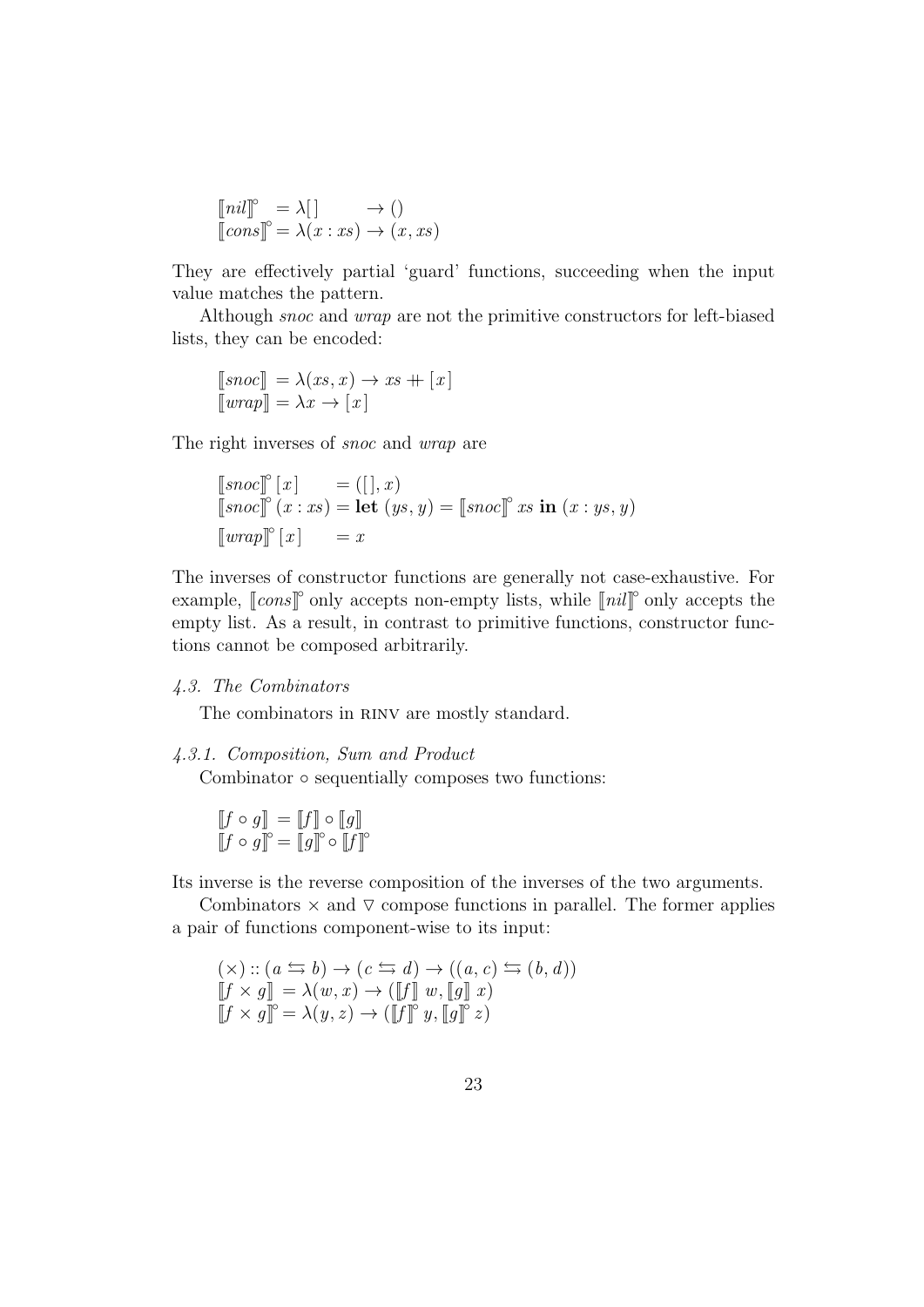Note that we have chosen not to define  $\times$  in terms of the more primitive combinator  $\Delta$  that executes both of its input functions on a single datum:

$$
(\Delta) :: (a \leftrightarrows b) \to (a \leftrightarrows c) \to (a \leftrightarrows (b, c))
$$
  

$$
[\![f \Delta g]\!] = \lambda x \to ([\![f]\!] \ x, [\![g]\!] \ x)
$$

In the inverse direction,  $\llbracket f \rrbracket^{\circ} x$  and  $\llbracket g \rrbracket^{\circ} y$  would have to agree, which is difficult to enforce statically. Indeed, functions constructed with  $\Delta$  are generally not surjective, and so do not have total right inverses; for this reason, we exclude  $\triangle$  from RINV.

The combinator  $\nabla$  constructs a function that consumes an element of a sum type ('*Either*' in Haskell).

$$
(\nabla) :: (a \leftrightarrows c) \rightarrow (b \leftrightarrows c) \rightarrow (Either \ a \ b \leftrightarrows c)
$$
  

$$
[\![f \triangledown g]\!] = \lambda x \rightarrow \text{case } x \text{ of } \{ \text{Left } a \rightarrow [\![f]\!] \ a \; ; \text{Right } b \rightarrow [\![g]\!] \ b \}
$$

In the inverse direction, if both *f* and *g* are surjective, it doesn't matter which branch is chosen. However, the use of constructor functions deserves some attention, since they are not surjective in isolation. In contrast to the case of  $\Delta$ , here the totality in the inverse direction can be recovered by choosing a non-failing branch. As a result, in the event that  $\llbracket f \rrbracket^{\circ}$  fails on certain inputs, [[*g*]]*◦* should be applied. To model this failure handling, we lift functions in rinv into the *Maybe* monad (allowing an extra possibility for the return value), and handle a failure in the first function by invoking the second.

$$
[f \nabla g]^{\circ} = \lambda x \rightarrow ([f]^{\circ} x) \text{ 'choice' } ([g]^{\circ} x)
$$
  
choice :: *Maybe a*  $\rightarrow$  *Maybe a*  $\rightarrow$  *Maybe a*  
choice (*Just x*)  $= x$   
choice  $=$  (*Just y*)  $= y$ 

This shallow backtracking is sufficient because the guards of conditionals are only pattern matching outcomes, which are completely decided at each level. With the introduction of the *Maybe* monad, the types of the functions in RINV have to be lifted. As a result, the invertible function type  $s \leq t$  is actually the pairing of  $s \rightarrow$  *Maybe t* and  $t \rightarrow$  *Maybe s*. For brevity, in the main text of this paper, we still use the non-monadic types for rinv functions to avoid the explicit handling of *Maybe*, with the understanding that all functions are lifted to the *Maybe* monad in the implementation. The details are spelt out in Appendix B.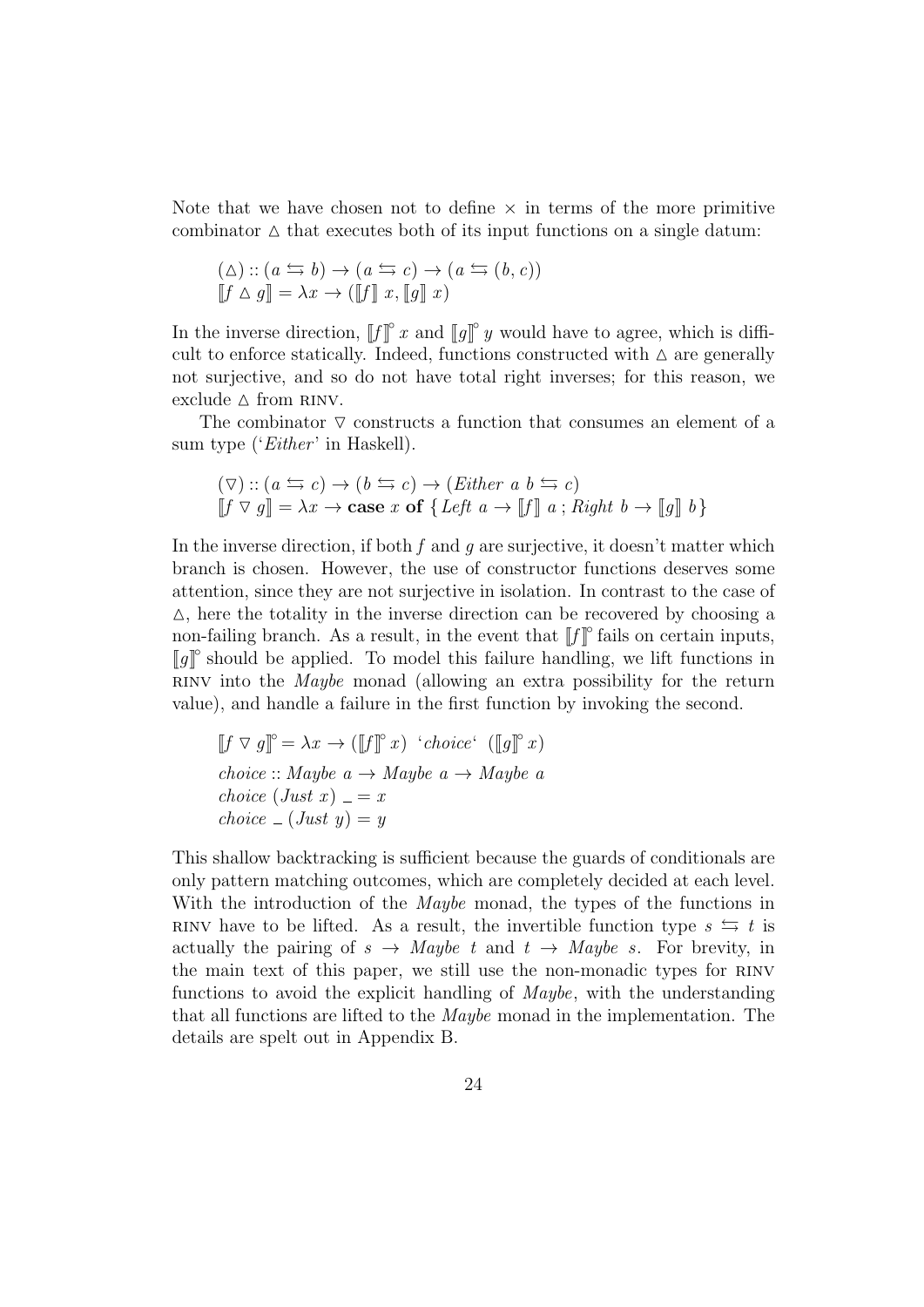#### *4.3.2. Recursion*

With the ground prepared, we are now ready to discuss a recursive combinator. We define

 $[[fold \times f] \circ ] = \text{unfold} \times [f] \circ$ 

The forward semantics of  $fold_X f$  is the standard fold for a datatype  $X$ ; its inverse semantics is defined by a corresponding *unfold <sup>X</sup>*. Intuitively, *fold* disassembles a structure and replaces the constructors with applications of the body of the fold. Function *unfold*, on the other hand, takes a seed, splitting it with the body of the unfold into building blocks of a structure and new seeds, which are themselves recursively unfolded. In short, *fold* collapses a structure, whereas *unfold* grows one.

When an algebraic datatype X is given, Haskell definitions of  $fold<sub>X</sub>$  and  $unfold<sub>X</sub>$  can be constructed mechanically. Our prototype automatically generates *fold* and *unfold* for each non-mutually recursive regular datatype. For example, consider the datatype of lists:

$$
fold_{List} :: (Either () (a, b) \rightarrow b) \rightarrow (List a \rightarrow b)
$$
  
\n
$$
fold_{List} f = \lambda xs \rightarrow \text{case} xs \text{ of}
$$
  
\n
$$
[] \rightarrow f (Left ())
$$
  
\n
$$
(x : xs) \rightarrow f (Right (x, fold_{List} f xs))
$$
  
\n
$$
unfold_{List} :: (b \rightarrow Either () (a, b)) \rightarrow (b \rightarrow List a)
$$
  
\n
$$
unfold_{List} f = \lambda b \rightarrow \text{case} f b \text{ of Left ()} \rightarrow []
$$
  
\n
$$
Right (a, b) \rightarrow a : unfold_{List} f b
$$

Another example is leaf-labelled binary trees. Note that the constructor *Fork* is uncurried, to fit better into the RINV framework.

**data** *LTree*  $a =$  *Leaf*  $a \mid$  *Fork* (*LTree*  $a$ *, LTree*  $a$ )  $fold_{LTree} :: (Either \ a \ (b, b) \rightarrow b) \rightarrow LTree \ a \rightarrow b$  $f \circ \text{odd}_{LTree} f = \lambda t \rightarrow \text{case } t \text{ of }$ <br>*Leaf a*  $\rightarrow f \text{ (Left a)}$  $\rightarrow$  *f* (*Left a*) *Fork*  $(t_1, t_2) \rightarrow f$   $(Right (fold_{LTree} f t_1, fold_{LTree} f t_2))$  $unfold_{LTree} :: (b \rightarrow Either \ a \ (b, b)) \rightarrow b \rightarrow LTree \ a$  $unfold_{LTree} f = \lambda b \rightarrow \textbf{case } f b \textbf{ of}$ <br>*Left a Left a → Leaf a*  $Right (b_1, b_2) \rightarrow Fork (unfold_{LTree} f b_1, unfold_{LTree} f b_2)$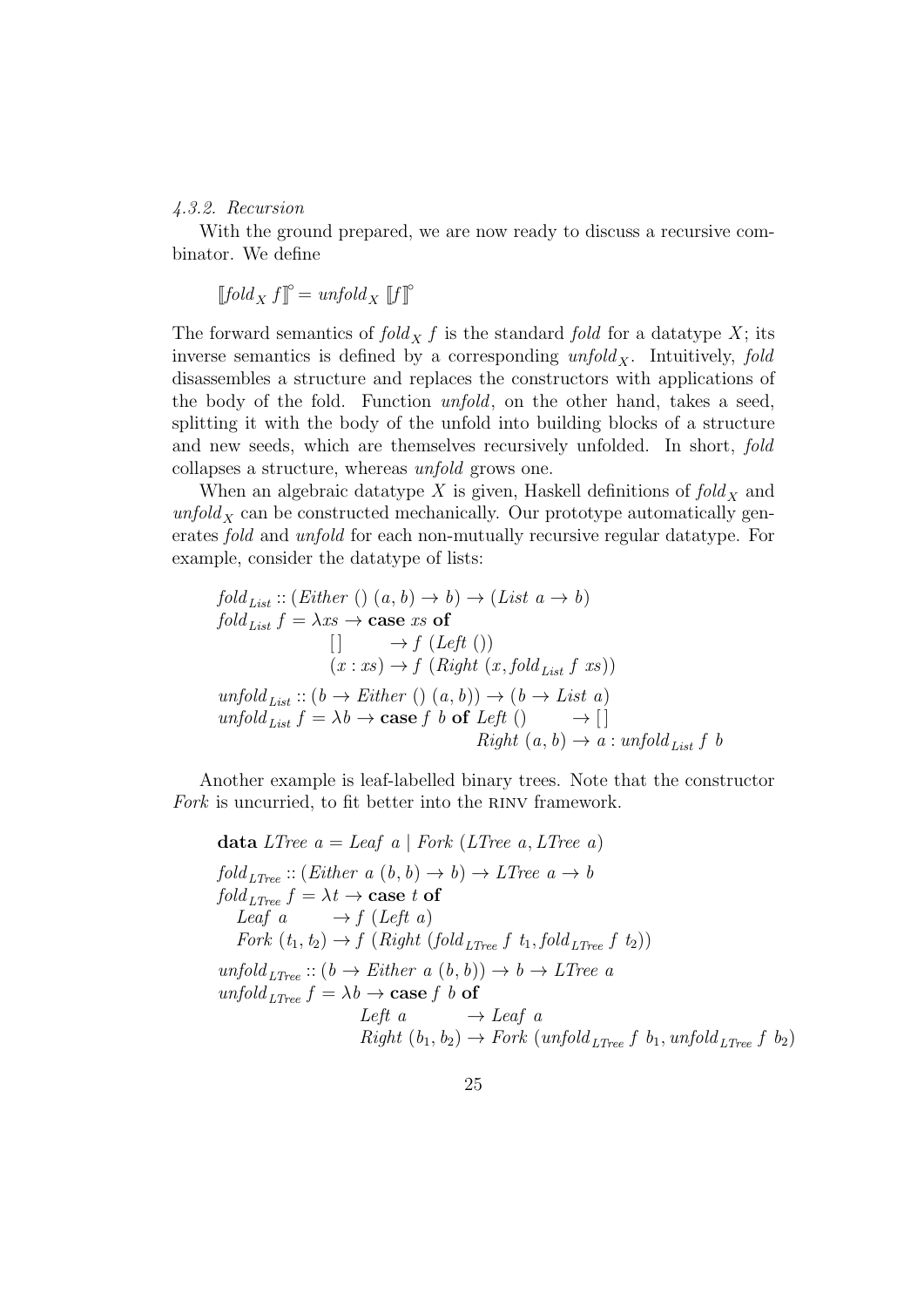We use *unfold* to construct *fold*'s right inverse. The following lemma is well known from the literature [26].

# **Lemma 2.** *fold*  $\llbracket f \rrbracket \circ \text{unfold} \llbracket f \rrbracket^{\circ} \sqsubset \text{ id.}$

The use of *⊑* in the above lemma states that the left-hand side might be less defined than the right-hand side. Since both *fold* and *unfold* are caseexhaustive when their bodies are case-exhaustive, the only issue is the termination of *unfold*: when a body does not split a seed into 'smaller' seeds, unfolding that seed creates an infinite structure. It is well known that a function constructed by *unfold* terminates if the seed transformation is *wellfounded* (that is, the 'leads to' ordering on seeds induced by the body of the unfold should not admit an infinite descending chain), at least on polynomial datatypes. Such well-founded seed transformations are known as recursive coalgebras [27], and allow the above composition of *fold* and *unfold* to be well-defined in a setting of total functions. Static termination checkers exist in the literature [28, 29] and are orthogonal to the discussion here.

### *4.4. Programming in RINV*

We are now ready to look into the kinds of function we can define with RINV.

To start with, let's look first at a derived combinator *map* that can be defined in terms of *fold*. For example, *map* on lists, *mapList*, is defined as follows.

 $map_{List} :: (a \leftrightarrows b) \rightarrow (List \ a \leftrightarrows List \ b)$  $map_{List} f = fold_{List} (nil \triangledown (cons \circ (f \times id)))$ 

Function  $map_{List} f$  applies argument  $f$  uniformly to all the elements of a list, without modifying the list structure. Since *nil* and *cons* form a complete set of constructors for lists, we know they are jointly surjective.

Similarly,  $map$  on leaf-labeled trees,  $map_{LTree}$ , is defined as follows.

$$
map_{LTree} :: (a \leftrightarrows b) \rightarrow (Tree \ a \leftrightarrows Tree \ b)
$$

$$
map_{LTree} f = fold_{LTree} ((leaf \circ f) \triangledown fork)
$$

The function *reverse* on lists can be defined as a fold:

 $reverse = fold_{List} (nil \triangledown snoc)$  $[reverse]^\circ = \overline{unfold}_{List}$   $[nil \triangledown \overline{s}noc]^\circ$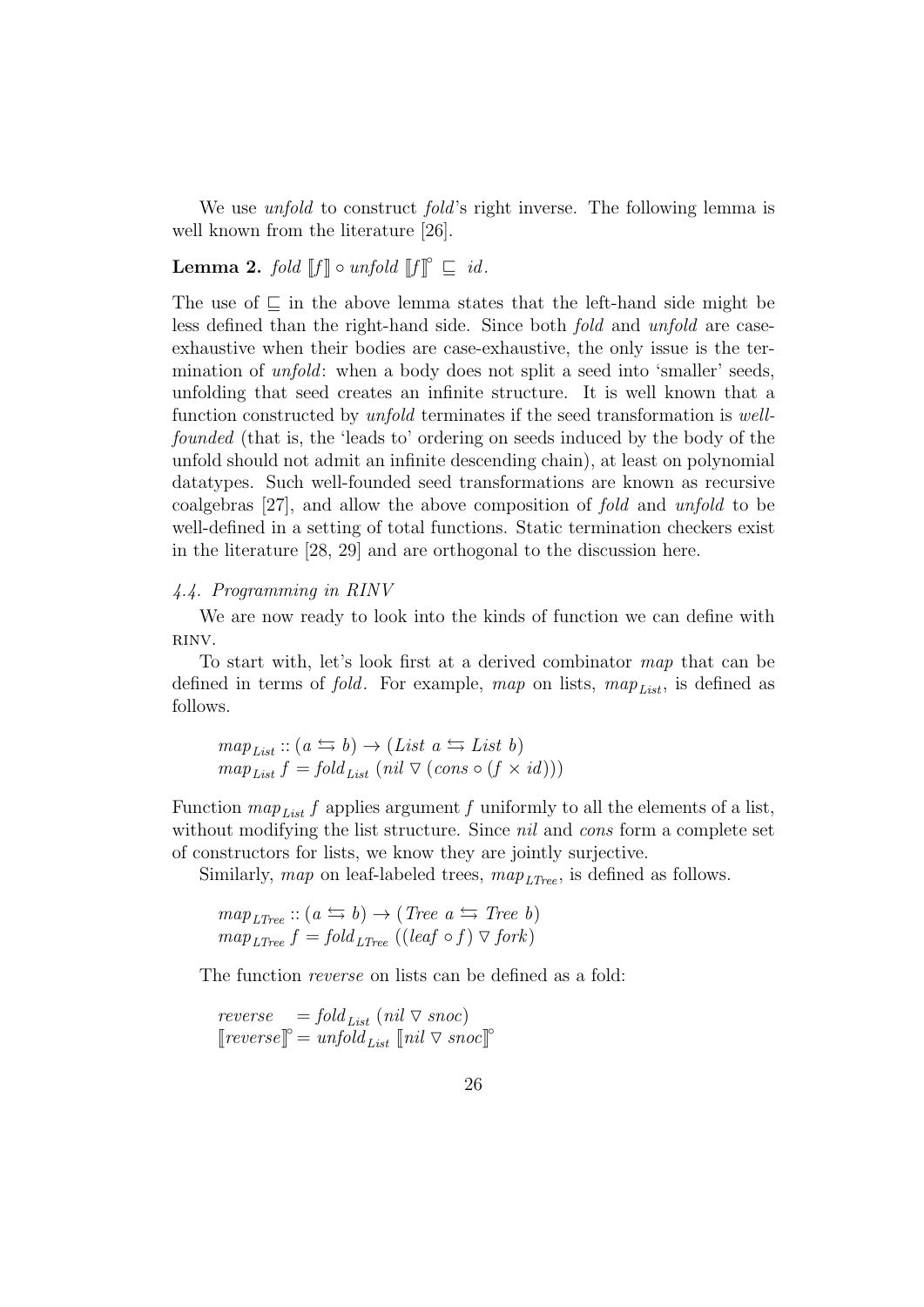Function *reverse* is one of many functions for which the use of derived constructors (such as *snoc*) is essential. If we restrict ourselves to the primitive constructors, we can only reverse a list into a different type. In the forward direction, a list is taken apart and the first element is appended to the rear of the output list by *snoc*. This process terminates on reaching an empty list, when an empty list is returned as the result. Function  $\llbracket snoc \rrbracket^$  $<sup>$  $extracts$ the last element in a list and adds it to the front of the result list by *unfold*, which terminates when  $[[nil]]^{\circ}$  can be successfully applied (i.e when the input is the empty list). Since *nil* and *snoc* form a complete set of constructors for lists, they are jointly surjective.

Function *reverse* is also used to construct the *apprev* function that reverses a list and appends it.

 $apprev::([a],[a]) \leftrightarrows [a]$  $apprev = app \circ (id \times reverse)$ 

For example, we have:

$$
[|approx] ([1,2], [3,4,5,6,7]) \equiv [1,2,7,6,5,4,3]
$$

The companion [[*apprev*]]*◦* function is

$$
[\![\mathit{apprev}]\!]^\circ :: [\![a]\!] \rightarrow ([\![a], [\![a]\!])
$$

$$
[\![\mathit{apprev}]\!]^\circ = [\![\mathit{app} \circ (\mathit{id} \times \mathit{reverse})]\!]^\circ
$$

which can be reduced to

 $([\![id]\!]^\circ \times [\![reverse]\!]^\circ) \circ [\![app]\!]^\circ$ 

In the inverse direction, a list is split into two, and functions  $[[id]]^{\circ}$  and [[*reverse*]]*◦* are applied to the two parts. For example, we have

$$
\begin{aligned} \llbracket \text{apprev} \rrbracket \ ( \llbracket \text{apprev} \rrbracket^{\circ} \ ( \llbracket 1, 2, 7, 6, 5, 4, 3 \rrbracket ) ) & \equiv \ \llbracket \text{apprev} \rrbracket \ ( \llbracket 1, 2, 7, 6 \rrbracket, \llbracket 3, 4, 5 \rrbracket ) \\ & \equiv \ \llbracket 1, 2, 7, 6, 5, 4, 3 \rrbracket \end{aligned}
$$

On the other hand,

$$
\begin{aligned} \llbracket \text{apprev} \rrbracket^{\circ} \left( \llbracket \text{apprev} \rrbracket \left( [1,2], [3,4,5,6,7] \right) \right) & \equiv \llbracket \text{apprev} \rrbracket^{\circ} \left( [1,2,7,6,5,4,3] \right) \\ & \equiv \left( [1,2,7,6], [3,4,5] \right) \end{aligned}
$$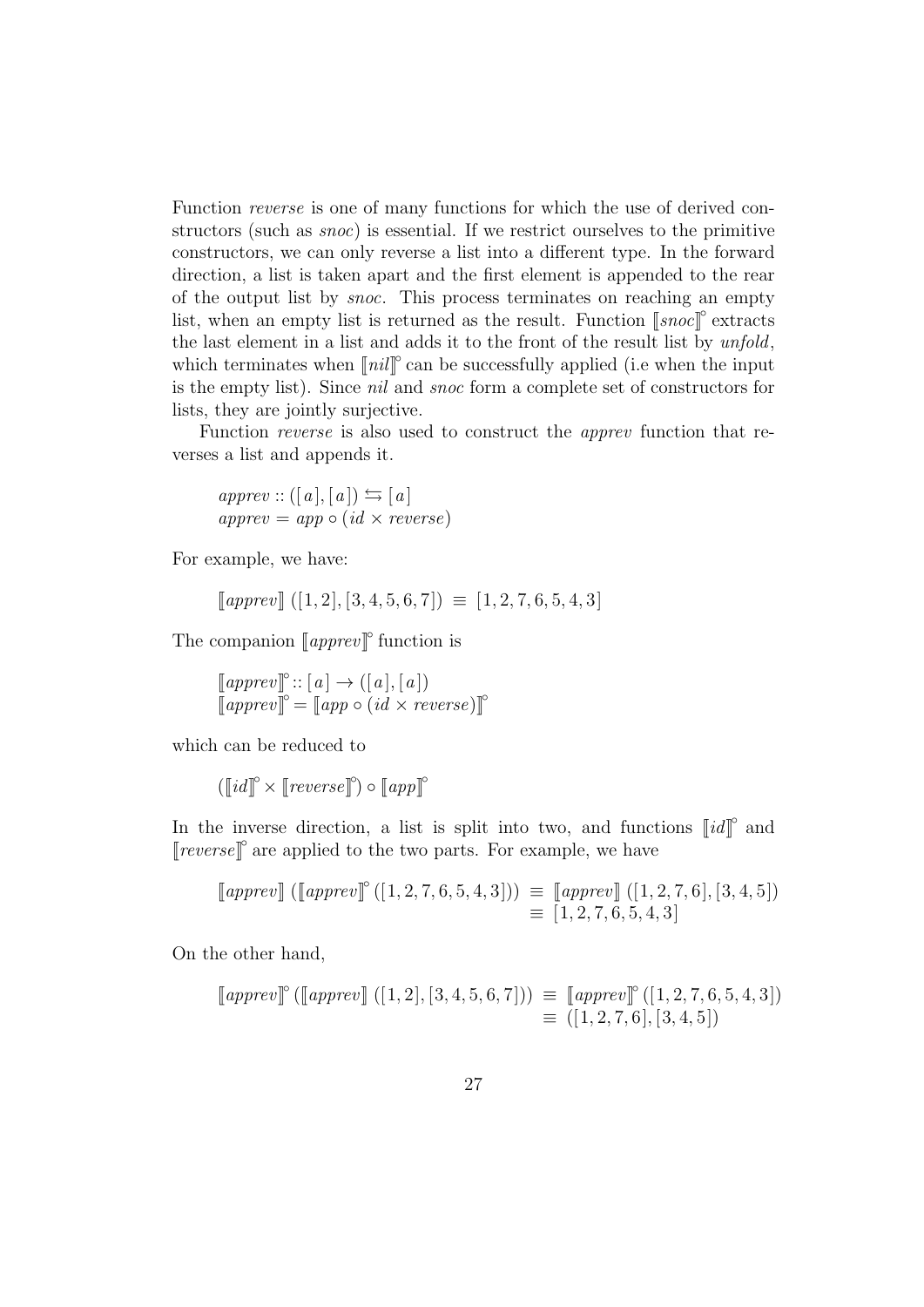It is clear from above that [[*apprev*]]*◦* is not a left inverse of [[*apprev*]], and it is not intended to be a term in the language RINV.

The other function we looked at in Section 3.4 yields the list view of a size-annotated binary tree. This abstraction function is defined as

$$
\alpha = fold_{STree} \ (nil \ \triangledown \ wrap \ \triangledown (app \circ \,snd_{\lambda(x,y) \to size \, x + size \, y}))
$$

Function  $\alpha$  drops the size annotations from a tree and flattens it into a list. In the  $\alpha^{\circ}$  direction, the function  $\lambda(x, y) \rightarrow size \ x + size \ y$  is used to recompute the lost size information.

As a remark, the primitive function *app* can be defined in Haskell with *foldr* ::  $(a \to b \to b) \to b \to [a] \to b$  as:

$$
app = uncurry
$$
 (flip (foldr (:)))

which effectively partially applies *foldr* and awaits an input as the base case. This idiom of taking an extra argument to form the base case constructs the fold body during execution, whereas in rinv, fold bodies are constructed syntactically so that they can be checked and inverted separately from the recurisve combinator. As a result, we include *app* as a primitive function in RINV.

#### 4.5. Extending RINV

We use RINV for the purpose of constructing conversion functions between different representations of data. As a result, RINV has to be extended from time to time, when new abstract representations are introduced. (New concrete representations only require corresponding versions of *fold* and *unfold*, already captured by the parameterized  $fold_X$  and  $unfold_X$ .) At the very least, a new abstract representation brings in a new set of primitive constructors. For example, a binary tree abstract representation might extend RINV with the following:

$$
\begin{array}{ll}\n[tip] & = \lambda x & \to \text{Tip } x \\
[fork] & = \lambda (lt, rt) \to \text{Fork } lt \text{ rt}\n\end{array}
$$

The inverses of primitive constructors are always straightforward; and the annotation that records the constructor sets will be extended with the new set *{tip, fork }*.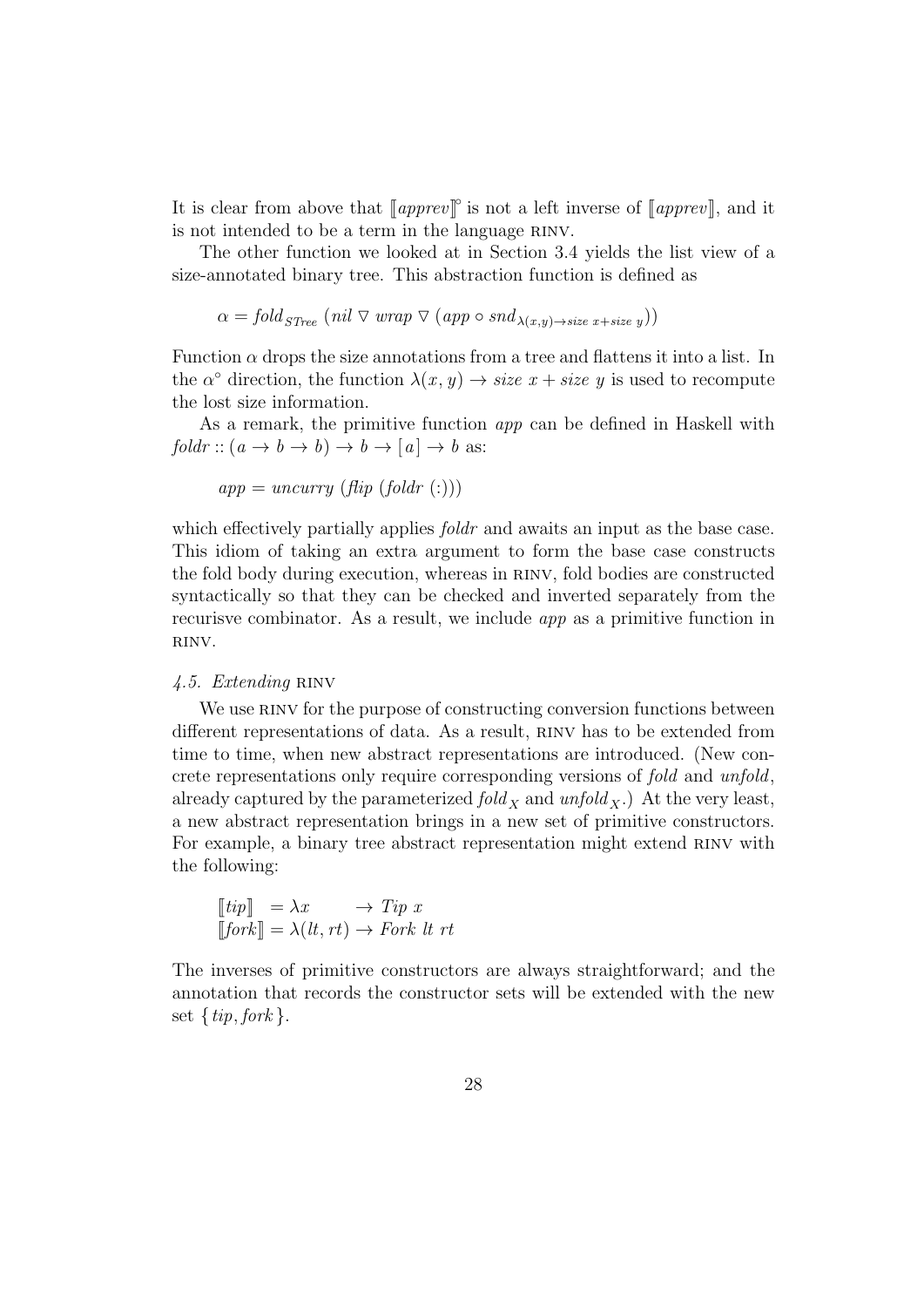$$
[[tip]]^{\circ} = \lambda (Tip x) \rightarrow x
$$
  

$$
[[fork]]^{\circ} = \lambda (Fork \, lt \, rt) \rightarrow (lt, rt)
$$

We can now start using binary trees, for example, as the abstract representation of sized trees.

$$
\alpha = fold_{\text{STree}} (tip \vee (fork \circ \text{snd}_{\lambda(x,y) \to \text{size } x + \text{size } y}))
$$

Only primitive constructors (together with the existing data projection function  $\text{snd}_q$  are used in this case. In general, we may need to extend the set of primitive functions as well. For example, consider using natural numbers as an abstract representation:

$$
\begin{array}{l} \textbf{data} \; Nat = Zero \\ \; | \; \; Succ \; Nat \end{array}
$$

which are then implemented as binary numbers with the least significant bit first:

**type**  $Binary = [Nat]$ 

Since we are representing binary numbers, only *Zero* and *Succ Zero* can appear in the list. We do not use a specialized datatype for binary bits, as found in the example in Section 1.2, because of the need to add binary bits to natural numbers in the process of converting between the two representations.

Again, primitive constructors arise from the datatype definition:

$$
[zero] = \lambda() \rightarrow Zero
$$
  

$$
[succ] = \lambda n \rightarrow Succ \ n
$$

and these can easily be inverted:

$$
[zero]^\circ = \lambda Zero \rightarrow ()
$$
  

$$
[succ]^\circ = \lambda Succ \quad n \rightarrow n
$$

To construct the conversion function from *Binary* to *Nat*, we need an additional primitive function

 $plusTwice :: (Nat, Nat) \leftrightharpoons Nat$  $[plusTwice] = \lambda(c, x) \rightarrow c + 2*x$  $[plusTwice]]^\circ = \lambda y \rightarrow (mod \ y \ 2, div \ y \ 2)$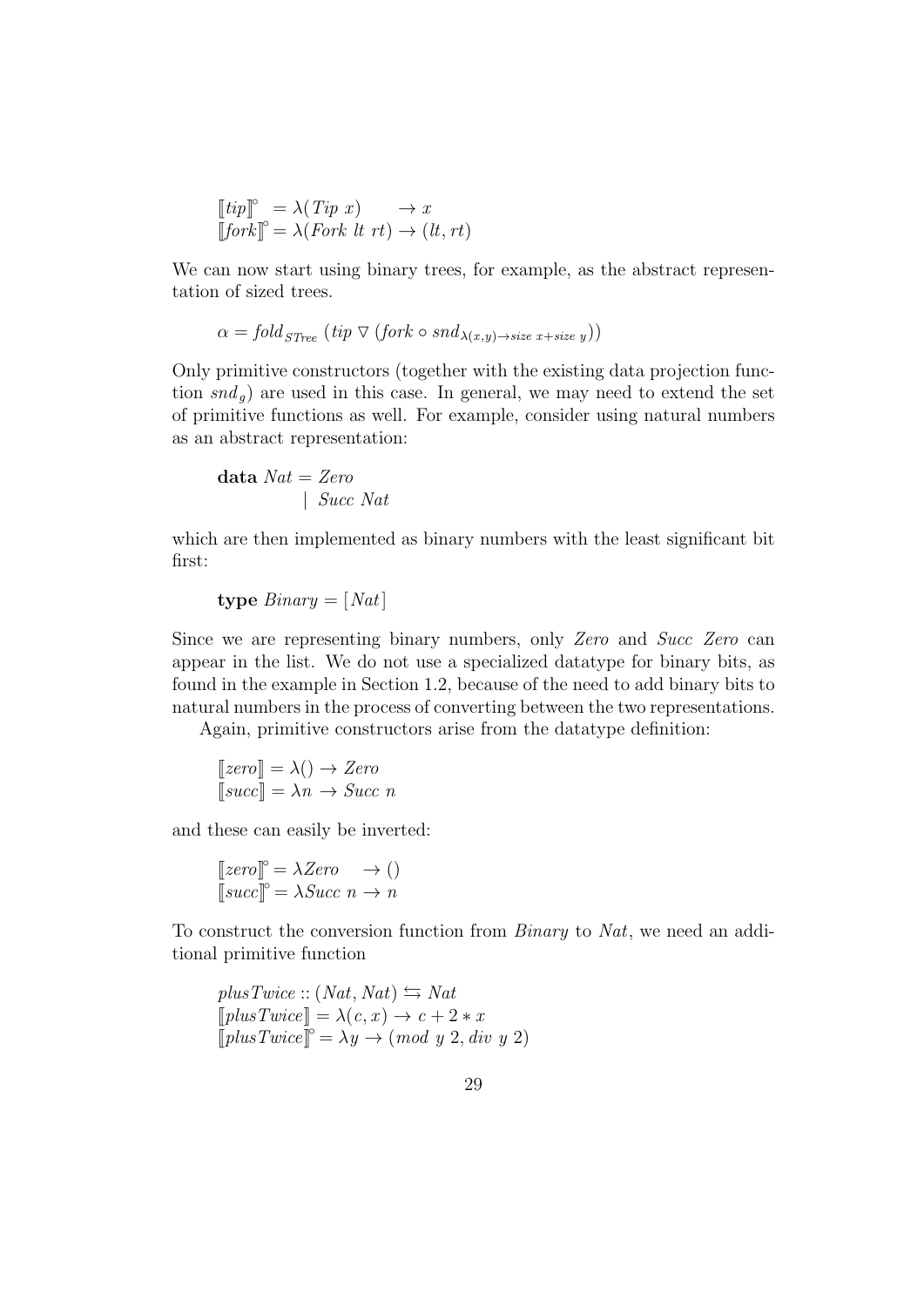Function *plusTwice* is a linear function with slope two, whereas its right inverse calculates the *x*-value and the *y*-intercept from a *y*-value. Similar to *app*, function *plusTwice* is surjective but not injective. Among the multiple choices, the user will have to choose one that suits the intended use. Our experience is that the appropriate choice is usually fairly obvious. For example, the above pattern of combining *mod* and *div* is quite common; it even appears as the function *divMod* in the Haskell standard prelude.

With the newly introduced primitive function, we can define the conversion from *Binary* to *Nat* as

$$
\alpha = fold_{List} \ (zero \ \triangledown \ plusTwice)
$$

In a sense, trying to refactor a datatype that is not already supported by rinv requires an extension to the language. As we have seen in this section, such extensions of primitive functions and constructors typically only generate small proof obligations. On the other hand, we also know that the nature of abstract representations means that they are relatively simple and few in number. It is a known fact that functional programmers "too often reach for lists when an ADT would be more appropriate" [30]. As a result, we might expect a library that is sufficient for most common cases can be built up reasonably quickly.

## **5. Discussion**

#### *5.1. RINV Expressiveness*

The most general constraint on  $\alpha$  functions is surjectivity, in order to ensure the existence of right inverses: valid abstract values are bounded by the actual range of the user-defined  $\alpha$  function; invertibility is not guaranteed for abstract values outside this range. In the current proposal, RINV faithfully enforces surjectivity, which explains its restricted expressiveness compared to the standard point-free programming framework. An already-mentioned example that shows this difference is the combinator  $\Delta$ , which executes both of its input functions, and is defined as

$$
(\Delta) :: (a \to b) \to (a \to c) \to a \to (b, c)
$$
  

$$
(f \Delta g) = \lambda x \to (f x, g x)
$$

Since  $f \Delta q$  is generally not surjective, it has no right inverse, despite the fact that we can easily guard against inconsistent input in the reverse direction: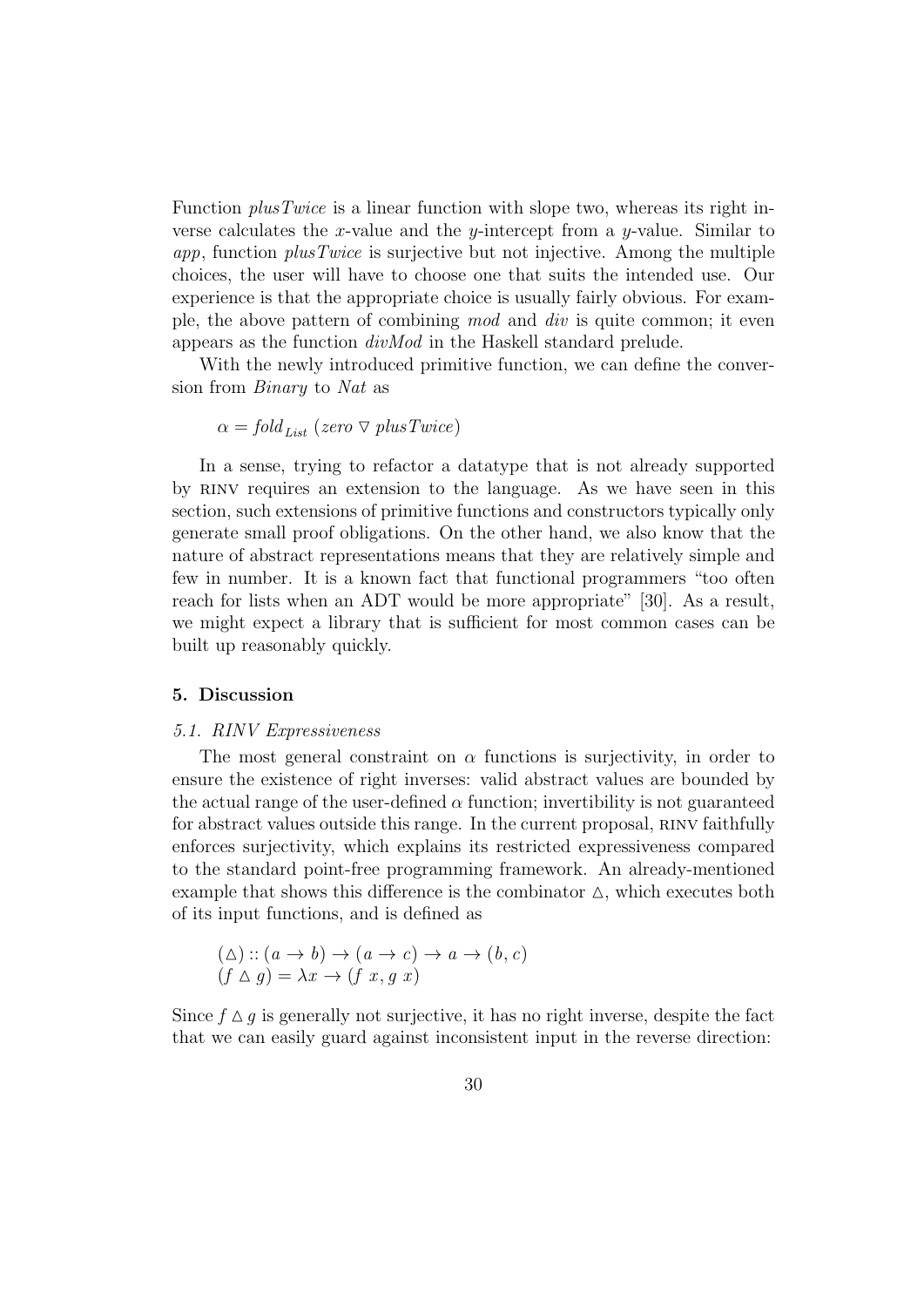$[$  $[$  $f \Delta g$  $]$ <sup> $\circ$ </sup> =  $\lambda$  $(a, b)$   $\rightarrow$  **if**  $x = y$  **then**  $x$  **else** *error* "violation" where  $x = \llbracket f \rrbracket^{\circ} a$ ;  $y = \llbracket g \rrbracket^{\circ} b$ 

Definitions like the one above are known as *weak right inverses* [31]. Another useful function is *unzip*, which can be defined as a fold.

 $unzip :: List(a, b) \leftrightarrows (List a, List b)$  $unzip = fold_{List} ((nil \triangle nil) \triangledown ((cons \times cons) \circ trans))$  $trans: ((a, b1), (b2, c)) \leftrightarrows ((a, b2), (b1, c))$  $trans = assocl \circ (id \times subr) \circ assocr$ 

This definition will be rejected in RINV, since  $cons \times cons$  and  $nil \triangle nil$  are not jointly surjective—indeed, *unzip* only produces pairs of lists of equal length.

If a value outside the range is constructed, the integrity of specificationlevel equational reasoning may be corrupted. On the other hand, it is valid to argue that the same invariant assumed for the original datatype prior to the refactoring applies to the specification too. For example, consider a program that requires balanced binary trees. An abstraction function that only produces balanced binary trees is safe if the invariant is correctly preserved in the original program. It remains an open question whether we should allow programmers to take some reasonable responsibilities, or should insist on enforcing control through the language.

We do not include *unfold* as a combinator in RINV as the dual of *fold* because there is no combinator in rinv that creates values of a sum type: the *choice* operator introduced for the right-inverse of ▽ does not preserve surjectivity. An option is to define the bodies of *unfold*s as primitive functions; but this does require the programmers to deal with *Either* types explicitly, something we have tried to avoid.

#### *5.2. The Dual Story*

In this paper, we have picked the  $\alpha$  function to be user-provided; the design of RINV and the subsequent discussion of refactoring is based on this decision. However, this choice is not absolute. One can well imagine a programmer coming up with  $\alpha^{\circ}$  functions first, and a left-invertible language generating the corresponding  $\alpha$  functions; this would give the same invertibility property  $\alpha \circ \alpha^{\circ} \equiv id$ . The promotion condition can be adapted to involve only  $\alpha^{\circ}$ , as in  $f \circ \mathcal{F} \alpha^{\circ} \equiv \mathcal{G} \alpha^{\circ} \circ f$ . Nevertheless, the crucial computation law and fusion law that form the foundation of the translation and optimization are still derivable; for computation, we have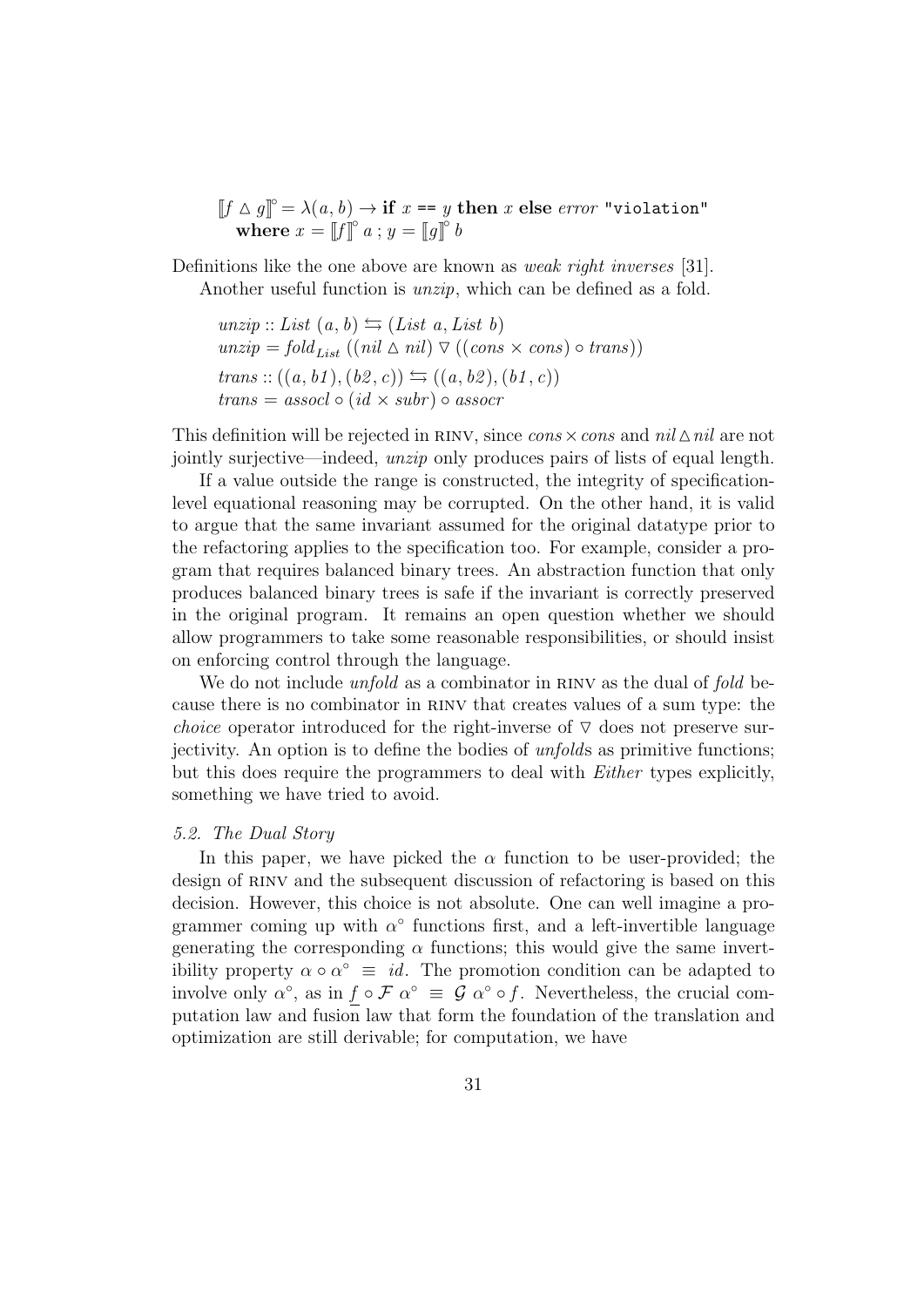$$
\mathcal{G} \alpha \circ f \circ \mathcal{F} \alpha^{\circ}
$$
\n
$$
\equiv \{ f \circ \mathcal{F} \alpha^{\circ} \equiv \mathcal{G} \alpha^{\circ} \circ f \}
$$
\n
$$
\mathcal{G} \alpha \circ \mathcal{G} \alpha^{\circ} \circ f
$$
\n
$$
\equiv \{ \mathcal{G} \text{ respects composition and identity}; \alpha \circ \alpha^{\circ} \equiv id \}
$$

and for fusion:

$$
\mathcal{H} \alpha \circ \underline{g} \circ \mathcal{G} \alpha^{\circ} \circ \mathcal{G} \alpha \circ \underline{f} \circ \mathcal{F} \alpha^{\circ}
$$
\n
$$
\equiv \{ \underline{f} \circ \mathcal{F} \alpha^{\circ} \equiv \mathcal{G} \alpha^{\circ} \circ \overline{f} \}
$$
\n
$$
\mathcal{H} \alpha \circ \underline{g} \circ \mathcal{G} \alpha^{\circ} \circ \mathcal{G} \alpha \circ \mathcal{G} \alpha^{\circ} \circ f
$$
\n
$$
\equiv \{ \mathcal{G} \text{ respects composition and identity; } \alpha \circ \alpha^{\circ} \equiv id \}
$$
\n
$$
\mathcal{H} \alpha \circ \underline{g} \circ \mathcal{G} \alpha^{\circ} \circ f
$$
\n
$$
\equiv \{ \underline{f} \circ \mathcal{F} \alpha^{\circ} \equiv \mathcal{G} \alpha^{\circ} \circ f \}
$$
\n
$$
\mathcal{H} \alpha \circ \underline{g} \circ \mathcal{G} \circ \mathcal{F} \alpha^{\circ}
$$

If we were to develop a left-invertible language in a similar style to RINV's, we expect that many problems will dualize. A notable difference is that users of the language will have to use  $unfold$  (as  $\triangledown$  is not injective), with destruction functions combined together by the backtracking operator *choice*, resulting in a rather unusual programming style.

## **6. Further Applications**

## *6.1. Pattern Matching for ADTs*

The refactoring technique proposed in this paper rewrites selected definitions using pattern matching into ones using library operations; the concrete implementations of the library operations are not used in reasoning, and thus are not exposed. In this case, a more structured way of organizing the refactored program is with abstract datatypes (ADTs) [32].

As a matter of fact, the data abstraction framework developed in this paper can be used as a way of introducing pattern matching to certain ADTs. For example, we can construct an ADT for queues:

**adt** *Queue*  $a = [a]$  **where** *emptyQ* :: *Queue a*  $enQ$   $\therefore a \rightarrow Queue \ a \rightarrow Queue \ a$  $deQ$  :: *Queue a*  $\rightarrow$  *Queue a*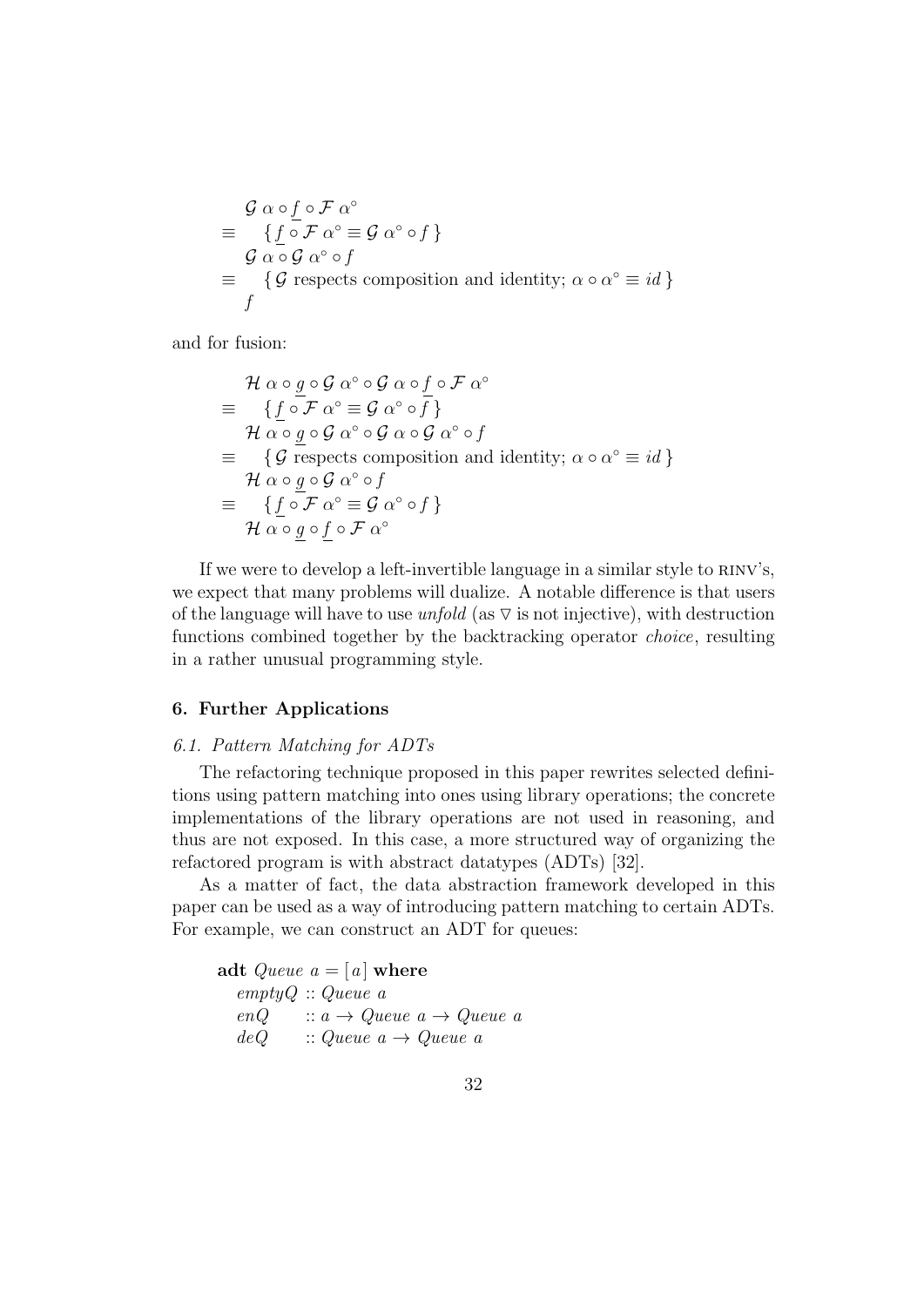```
first \therefore Queue a \rightarrow aisEmpty::Queue\ a \rightarrow Bool
```
with the following abstract programs as specifications:

 $emptyQ = []$  $first = head$ *isEmpty* = *null*  $enQ \ a \ q = q + [a]$  $deQ = tail$ 

This approach is known as *constructive specification* [10]: the semantics of operations are explicitly defined by expressing them in terms of a model. For example, the queue ADT is related to the list model. It is worth emphasising that the list datatype acts only as a model of the ADT: it may suggest but it does not imply a particular implementation. We also note that this constructive approach does not cover all ADTs: for example, unordered sets cannot be fully modelled by an algebraic datatype.

Once an implementation of the ADT is shown correct (by proving the promotion condition), users of the ADT can pattern match on the model when defining non-library functions, and reason about these functions at the level of models. A translation based on the computation law, similar to the one in Section 3.2, elaborates the semantics of programs using the ADT.

#### *6.2. Stream Fusion*

Streams are the dual of lists, and are a kind of *codata*. Instead of being built as data structures, streams encapsulate operations that can be unfolded to produce stream elements. Coutts et al. [33] introduce an ADT of streams in their work on fusion optimizations:

$$
\begin{array}{l}\n\textbf{data Stream } a = \exists s. \textit{Strm } (s \rightarrow \textit{Step a s}) \ s \\
\textbf{data Step } a \ s = \textit{Done} \\
 & | \quad \textit{Yield } a \ s \\
 & | \quad \textit{skip } s\n\end{array}
$$

To use the stream ADT as an implementation of lists, they have functions *stream* and *unstream* for converting lists to and from streams.

 $unstream :: Stream a \rightarrow [a]$ *unstream* (*Strm next s*) = *unfold s*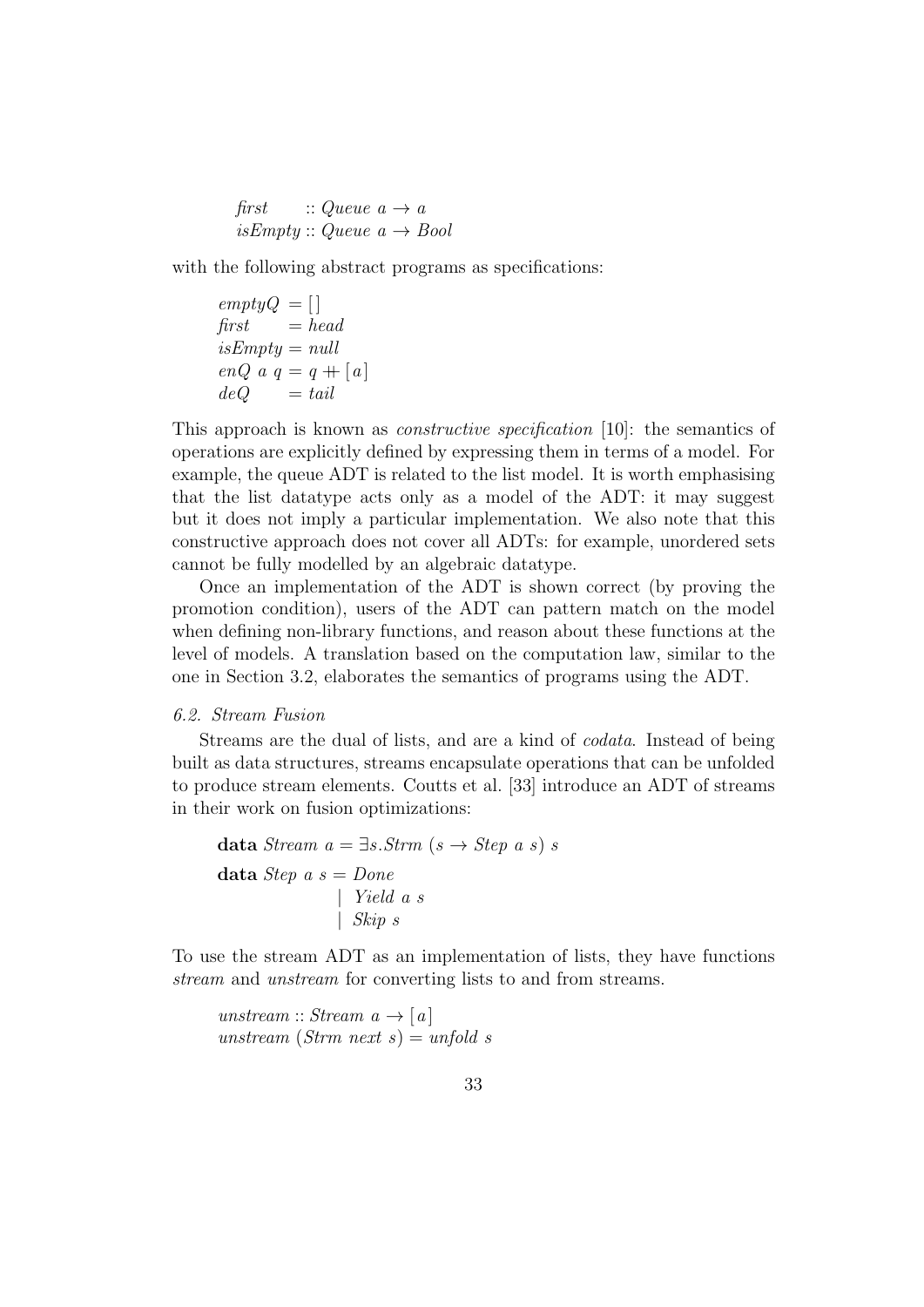**where**  $unfold$   $s = \text{case}$   $next$   $s$  of  $Done \rightarrow [$  $\mathit{skip} s' \rightarrow \text{unfold} s'$ *Yield x s'*  $\rightarrow$  *x* : *unfold s'*  $stream :: [a] \rightarrow Stream \ a$ *stream xs* = *Strm next xs* where  $next$   $|$   $= Done$  $next(x:xs) = Yield x xs$ 

The *stream* function is non-recursive, corresponding to the non-recursive definition of *Stream*. The *unstream* function repeatedly calls the access operation of the stream, and produces a list by accumulating the elements this yields. The step *Skip* is unproductive, and therefore does not contribute to expressive power. However, it is crucial for the efficiency of their implementation, allowing intermediate stream/unstream conversions to be fused. For example, they want to reduce the expression

*unstream ◦ maps f ◦ stream ◦ unstream ◦ maps g ◦ stream*

to

*unstream ◦ maps f ◦ maps g ◦ stream*

This would follow from *stream*  $\circ$  *unstream*  $\equiv id$ ; but this property is not satisfied by their conversion functions, and so their paper leaves open the question of soundness. Nevertheless, the result they want still holds; in fact, it is a consequence of our approach (Theorem 1), with *unstream* the abstraction function and *stream* its right inverse.

It is worth mentioning that despite our fusion theorem developed in Section 3.3 can be used to prove the correctness of Coutts et al.'s optimization, the implementation of the *unstream* and *stream* function pair is not able to benefit from RINV. The main problem is that *stream* is non-recursive; and the information needed for constructing *Stream* data is stored in its function component (*next*). At the moment, RINV is not able to handle such higher-order cases.

# **7. Related Work**

The theoretical foundation of this work goes all the way back to the dawn of the program correctness era [12, 34, 35, 10]. The promotion condition and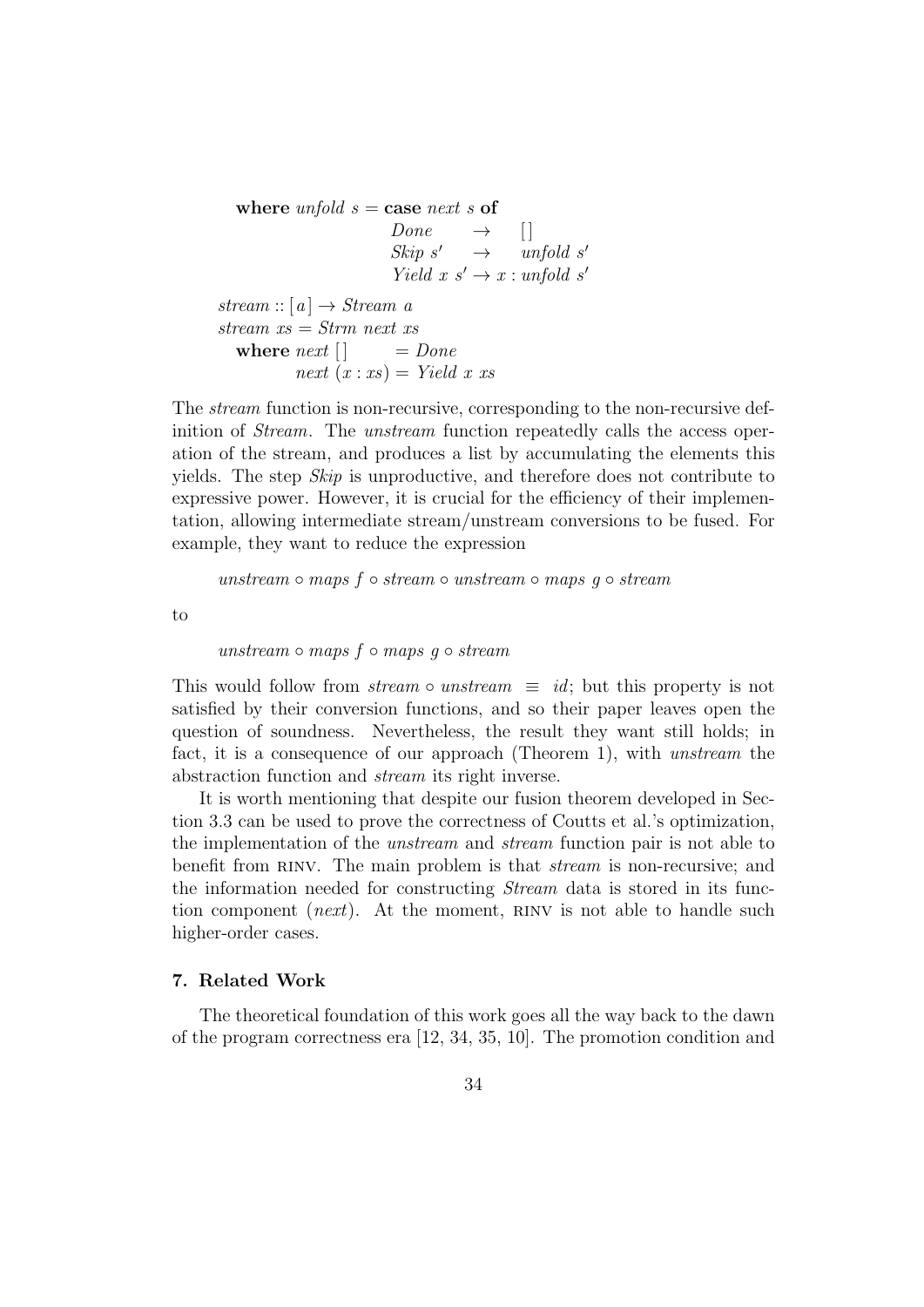computation law are standard tools for establishing the correctness of program development. In particular, full invertibility of the abstraction function has been shown [12] to be a sufficient (although not necessary) precondition for the computation law. As expected, none of the early works deal specifically with pattern matching and its implications in program development, since this language feature first appeared only a decade later.

#### *7.1. Pattern Matching with Data Abstraction*

Efforts to combine data abstraction and pattern matching started over twenty years ago with Wadler's *views* proposal [8]; and it is still a hot research topic [36, 37, 38, 39, 40, 41, 42, 43, 7, 44]. To avoid possible confusion over terminology, we always refer to Wadler's proposal [8] as "Wadler's views".

Wadler's views provide different ways of viewing data than their actual implementations. With a pair of conversion functions, data can be converted to and from a view. Consider the left- and right-biased representations of lists:

**data** *List*  $a = Nil \mid Cons \ a \ (List \ a)$ **view** *List*  $a = Lin |$  *Snoc* (*List*  $a$ )  $a$ to  $Nil$   $= Lin$  $\mathbf{to}$  (*Cons x Nil*)  $=$  *Snoc Nil x*  $\text{to } (Cons\ x\ (Since\ xs\ y)) = Since\ (Cons\ x\ xs)\ y$ from  $Lin$  =  $Nil$ from  $(Snoc Nil x)$  =  $Cons x Nil$ from  $(Snoc (Cons x xs) y) = Cons x (Snoc xs y)$ 

The **view** clause introduces two new constructors, *Lin* and *Snoc*, which may appear in both terms and patterns. The first argument to the view construction *Snoc* refers to the datatype *List a*, so a snoclist actually has a conslist as its child. The to and from clauses are similar to function definitions. The 'to' function to converts a conslist value to a snoclist value, and is used when *Lin* or *Snoc* appear as the outermost constructor in a pattern on the left-hand side of an equation. Conversely, the 'from' function from converts a snoclist into a conslist, when *Lin* or *Snoc* appear in an expression. Note that we are already making use of views in the definition above; for example, *Snoc* appears on the left-hand side of the third to clause; matching against this will trigger a recursive invocation of to.

Functions can now pattern match on and construct values in either the datatype or one of its views.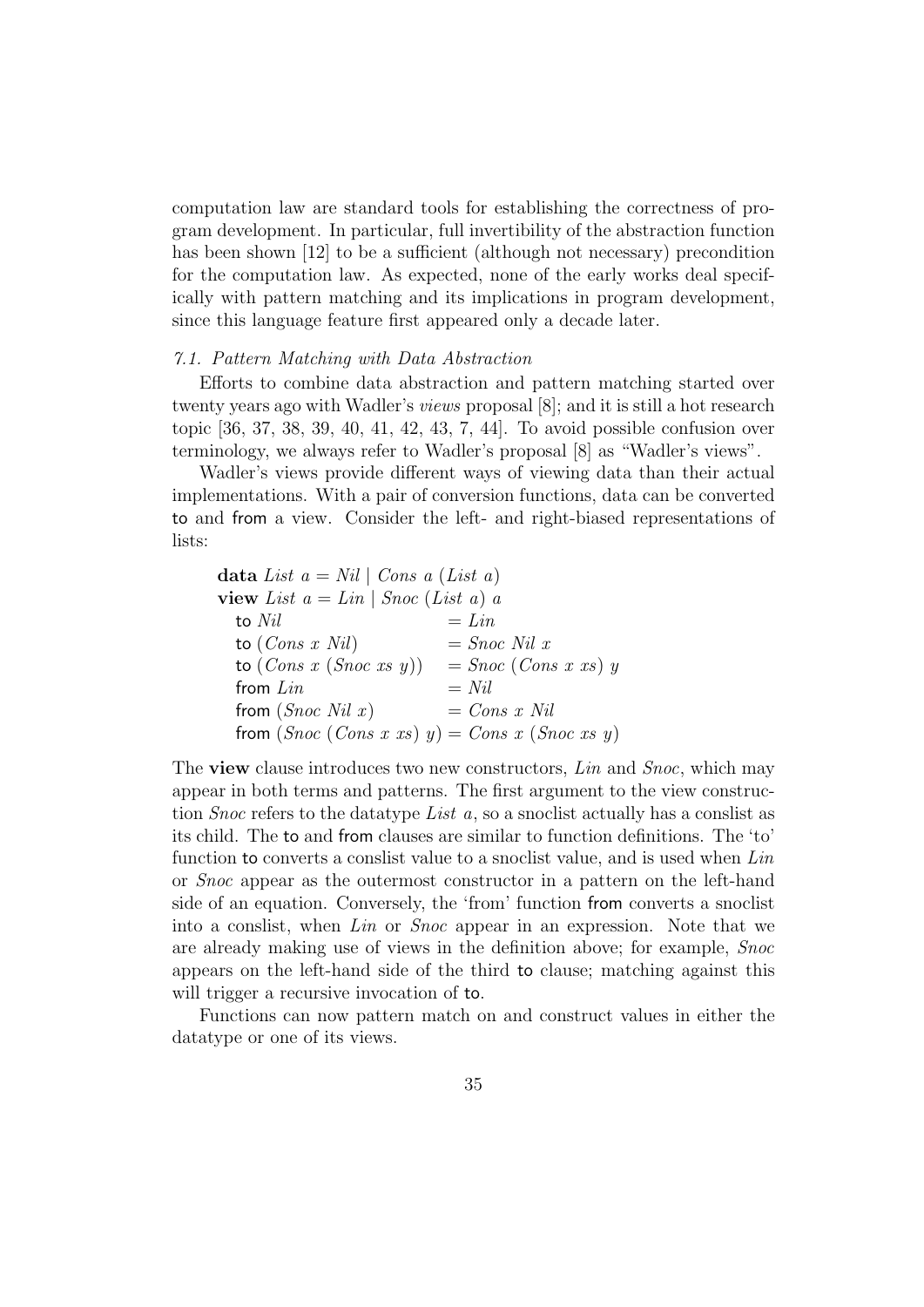*last*  $(Snoc xs x) = x$  $rotLeft$  (*Cons x xs*) = *Snoc xs x*  $rotRight(Snoc xs x) = Cons x xs$  $rev$  *Nil*  $= Lin$  $rev (Cons x xs) = Since (rev xs) x$ 

Upon invocation, an argument is converted into the view by the to function; after completion of the computation, the result is converted back to the underlying datatype representation by the from function.

Just as with our proposal, this semantics can be elaborated by a straightforward translation into ordinary Haskell. First of all, view declarations are translated into data declarations:

 $\textbf{data} \text{ } \textit{Snoc} \text{ } a = \textit{Lin} \text{ } | \text{ } \textit{Snoc} \text{ } (\textit{List} \text{ } a) \text{ } a$ 

Note that the child of *Snoc* refers to the underlying datatype: view data is typically hybrid (whereas it is homogeneous with our approach). Now the only task is to insert the conversion functions at appropriate places in the program.

$$
last\ xs = \text{case to xs of } \text{Snoc } xs \to x
$$
\n
$$
rotLeft\ xs = \text{case xs of } \text{Cons } x\ xs \to \text{from } (\text{Snoc } xs \ x)
$$
\n
$$
rotRight\ xs = \text{case to xs of } \text{Snoc } xs \ x \to \text{Cons } x\ xs
$$
\n
$$
rev\ xs = \text{case xs of}
$$
\n
$$
Nil \longrightarrow \text{from } Lin
$$
\n
$$
(\text{Cons } x\ xs) \to \text{from } (\text{Snoc } (rev\ xs) \ x)
$$

To take advantage of the hybrid representation of views, Wadler's applications mostly involves cute examples with frequent changes of views in one function definition. When the hybrid structures fit with the recursive pattern of a function, the shallow conversion pays off by improving efficiency. On the other hand, in the applications we are looking at, it is more common to have only one view involved in a recursion, which certainly benefits from having homogeneous data.

In contrast to our approach, Wadler exposes both a datatype and its views to programmers. To support reasoning across the different representations, the conversion clauses are used as axioms. It is expected for a view type to be isomorphic to a subset of its underlying datatype, and for the pair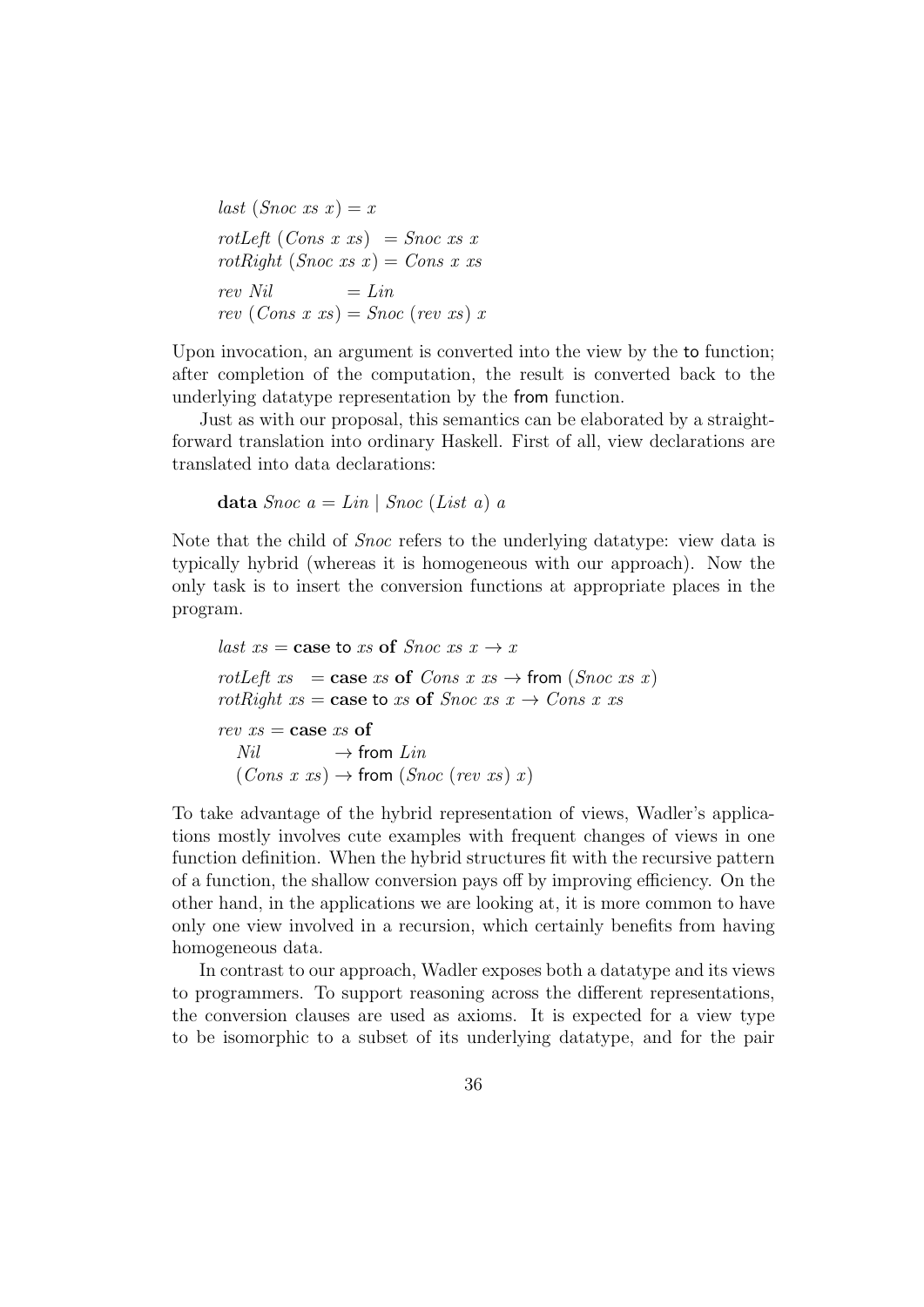of conversions between the values of the two subsets to be each other's full inverses. This is certainly restrictive; and Wadler didn't suggest any way to enforce such an invertibility condition. As pointed out by Wadler himself [8], and followed up by several others [36, 37], this assumption is risky, and may lead to nasty surprises that threaten soundness of reasoning.

Inspired by Wadler's proposal, our work ties up the loose ends of views by hiding the implementation of selected primitives that are proven correct, and using only the view (our abstract representation) for pattern matching in user-defined functions. The language rinv for defining conversions guarantees right invertibility, a weaker condition that lifts the isomorphism restriction on abstract and concrete representations. However, in contrast to Wadler's views, our system only caters for linear refactoring—we cannot provide multiple views for the same implementation.

'Safe' variants of views [36, 37] have been proposed before. To circumvent the problem of equational reasoning, one typically restricts the use of view constructors to patterns, and does not allow them to appear on the right-hand side of a definition. As a result, expressions like *Snoc Lin* 1 become syntactically invalid. Instead, values are only constructed by 'smart constructors', as in *snoc lin* 1. In this setting, equational reasoning has to be conducted on the source level with explicit applications of to. A major motivation for such a design is to admit views and sources with conversion functions that do not satisfy the invertibility property. In another words, let *Constr* and *constr* be a constructor and its corresponding smart constructor; in general, we have *Constr x*  $\neq$  *constr x*. This appears to hinder program comprehension, since the very purpose of the convention that the name of a smart constructor differs only by case from its 'dumb' analogue is to suggest the equivalence of the two.

More recently, language designers have started looking into more expressive pattern mechanisms. *Active patterns* [38, 39] and many of their variants [40, 41, 42, 43, 7] go a step further, by embedding computational content into pattern constructions. All the above proposals either explicitly recognise the benefit of using constructors in expressions, or use examples that involve construction of view values on the right-hand sides of function definitions. Nevertheless, none of them are able to support pattern constructors in expressions, due to the inability to reason safely. Knowing that there is an absence of good solutions for supporting constructors in expressions, some work focuses mainly on examples that are primarily data consumers, an escape that is expected to be limited and short-lived. Another common pitfall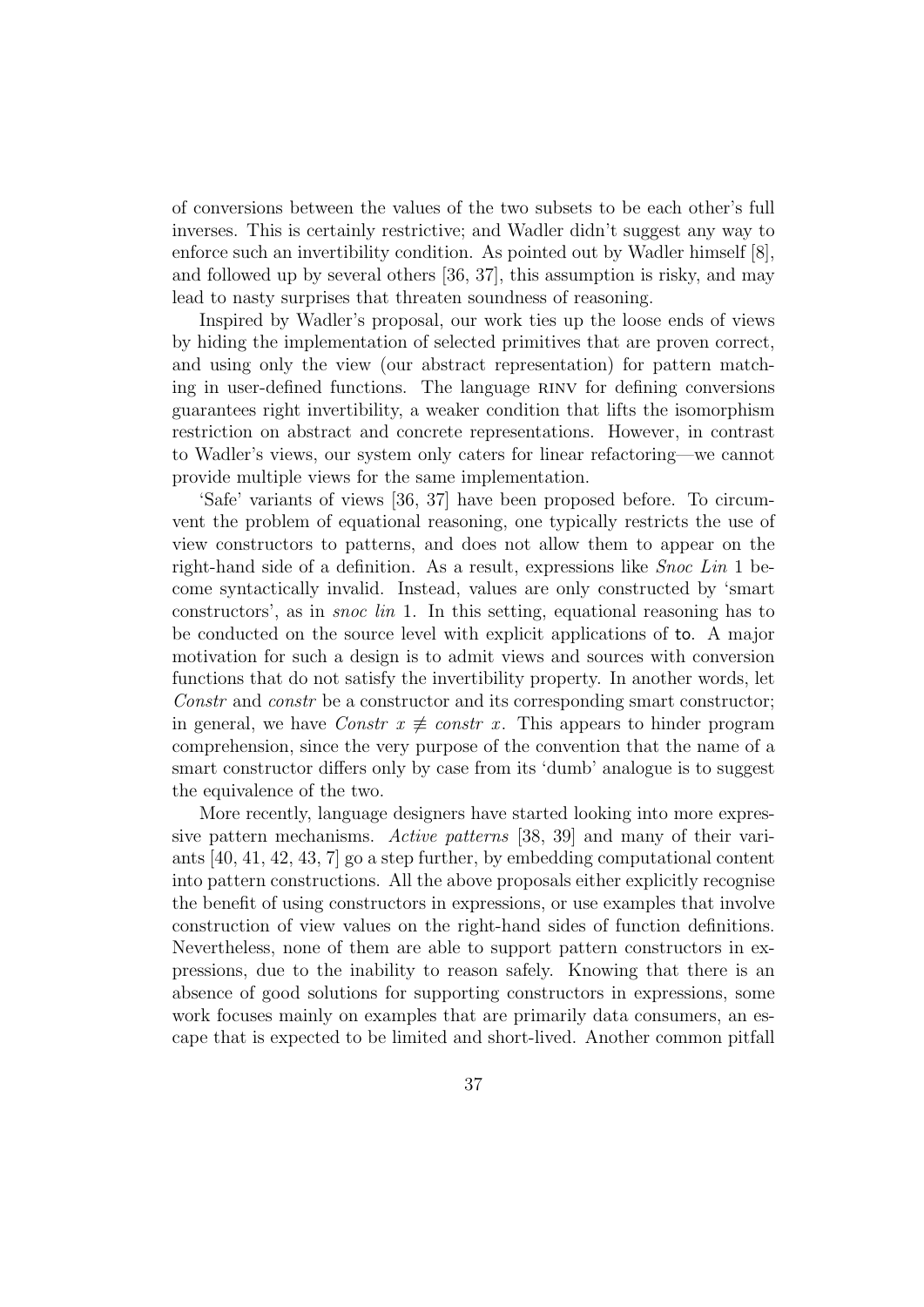of active patterns is the difficulty in supporting nested and overlapping patterns, because each active pattern is computed and matched independently.

Our proposal supports the full power of pattern matching while preserving safety. Yet, the additional expressiveness and guarantees come with a higher price tag: RINV is still rather restrictive, and can be somewhat awkward at times. Among alternative approaches, one can see higher-order recursion patterns such as hylomorphisms [45] as ways of imposing recursive views on possibly non-recursive abstract data. In the special case that the input is itself an inductively defined datatype, such recursive views can provide alternative decompositions to plain iteration—for example, *paramorphisms* or primitive recursion [46] and *histomorphisms* or course-of-value iteration [47]. Because RINV as presented here is first-order, it cannot capture these higherorder eliminators; we leave as future work the exploration of a higher-order version of RINV. McBride and McKinna [48] point out that view mechanisms providing case analysis are more informative in a dependently typed setting than a simply typed one, because the individual cases may have more refined types than the surrounding context; perhaps switching from polymorphic functional programming to dependent types will eliminate much of the need for the kind of language extension presented here.

#### *7.2. Invertible Programming*

The language RINV owes its origins to the rich literature on *invertible* programming [19, 22], a programming paradigm where programs can be executed both forwards and backwards. Mu *et al.* [19] concentrate their effort on designing a language that provides only injective functions. The resulting language *Inv* is a combinator library that syntactically rules out any non-injective functions. The most novel operator of *Inv* is *dup f* , which duplicates the input and applies *f* to one copy. In the backward direction, the two copies of the duplicated input are checked for consistency before being restored. It is shown that *Inv* is practically useful for maintaining consistency of structured data related by some transformations [20, 49]. The 2LT (Two-Level-Transformation) system [50] has a left-invertible combinator library at its core. Instead of addressing changes to individual values, the update is expressed as a format (type) evolution, which migrates a whole database to one in a new format. A typical usage of the system involves retrieving relational data into a hierarchical format, updating by enriching the hierarchical format, and putting back the updated data into a new relational format reflecting the enrichment. The whole process is specified in terms of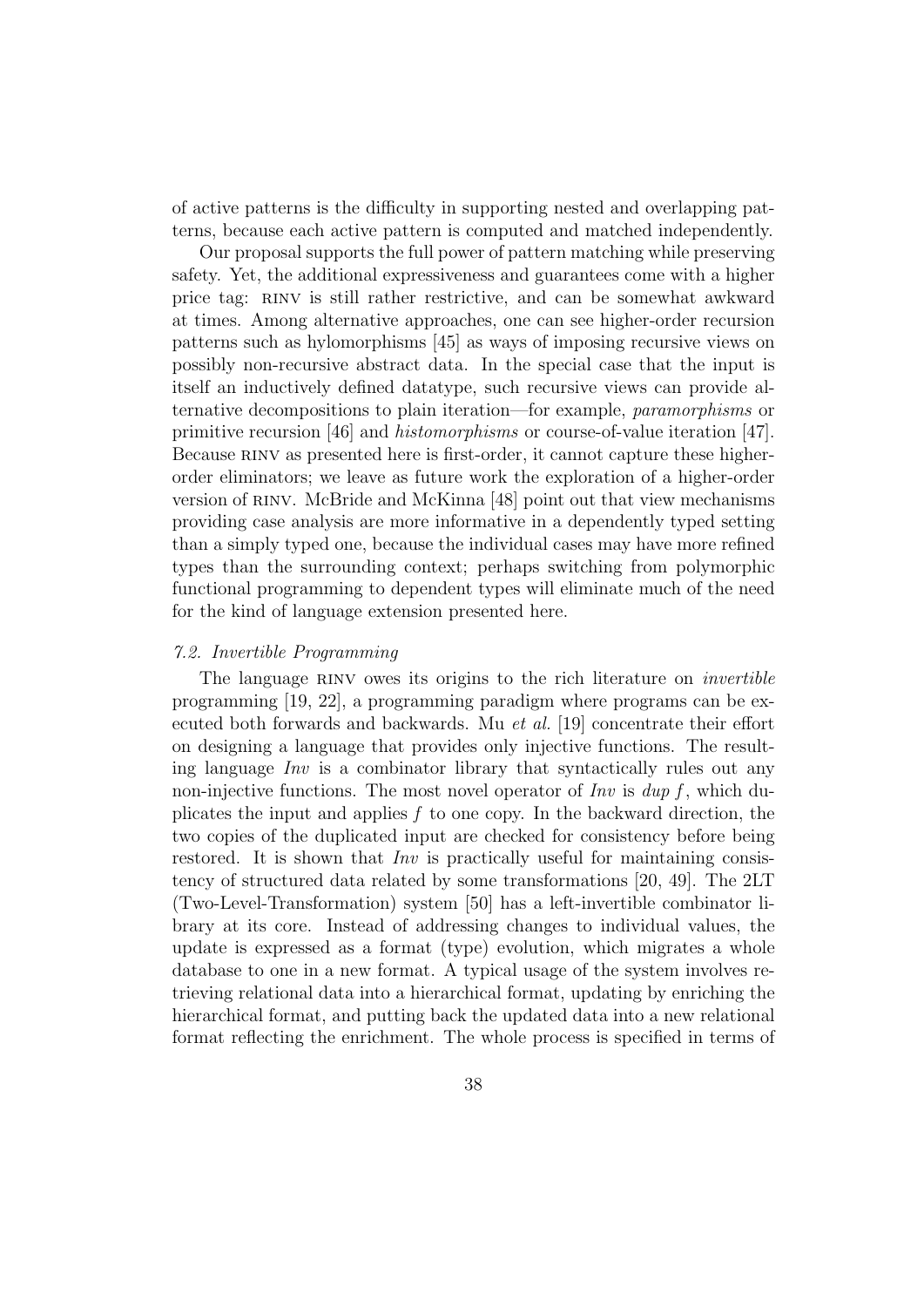formats; the corresponding value-level transformations are induced. Invertible arrows [22] extend the arrow framework [51] (a generalization of monads) with a combinator that encodes pairs of functions being each other's inverses; the paper introducing invertible arrows [22] recognizes that, when full invertibility is not achievable (due to the non-isomorphic nature of the two sides), left- or right-biased semi-invertibility is nevertheless a useful approximation.

Right inverses have been studied as a component of the much more elaborate bidirectional programming framework of *lenses* [21, 52, 53, 54]; in this context, right inverses are known as 'create' functions. Based on record types, the combinators of lenses have little similarity to those of rinv. A distinctive feature of the lenses framework is the use of *semantic* types [55] to give precise bounds to the ranges of forward functions (thus the domains of backwards functions). As a result, surjectivity now concerns the relationships between the domains and ranges of lenses connected by a combinator, instead of being a property between a function and its target datatype.

We have carefully chosen right invertibility as the central property our system is based on, to balance expressiveness and robustness. As we have seen, it has served our purpose well by being sufficient to establish the crucial computation and fusion laws.

On the other hand, RINV does not keep values on the concrete level stable: bringing a value on the concrete level up to the abstract level and putting it back without modification may induce changes. This has not been a problem with our design, but rules out the possibility of having multiple abstract representations for a single implementation. For example, as shown in Wadler's view proposal [8], it can be useful to have both *cons*-lists and *snoc*-lists as views at the same time.

Another omission of RINV is general data-projection functions. We can only discard information that is re-constructible, in other words redundant. At a glance, it may appear that both the above "flaws" would be fixed if we were to use a framework similar to that of *bidirectional programming* [49, 56, 21, 57, 23, 58], where a forward function  $fwd :: A \rightarrow B$  is coupled with a "backwards" counterpart *bwd* ::  $(B, A) \rightarrow A$ . The idea is that *fwd* transforms a *source* into a *view*, which is then modified; the modification is to be saved in the form of an updated source, produced by *bwd*. Instead of being an inverse, *bwd* takes both the original source and a modified view as inputs, and tries to reinstate the source/view consistency by producing a new source. In this setting, stability of sources is achievable; and discarded values can be recovered by extracting them from the copied source. However, in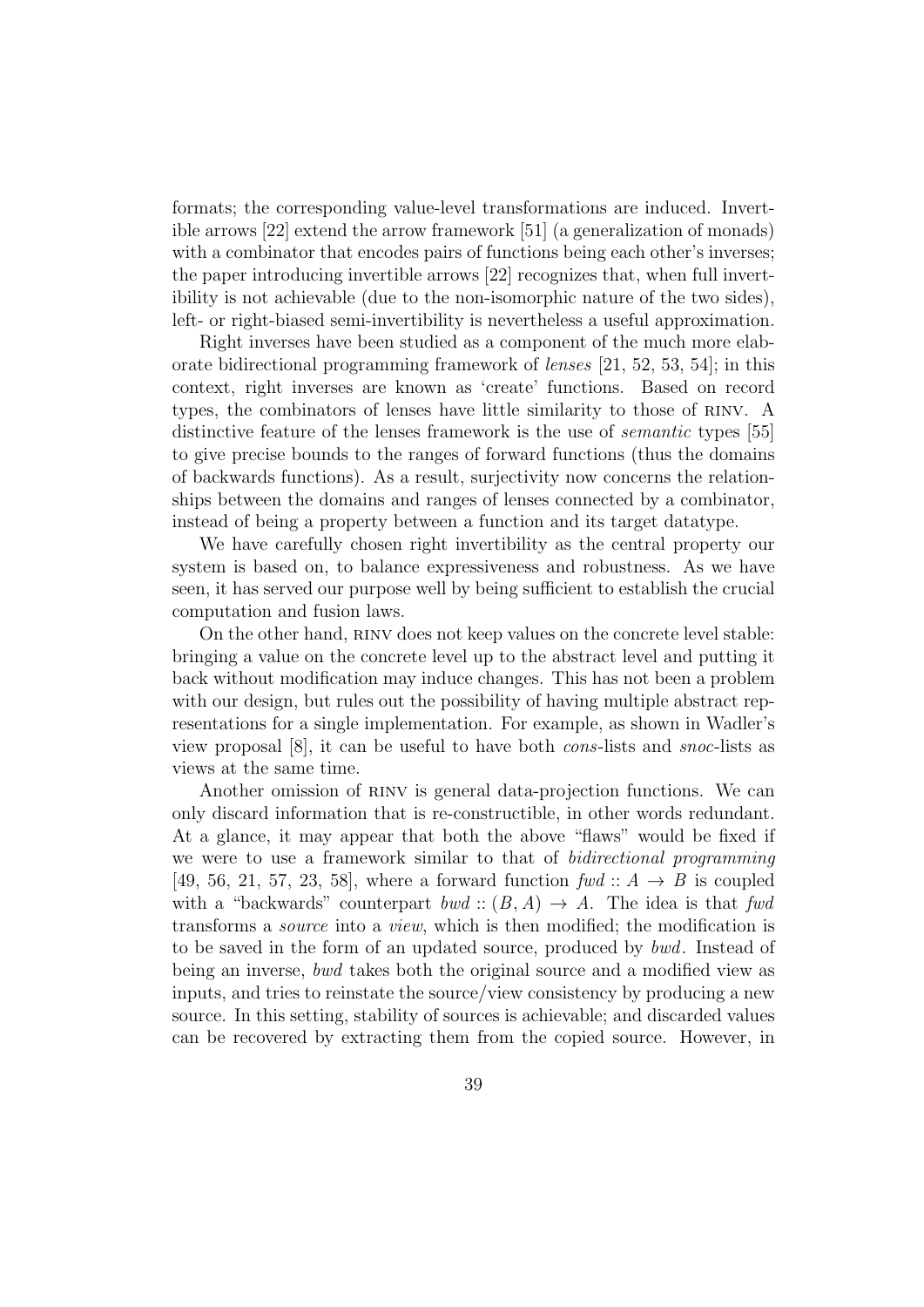our case the modification operations, which are basically arbitrary abstract operations, are far more complicated than those in bidirectional programming, which assumes a single type for the view. As a result, an update from type (*List a, List a*) to type *List a* would not be allowed in bidirectional programming, but is perfectly sensible in programming with abstractions. If we use *bwd* on the resulting list, it is never clear what the source input is.

As we can see from the literature summarized above, building invertible languages using a combinatorial approach is by no means a new idea. Through coming from a common foundation, different proposals customize their designs to cater for specific applications. For example, lenses [21, 52, 53, 54] deal with data as records, whereas *Inv* [19], pointfree lenses [23], and RINV deal with data as algebraic datatypes. In a sense, any invertible language admitting algebraic datatypes can be used in place of RINV; our refactoring framework will still work, but not as well. For example, executing inverses in *Inv* may fail at run-time, which will cause failures in pattern matching, while point-free lenses only provide primitive constructors, which is limited in expressiveness. We have carefully designed rinv to balance safety and expressiveness for our application. The non-primitive constructor functions and annotated data projection functions are artifacts of such consideration; and both the new features are nicely integrated into the more standard combinator framework.

Program inversion, in the sense of generating an inverse of a program, is not the only way of obtaining an input from the output that it yields. Glück and Abramov [59] proposed a *universal resolving algorithm*, which, give an output and a program, enumerates the original inputs. The core technique they use, known as *positive driving* [60], is similar to the notion of *needed narrowing* [61] studied in the context of functional logic programming. Thus, their work can be seen as interpretation of a functional program by using the semantics of functional logic programs, a connection that is made more explicit in subsequent work [62]. Note that, if a function is surjective, the inverse computation by the universal resolving algorithm is always guaranteed to terminate.

Matsuda *et al.* [63] discussed right-inverse computation using grammar parsing. They construct a grammar from a program, so that the productions of the grammar abstract the evaluation of the program. Then, right-inverse computation is given by parsing with respect to the grammar. In their approach, an *affine* and *treeless* first-order functional program [64] is always surjective onto the language of the derived grammar; and its inverse compu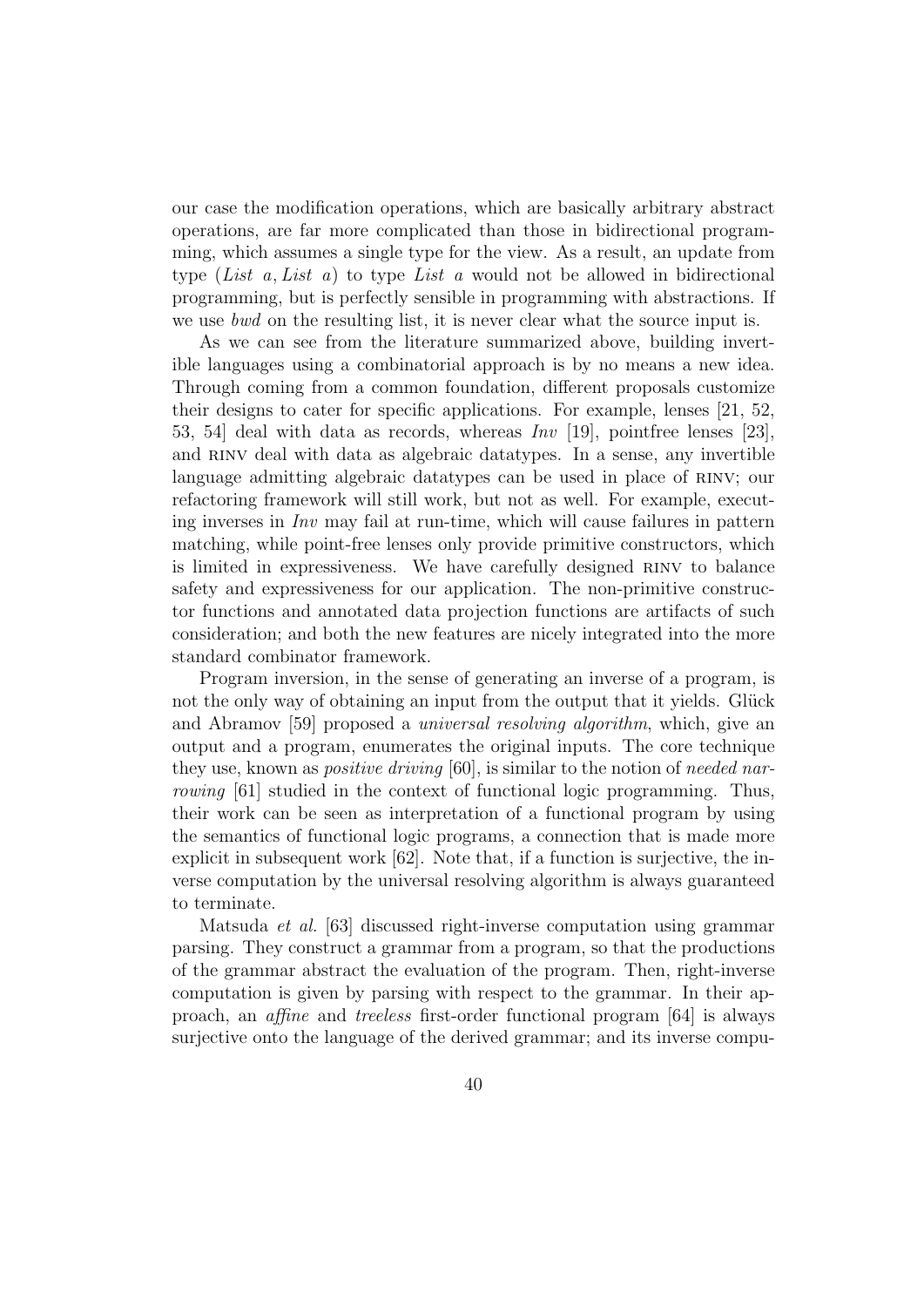tation has linear complexity with respect to the original program's output.

#### **8. Conclusion**

Algebraic datatypes and pattern matching offer great promise to programmers seeking simple and elegant programming, but the promise turns sour when modular changes are demanded. Our work tackles this long-standing problem by proposing a framework for refactoring programs written with pattern matching into ones with proper encapsulation: programmers are able to selectively reimplement original function definitions into primitive operations, and either rewrite the rest in terms of the primitive ones, or simply leave them unchanged. This migration is completely incremental: executability and proofs through equational reasoning are preserved at all times during the process.

At the heart of our proposal is the framework of data abstraction. When an abstraction function is verified by the promotion condition, the computation law is able to replace abstract function calls with concrete ones. The soundness of such refactoring is based on the right-inverse property of the conversion pairs that bridge the abstract and concrete representations, for which we have designed RINV to guarantee right-invertibility by construction.

At this stage, our focus is on supporting refactoring of programs written with datatypes and pattern matching, which automatically excludes some ADTs, such as unordered sets, that cannot be fully modelled by algebraic datatypes. We leave it as future work to investigate the applicability of our proposal in a more general setting.

#### **Acknowledgements**

We are grateful to the anonymous reviewers of the earlier conference version of this paper [65] and of this revised and expanded version; we are especially grateful to Ralf Hinze for his valuable comments on an early draft of the paper—the binary number example is due to him. This work was supported by the UK Engineering and Physical Sciences Research Council through the *Generic and Indexed Programming* project (EP/E02128X) and a PhD Plus award on *Bidirectional Programming* via the Doctoral Training Grant (EP/P503876/1), and was partly conducted during Wang's internship at National Institute of Informatics, Japan. Matsuda is supported by Grantin-Aid for Start-up 22800003, and part of the work was done while he was at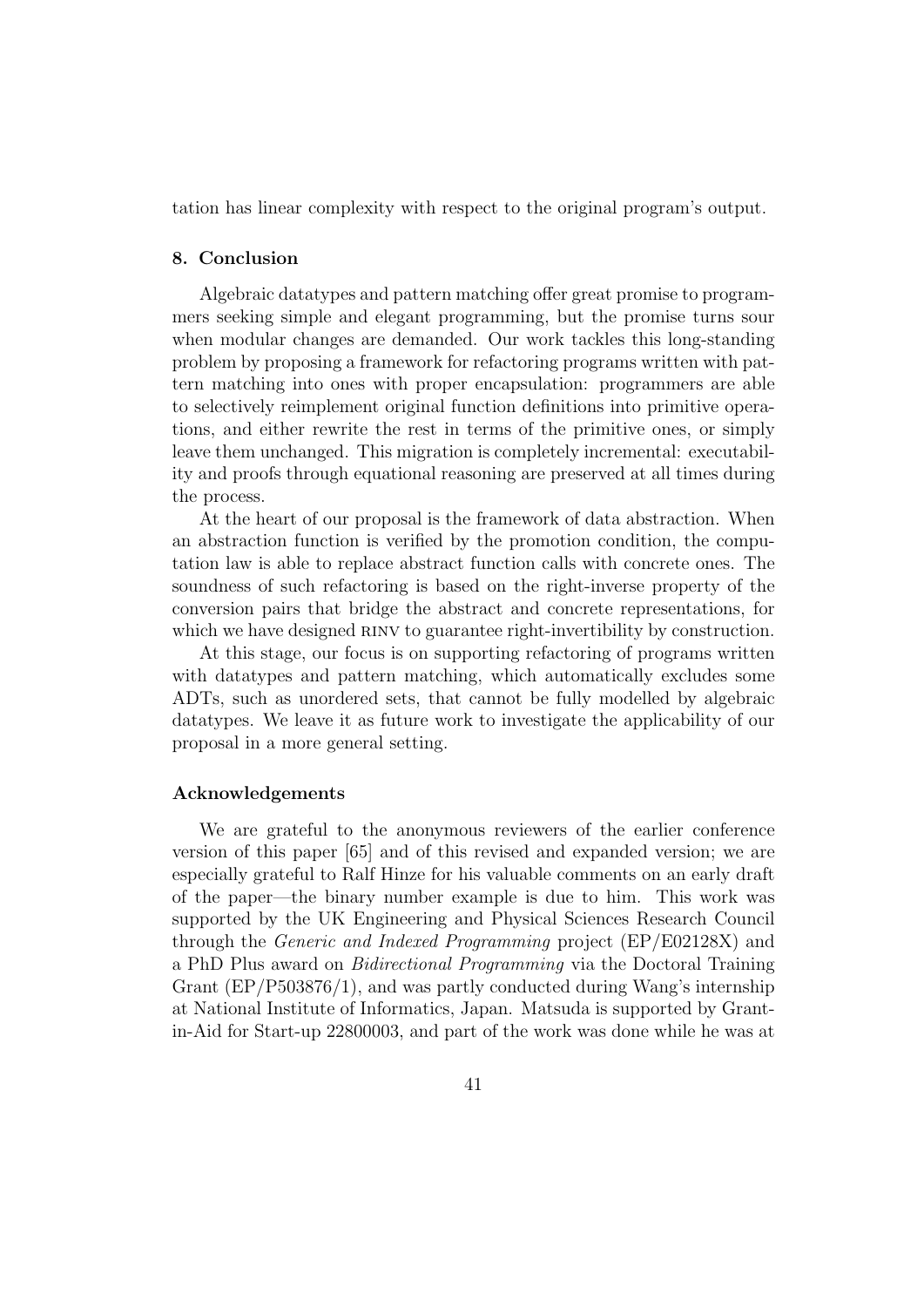the University of Tokyo as JSPS Research Fellow supported by Grant-in-Aid for JSPS Fellows 20 *·* 9584.

# **References**

- [1] P. Wadler, A critique of Abelson and Sussman: Why calculating is better than scheming, ACM SIGPLAN Notices 22 (3) (1987) 83–94.
- [2] S. Peyton Jones (Ed.), Haskell 98 Language and Libraries: The Revised Report, Cambridge University Press, 2003.
- [3] R. Burstall, D. MacQueen, D. Sannella, Hope: An experimental applicative language, in: Lisp and Functional Programming, ACM, 1980, pp. 136–143.
- [4] B. Emir, M. Odersky, J. Williams, Matching objects with patterns, in: European Conference on Object-Oriented Programming, Springer, 2007, pp. 273–298.
- [5] P.-E. Moreau, C. Ringeissen, M. Vittek, A pattern matching compiler for multiple target languages, in: Conference on Compiler Construction, Vol. 2622 of Lecture Notes in Computer Science (LNCS), Springer, 2003, pp. 61–76.
- [6] J. Liu, A. C. Myers, JMatch: Iterable abstract pattern matching for Java, in: Proceedings of the International Symposium on Practical Aspects of Declarative Languages, Springer, London, UK, 2003, pp. 110– 127.
- [7] D. Syme, G. Neverov, J. Margetson, Extensible pattern matching via a lightweight language extension, in: Proceedings of the International Conference on Functional Programming (ICFP), ACM, New York, NY, USA, 2007, pp. 29–40.
- [8] P. Wadler, Views: A way for pattern matching to cohabit with data abstraction, in: Proceedings of the Principles of Programming Languages (POPL), ACM, New York, NY, USA, 1987, pp. 307–313.
- [9] B. Liskov, J. Guttag, Program Development in Java: Abstraction, Specification, and Object-Oriented Design, Addison-Wesley, Boston, MA, USA, 2000.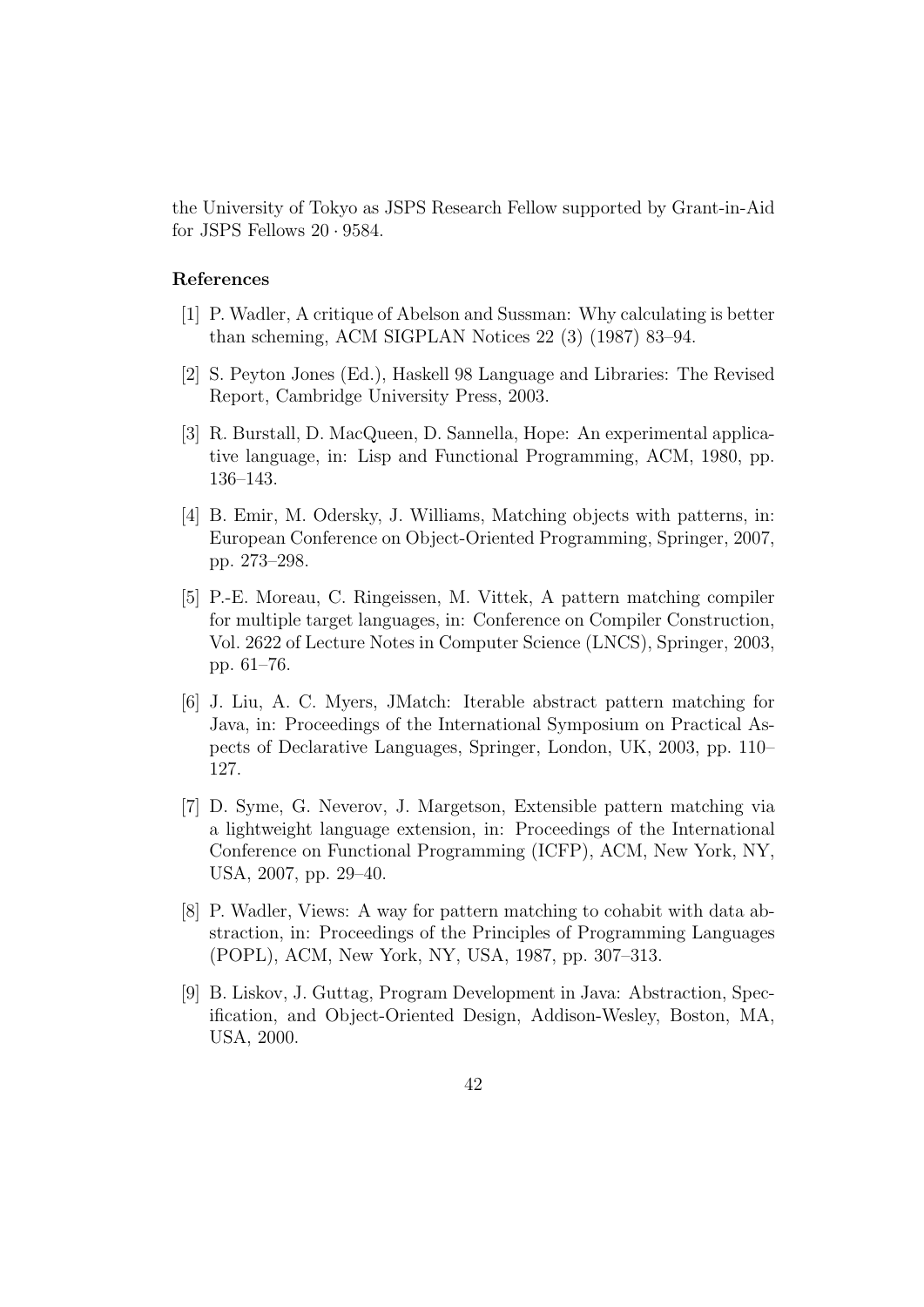- [10] C. A. R. Hoare, Proof of correctness of data representations, Acta Informatica 1 (1972) 271–281.
- [11] K. Matsuda, M. Wang, Z. Hu, J. Gibbons, prototype implementation of rinv. [link]. URL http://www.kb.ecei.tohoku.ac.jp/~kztk/viewpp/
- [12] R. Milner, An algebraic definition of simulation between programs, in: Proceedings of the 2nd international joint conference on Artificial intelligence, Morgan Kaufmann Publishers Inc., San Francisco, CA, USA, 1971, pp. 481–489. URL http://portal.acm.org/citation.cfm?id=1622876.1622926
- [13] R. S. Bird, The promotion and accumulation strategies in transformational programming, ACM Transactions on Programming Languages and Systems 6 (4) (1984) 487–504.
- [14] P. Wadler, The concatenate vanishes, Tech. rep., University of Glasgow (1987).
- [15] L. G. L. T. Meertens, Algorithmics: Towards programming as a mathematical activity, in: CWI Symposium on Mathematics and Computer Science, no. 1 in CWI-Monographs, North–Holland, 1986, pp. 289–344.
- [16] R. S. Bird, An introduction to the theory of lists, in: M. Broy (Ed.), Logic of Programming and Calculi of Discrete Design, Springer-Verlag, 1987, pp. 3–42, nATO ASI Series F Volume 36. Also available as Technical Monograph PRG-56, from the Programming Research Group, Oxford University.
- [17] M. R. Sleep, S. Holmström, A short note concerning lazy reduction rules for append, Software: Practice and Experience 12 (11) (1982) 1082– 1084.
- [18] G. L. Steele, Jr., Organizing functional code for parallel execution or, foldl and foldr considered slightly harmful, in: Proceedings of the International Conference on Functional Programming (ICFP), ACM, New York, NY, USA, 2009, pp. 1–2.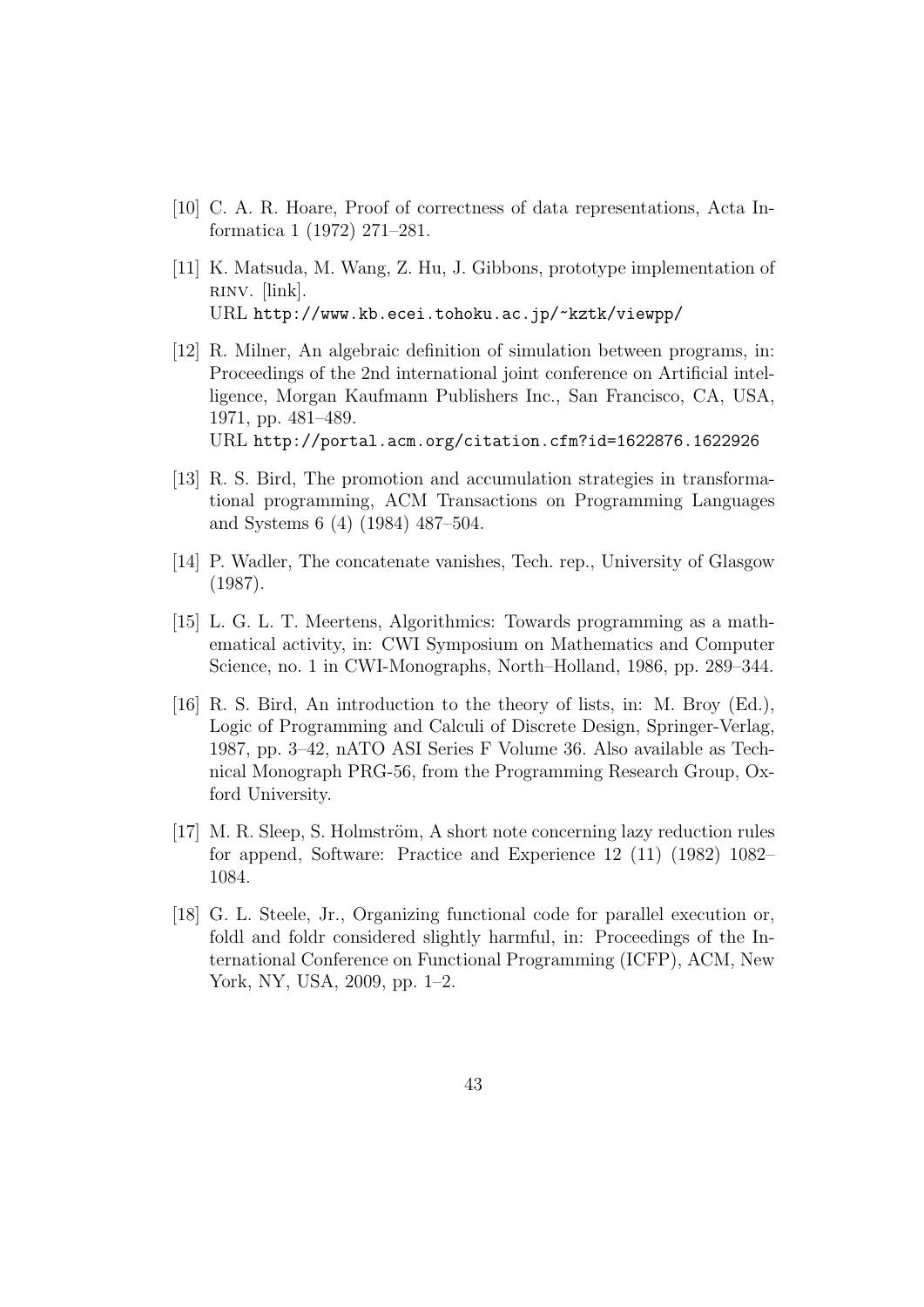- [19] S.-C. Mu, Z. Hu, M. Takeichi, An injective language for reversible computation, in: Mathematics of Program Construction, Vol. 3125 of Lecture Notes in Computer Science, Springer, 2004, pp. 289–313.
- [20] S.-C. Mu, Z. Hu, M. Takeichi, An algebraic approach to bi-directional updating, in: ASIAN Symposium on Programming Languages and Systems (APLAS), Vol. 3302 of Lecture Notes in Computer Science, Springer, 2004, pp. 2–18.
- [21] J. N. Foster, M. B. Greenwald, J. T. Moore, B. C. Pierce, A. Schmitt, Combinators for bidirectional tree transformations: A linguistic approach to the view update problem, ACM Transactions on Programming Languages and Systems 29 (3), preliminary version in POPL '05.
- [22] A. Alimarine, S. Smetsers, A. van Weelden, M. van Eekelen, R. Plasmeijer, There and back again: Arrows for invertible programming, in: Haskell Workshop, ACM, New York, NY, USA, 2005, pp. 86–97.
- [23] H. Pacheco, A. Cunha, Generic point-free lenses, in: C. Bolduc, J. Desharnais, B. Ktari (Eds.), Mathematics of Program Construction, Vol. 6120 of Lecture Notes in Computer Science, Springer Berlin / Heidelberg, 2010, pp. 331–352.
- [24] R. Bird, O. de Moor, Algebra of Programming, International Series in Computer Science, Prentice Hall, 1997.
- [25] S.-C. Mu, R. Bird, Theory and applications of inverting functions as folds, Science of Computer Programming 51 (2004) 87–116. URL http://portal.acm.org/citation.cfm?id=1007972.1007977
- [26] M. Fokkinga, E. Meijer, Program calculation properties of continuous algebras, Tech. Rep. CS-R9104, CWI, Amsterdam, Netherlands (Jan. 1991). URL http://dbappl.cs.utwente.nl/Publications/PaperStore/ db-utwente-0000003528.pdf
- [27] V. Capretta, T. Uustalu, V. Vene, Recursive coalgebras from comonads, Information and Computation 204 (2006) 437–468.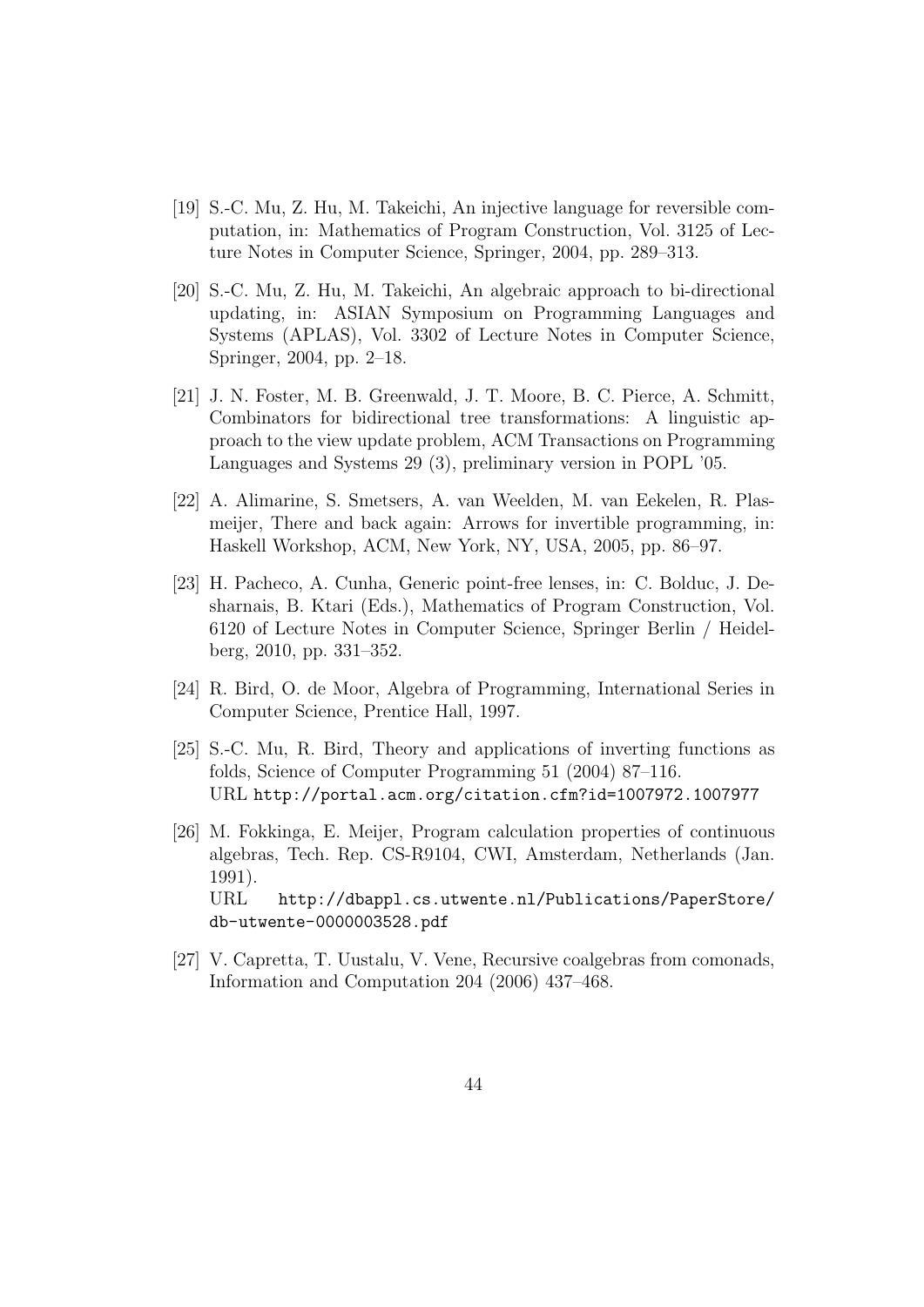- [28] C. S. Lee, N. D. Jones, A. M. Ben-Amram, The size-change principle for program termination, in: Proceedings of the Principles of Programming Languages (POPL), ACM, New York, NY, USA, 2001, pp. 81–92.
- [29] D. Sereni, Termination analysis and call graph construction for higherorder functional programs, in: N. Ramsey (Ed.), Proceedings of the International Conference on Functional Programming (ICFP), ACM Press, 2007, pp. 71–84.
- [30] C. Okasaki, An overview of Edison, Electronic Notes in Theoretical Computer Science 41 (1) (2001) 60 – 73, 2000 ACM SIGPLAN Haskell Workshop (Satellite Event of PLI 2000). URL http://www.sciencedirect.com/science/article/pii/ S1571066105805468
- [31] K. Morita, A. Morihata, K. Matsuzaki, Z. Hu, M. Takeichi, Automatic inversion generates divide-and-conquer parallel programs, in: Proceedings of the ACM SIGPLAN Conference on Programming Language Design and Implementation, ACM, New York, NY, USA, 2007, pp. 146– 155.
- [32] B. Liskov, S. Zilles, Programming with abstract data types, in: ACM Symposium on Very High Level Languages, 1974, pp. 50–59.
- [33] D. Coutts, R. Leshchinskiy, D. Stewart, Stream fusion: from lists to streams to nothing at all, in: Proceedings of the International Conference on Functional Programming (ICFP), ICFP '07, ACM, New York, NY, USA, 2007, pp. 315–326.
- [34] N. Wirth, Program development by stepwise refinement, Communications of the ACM 14 (1971) 221–227.
- [35] O. J. Dahl, E. W. Dijkstra, C. A. R. Hoare (Eds.), Structured programming, Academic Press Ltd., London, UK, UK, 1972.
- [36] F. W. Burton, R. D. Cameron, Pattern matching with abstract data types, Journal of Functional Programming 3 (2) (1993) 171–190.
- [37] C. Okasaki, Views for Standard ML, in: ACM Workshop on ML, 1998, pp. 14–23.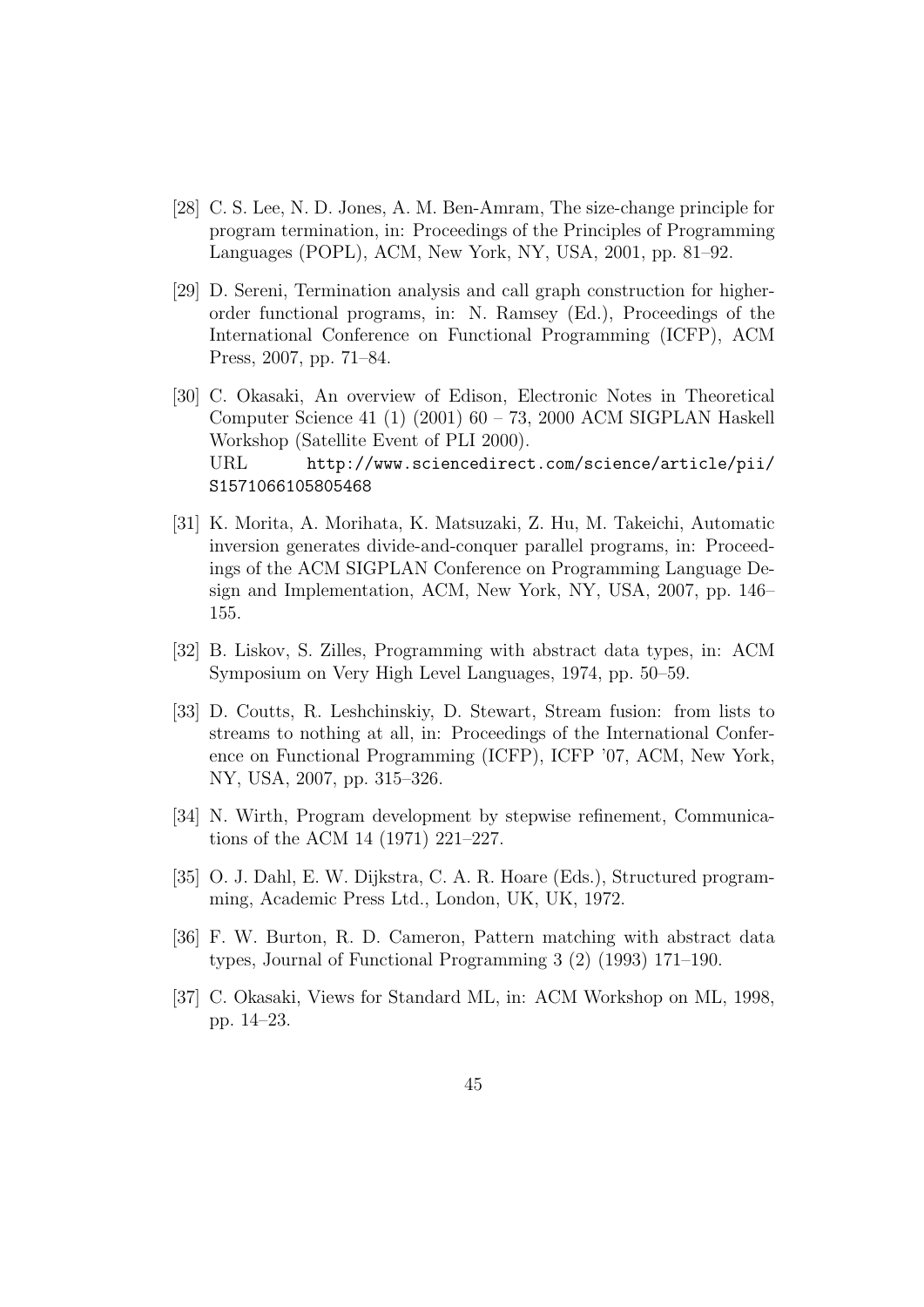- [38] M. Erwig, Active patterns, in: 8th Int. Workshop on Implementation of Functional Languages, Vol. 1268 of Lecture Notes in Computer Science, Springer, 1996, pp. 21–40.
- [39] P. Palao Gostanza, R. Peña, M. Núñez, A new look at pattern matching in abstract data types, in: Proceedings of the International Conference on Functional Programming (ICFP), ACM, New York, NY, USA, 1996, pp. 110–121.
- [40] M. Erwig, S. Peyton Jones, Pattern guards and transformational patterns, in: Haskell Workshop, ACM, New York, NY, USA, 2000.
- [41] M. Tullsen, First class patterns, in: Practical Aspects of Declarative Languages, Vol. 1753 of Lecture Notes in Computer Science, Springer, 2000, pp. 1–15.
- [42] C. B. Jay, The pattern calculus, ACM Transactions on Programming Languages and Systems 26 (6).
- [43] D. Licata, S. Peyton Jones, View patterns: lightweight views for Haskell, http://hackage.haskell.org/trac/ghc/wiki/ViewPatterns (2007).
- [44] P. Nogueira, J. J. Moreno-Navarro, Bialgebra views: A way for polytypic programming to cohabit with data abstraction, in: Workshop on Generic Programming, ACM, New York, NY, USA, 2008, pp. 61–73.
- [45] E. Meijer, M. Fokkinga, R. Paterson, Functional programming with bananas, lenses, envelopes and barbed wire, in: Functional Programming Languages and Computer Architecture, Vol. 523 of Lecture Notes in Computer Science (LNCS), Springer-Verlag, 1991, pp. 124–144.
- [46] L. Meertens, Paramorphisms, Formal Aspects of Computing 4 (1992) 413–424.
- [47] T. Uustalu, V. Vene, Primitive (co-)recursion and course-of-value (co- )iteration, categorically, Informatica 3 (1999) 5–26.
- [48] C. McBride, J. McKinna, The view from the left, Journal of Functional Programming 14 (1) (2004) 69–111.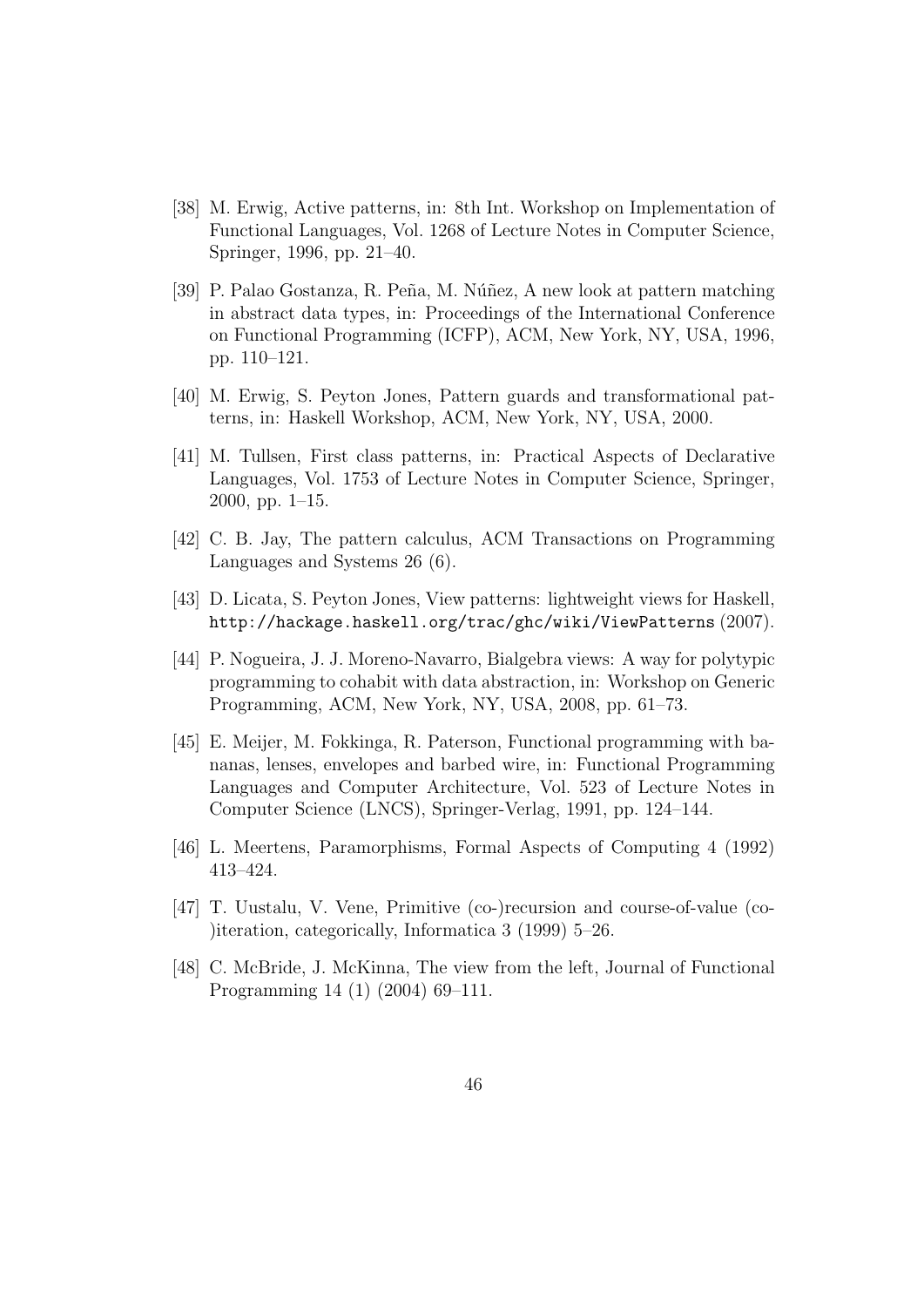- [49] Z. Hu, S.-C. Mu, M. Takeichi, A programmable editor for developing structured documents based on bidirectional transformations, in: Proceedings of the Workshop on Partial Evaluation and Program Manipulation (PEPM), ACM, New York, NY, USA, 2004, pp. 178–189.
- [50] The 2LT Team, 2LT two level transformation. URL http://code.google.com/p/2lt/
- [51] J. Hughes, Generalising monads to arrows, Science of Computer Programming 37 (1-3) (2000) 67–111.
- [52] A. Bohannon, J. N. Foster, B. C. Pierce, A. Pilkiewicz, A. Schmitt, Boomerang: Resourceful lenses for string data, in: Principles of Programming Languages, ACM, New York, NY, USA, 2008, pp. 407–419.
- [53] J. N. Foster, A. Pilkiewicz, B. C. Pierce, Quotient lenses, in: Proceedings of the International Conference on Functional Programming (ICFP), ACM, New York, NY, USA, 2008, pp. 383–396.
- [54] J. N. Foster, B. C. Pierce, S. Zdancewic, Updatable security views, in: CSF '09: Proceedings of the 2009 22nd IEEE Computer Security Foundations Symposium, IEEE Computer Society, Washington, DC, USA, 2009, pp. 60–74.
- [55] A. Frisch, G. Castagna, V. Benzaken, Semantic subtyping: Dealing set-theoretically with function, union, intersection, and negation types, Journal of the ACM 55 (4).
- [56] K. Matsuda, Z. Hu, K. Nakano, M. Hamana, M. Takeichi, Bidirectionalization transformation based on automatic derivation of view complement functions, in: Proceedings of the International Conference on Functional Programming (ICFP), ACM, New York, NY, USA, 2007, pp. 47–58.
- [57] J. Voigtländer, Bidirectionalization for free! (Pearl), in: Proceedings of the Principles of Programming Languages (POPL), ACM, New York, NY, USA, 2009, pp. 165–176.
- [58] J. Voigtländer, Z. Hu, K. Matsuda, M. Wang, Combining syntactic and semantic bidirectionalization, in: Proceedings of the International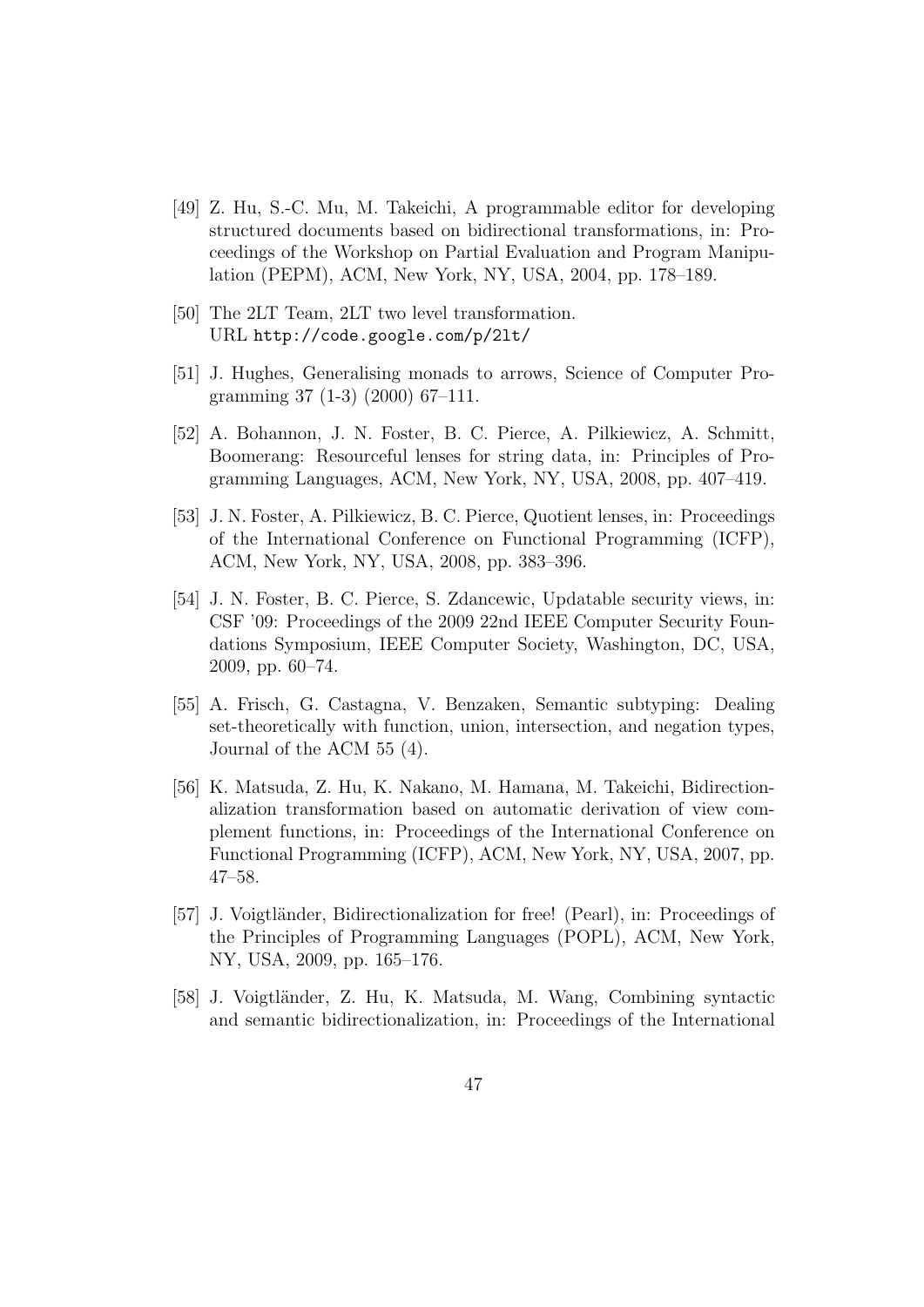Conference on Functional Programming (ICFP), ACM, New York, NY, USA, 2010, pp. 181–192.

- [59] S. Abramov, R. Glück, The universal resolving algorithm and its correctness: inverse computation in a functional language, Science of Computer Programming 43 (2-3) (2002) 193 – 229.
- [60] M. H. Sørensen, R. Gl¨uck, N. D. Jones, A positive supercompiler, Journal of Functional Programming 6 (6) (1996) 811–838.
- [61] E. Albert, G. Vidal, The narrowing-driven approach to functional logic program specialization, New Gen. Comput. 20 (2002) 3–26. URL http://portal.acm.org/citation.cfm?id=586507.586509
- [62] S. Abramov, R. Glück, Y. Klimov, An universal resolving algorithm for inverse computation of lazy languages, in: Proceedings of the 6th international Andrei Ershov memorial conference on Perspectives of systems informatics, PSI'06, Springer-Verlag, Berlin, Heidelberg, 2007, pp. 27– 40.

```
URL http://portal.acm.org/citation.cfm?id=1760700.1760708
```
- [63] K. Matsuda, S.-C. Mu, Z. Hu, M. Takeichi, A grammar-based approach to invertible programs, in: Proceedings of the European Symposium on Programming, 2010, pp. 448–467.
- [64] P. Wadler, Deforestation: transforming programs to eliminate trees, in: Proceedings of the Second European Symposium on Programming, North-Holland Publishing Co., Amsterdam, The Netherlands, The Netherlands, 1988, pp. 231–248. URL http://portal.acm.org/citation.cfm?id=80098.80104
- [65] M. Wang, J. Gibbons, K. Matsuda, Z. Hu, Gradual refinement: Blending pattern matching with data abstraction, in: C. Bolduc, J. Desharnais, B. Ktari (Eds.), Mathematics of Program Construction, Vol. 6120 of Lecture Notes in Computer Science, Springer Berlin / Heidelberg, 2010, pp. 397–426.
- [66] The GHC Team, Glasgow Haskell Compiler. URL http://www.haskell.org/ghc/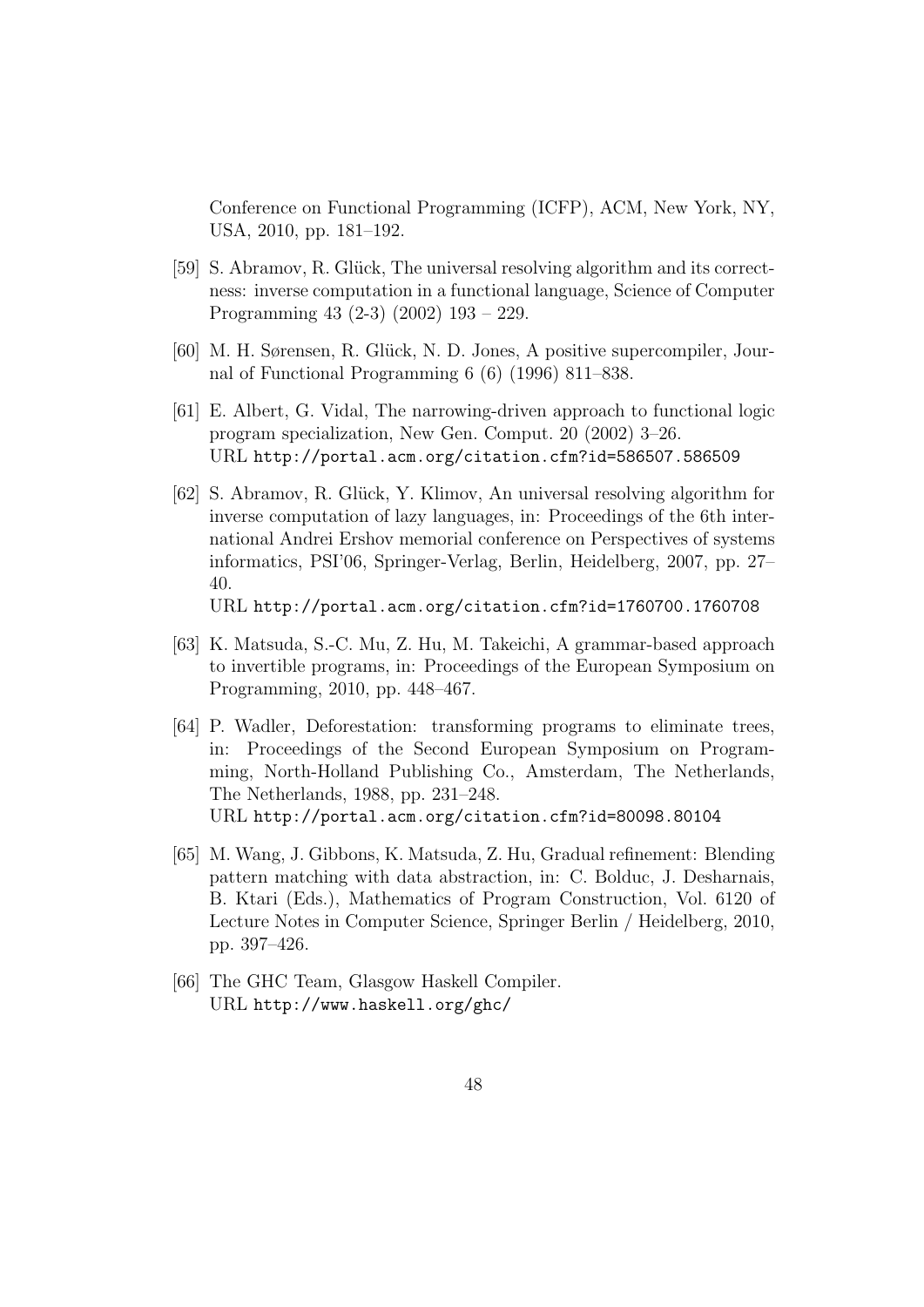[67] T. Sheard, S. Peyton Jones, Template metaprogramming for Haskell, in: M. M. T. Chakravarty (Ed.), Haskell Workshop, ACM Press, 2002, pp. 1–16.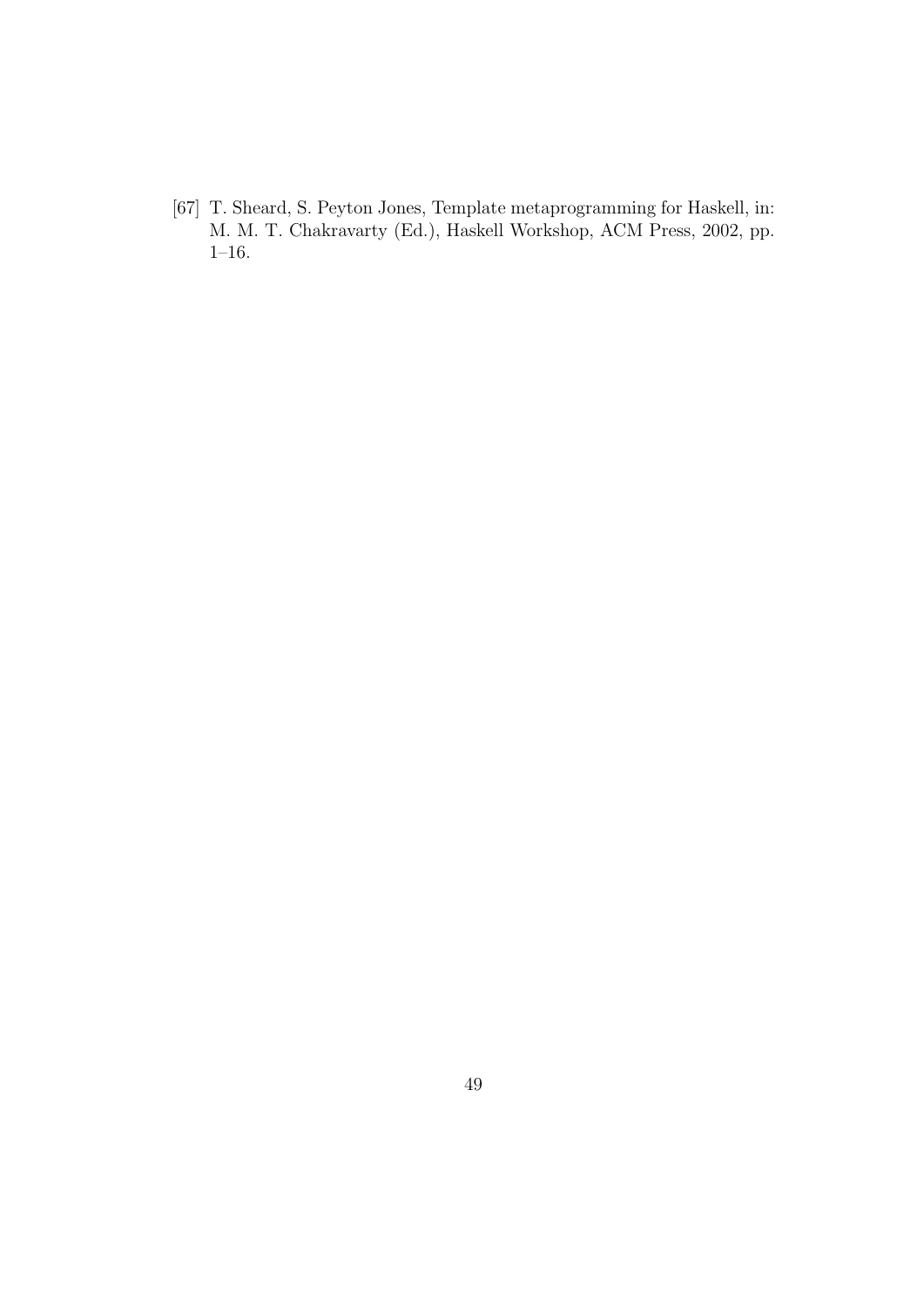#### **Appendix A. Prototype Implementation**

Our system is implemented as a preprocessor for the Glasgow Haskell Compiler, taking an input script and producing a Haskell program. The running example from the paper—of refactoring queues to use a non-list representation—can be fed to our system as a script structured as shown in Figure A.1. We deliberately use typewriter font rather than proper typesetting, because at the moment we see the input as a plain text script instead of a program in a rigorously defined extended language. Some familiarity with Haskell [2, 66] and Template Haskell [67] is required to understand the details of this section.

## *Appendix A.1. Invoking Our System*

The preprocessor can be applied from the command line as follows.

## ghci -F -pgmF refactor QueueDemo.hs

Here, refactor is the name of the executable file of our prototype implementation, and QueueDemo.hs the input script, structured as shown in Figure A.1. This invokes the interactive version of the Glasgow Haskell Compiler ghci, and loads the translated code.

## *Appendix A.2. The Input File*

As shown in Figure A.1, the input file consists mainly of three blocks, labelled view, abstract and concrete, specifying the intended refactoring; it also has some client code making use of the refactoring. In the following, we explain the various blocks in turn.

#### *Appendix A.2.1. The* view *Block*

The purpose of the view block, shown in Figure A.2, is to declare the abstract and concrete representations, and define the abstraction function. In the queue example, the abstract representation Queue a is implemented in terms of the concrete representation Qi a; the conversion between them is defined by rinv function abstraction. Note that the actual declarations of datatypes Queue and Qi are imported from separate modules Queue and QueueImpl, due to a restriction imposed by Template Haskell.

In the definition of abstraction, we use an ASCII encoding of standard rinv combinators: we write '<\*\*>' for *×*, '.' for *◦*, and '<||>' for ▽. We use Template Haskell to generate appropriate fold functions and constructor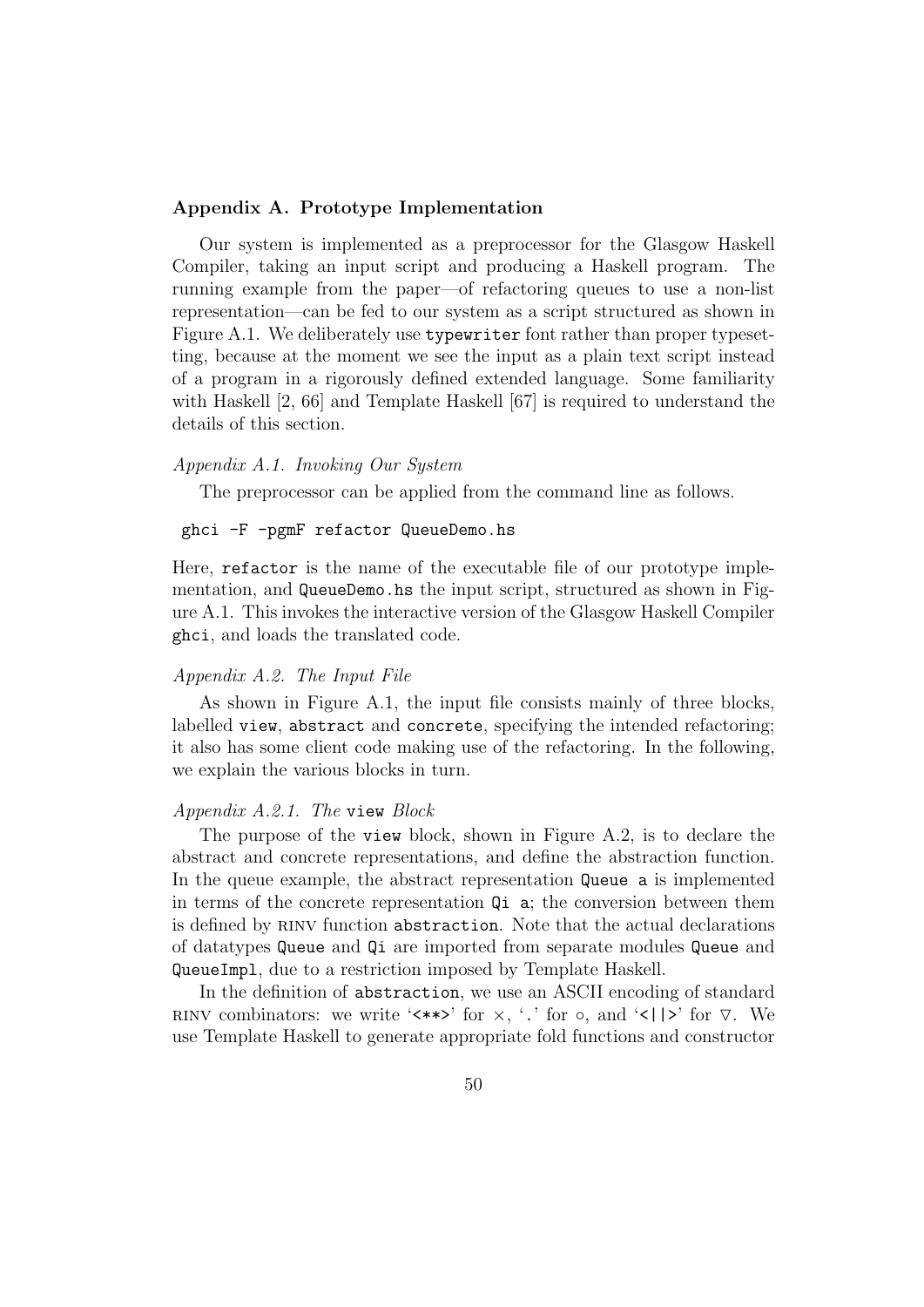```
{-# OPTIONS -XTemplateHaskell -XMultiParamTypeClasses #-}
import UpdatableViewStub
import Queue
import QueueImpl
view Qi a as Queue a by
  abstraction = \dotscompleteSets = ...
abstract
  ...
concrete
  ...
mapQueue = ...
play1 = ...
```
Figure A.1: An example input file: QueueDemo.hs

```
view Qi a as Queue a by
  abstraction = $(foldT'')Qi) (121 . app . (id <**> reverse))
      where 121 = $(foldT'')']) ($(totC'None) < ||>$(toC'Mone))
  completeSets _ = [\frac{\sqrt{q}}{q}], \frac{\sqrt{q}}{q} (namesT ''Queue)]
```
Figure A.2: An example input file: the view block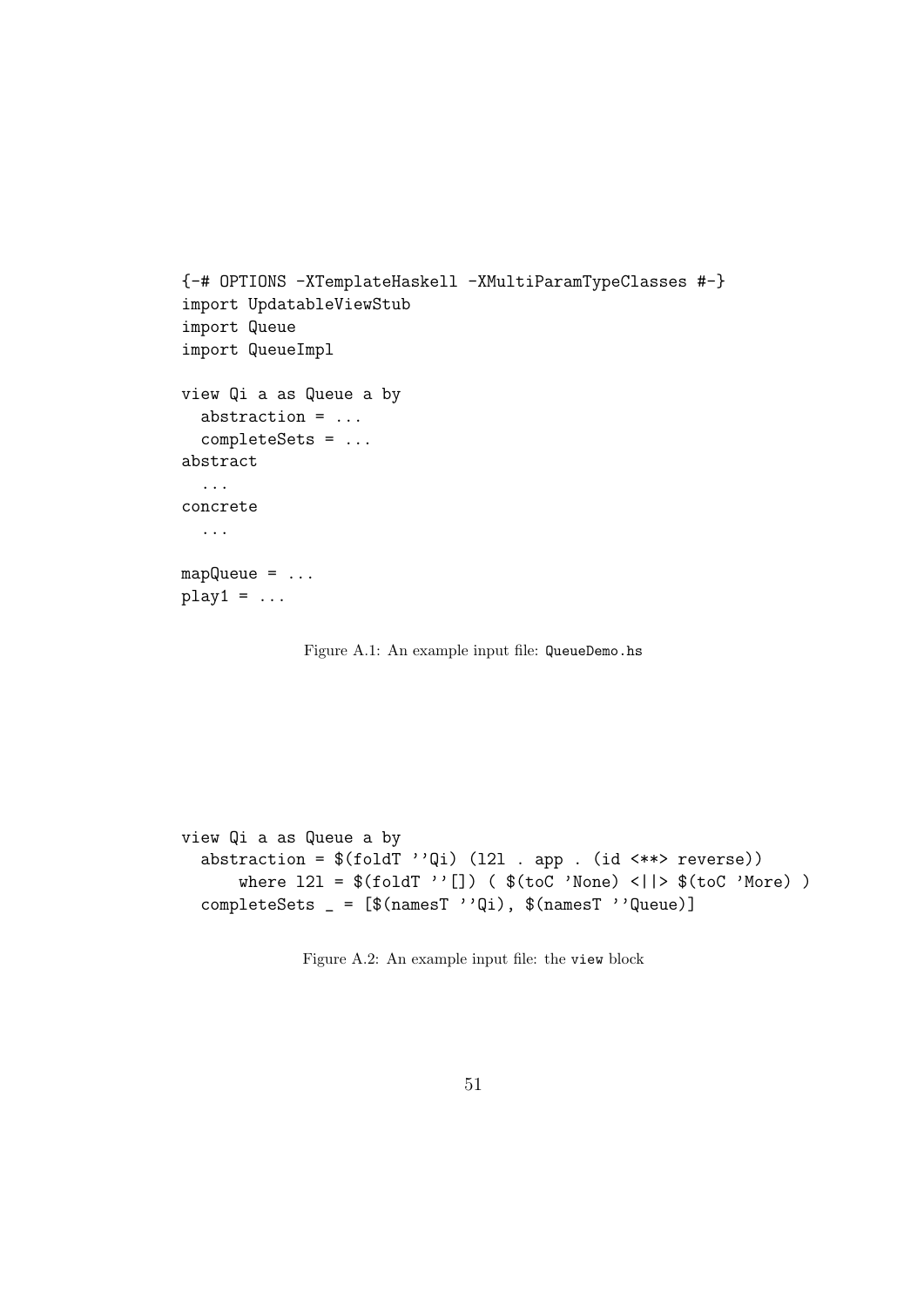functions for given datatypes. For example, foldT ''Qi generates the fold for type Qi, and toC 'None generates the constructor function for constructor None. Note that ''' refers to the *constructor* name and '''' refers to the *type* name; for example, '[] means the name of the data constructor [] while ''[] means the name of the type constructor [].

The view block also contains the definition of completeSets, which specifies the constructor grouping introduced with the new datatypes.

Our preprocessor translates the view block into a rinv program, as described in Appendix B; the surjectivity check described in Appendix C guarantees the validity of the generated program, which is done statically through Template Haskell.

#### *Appendix A.2.2. The* abstract *and* concrete *Blocks*

The abstract and concrete blocks, shown in Figure A.3, contain the definitions of library functions on the specification and implementation level respectively. The specifications are simply copied to the output, while conversions are inserted into the implementations.

Instead of explicitly using functors, as in Section 3, we overload the abstraction functions so that the Haskell type class mechanism will implicitly choose the appropriate instances. This is the reason for the type annotations of the library functions (no type inference or type checking is performed in the prototype). Another technical detail is that we group the  $\alpha/\alpha^{\circ}$  pair into a single function  $\texttt{toView}$ , so that  $\texttt{toView}$   $\texttt{f}$  is equivalent to  $\alpha \circ f \circ \alpha^{\circ}$ 

## *Appendix A.2.3. Refactoring Programs*

The view, abstract and concrete blocks prepare a refactoring system, which can be used to implement specifications. In the client code part of the example input file (shown in Figure A.4), play1 represents the  $play_{\text{prim}}$ function from Section 3.2. As explained in Section 3.3, *play*<sub>prim</sub> does not use the abstract representation at all; consequently, it is translated as if it were a library function. In Section 3.3 we explained how this absence of abstract representation can be inferred through type checking. As we perform no type checking in the prototype, such functions have to be annotated by their types and the libary functions they actually call.

Our system produces the code in Figure A.5 for play1. A new function play1 impl (*play*prim from Section 3.2) is the implementation of play1 using the concrete representation. Calls to play1 are then redirected to play1\_impl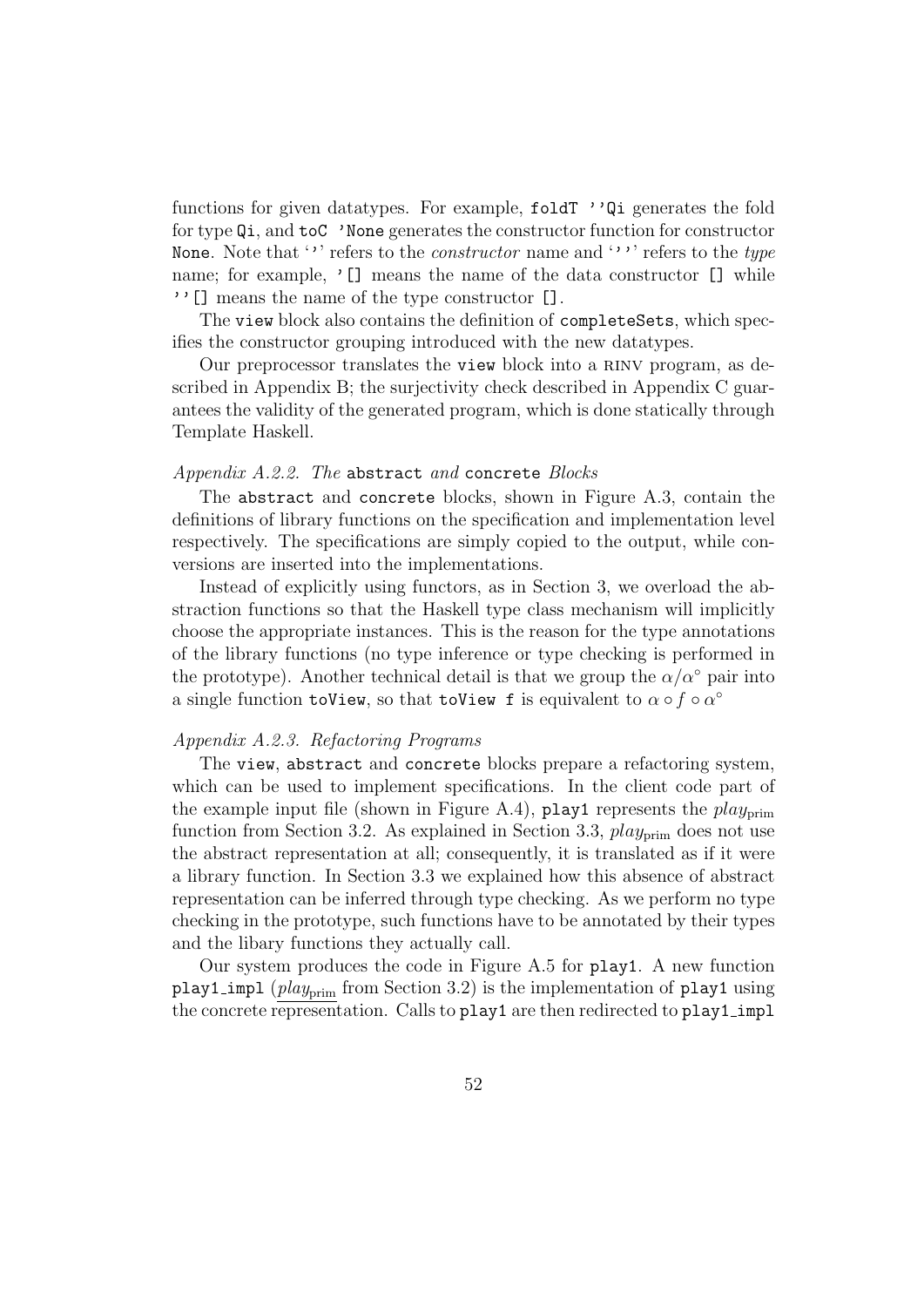```
abstract
 emptyQueue :: Queue a
 emptyQueue = None
 enQ :: a -> Queue a -> Queue a
 enQ = More
 deQ :: Queue a -> Queue a
 deQ (More _ x) = x
 first :: Queue a -> a
 first (More a ) = aconcrete
 emptyQueue :: Qi a
 emptyQueue = Qi [] []
 enQ :: a -> Qi a -> Qi a
 enQ a (Qi \times y) = Qi (azx) ydeQ :: Qi a -> Qi a
 deQ (Qi (a: x) y) = Qi x y
 deQ (Qi [] y) = deQ (Qi (reverse y) [])first :: Qi a -> a
 first (Qi (a:x) y) = afirst (Qi [] y) = first (Qi (reverse y) [])
```
Figure A.3: An example input file: the abstract and concrete blocks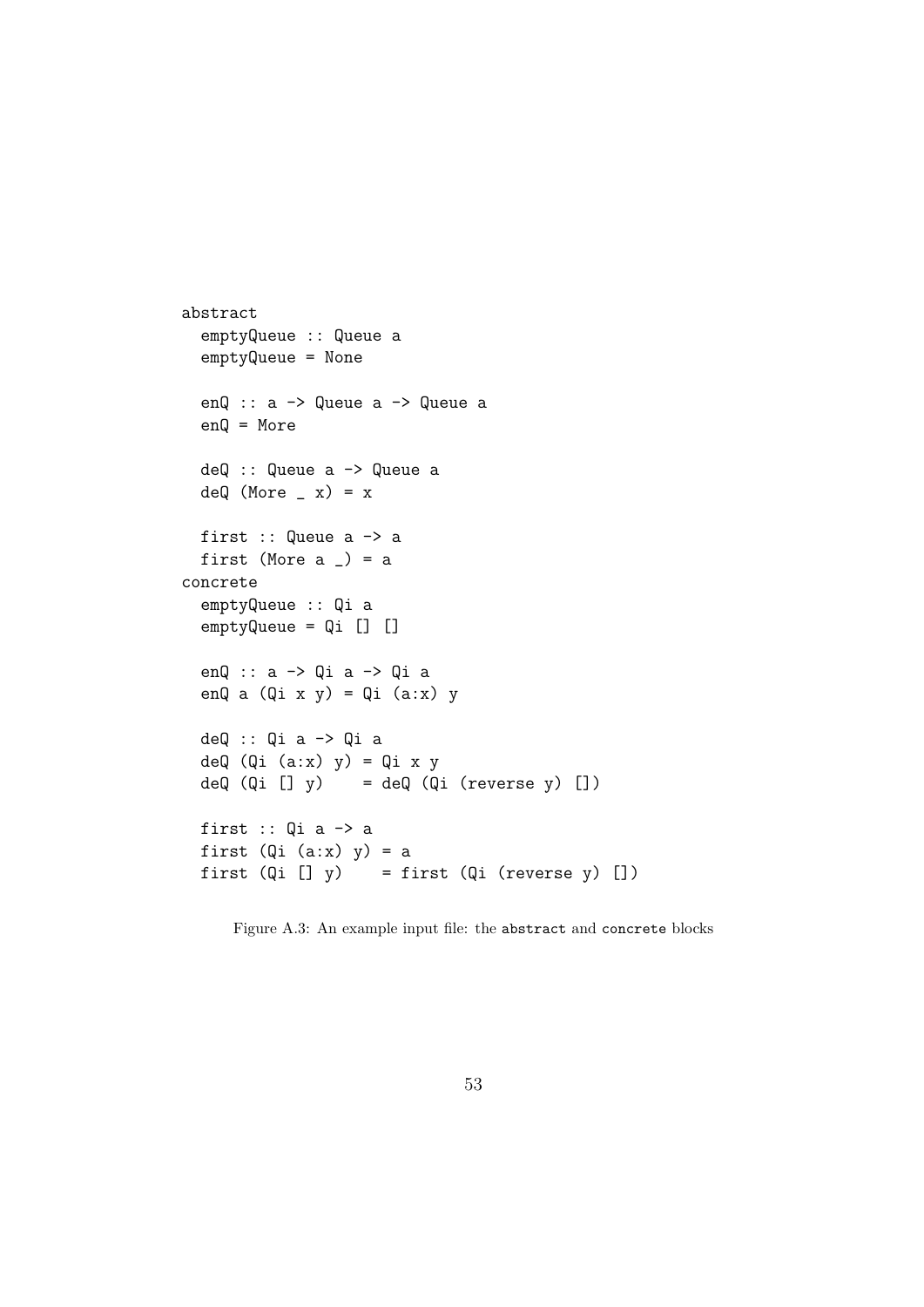```
mapQueue f None = None
mapQueue f (More a x) = More f (mapQueue f x){-@ IMPL Int -> Qi (IO ()) -> IO ()
     of Int -> Queue (IO ()) -> IO ()
   USING enQ first deQ @-}
play1 0 q = \text{first } qplay1 (n+1) q = do hd
                  play1 n (enQ hd tl)
   where hd = first qtl = deQ q
```
Figure A.4: An example input file: client code

after proper conversions. The mapQueue definition is not refactored—it is copied straight to the output.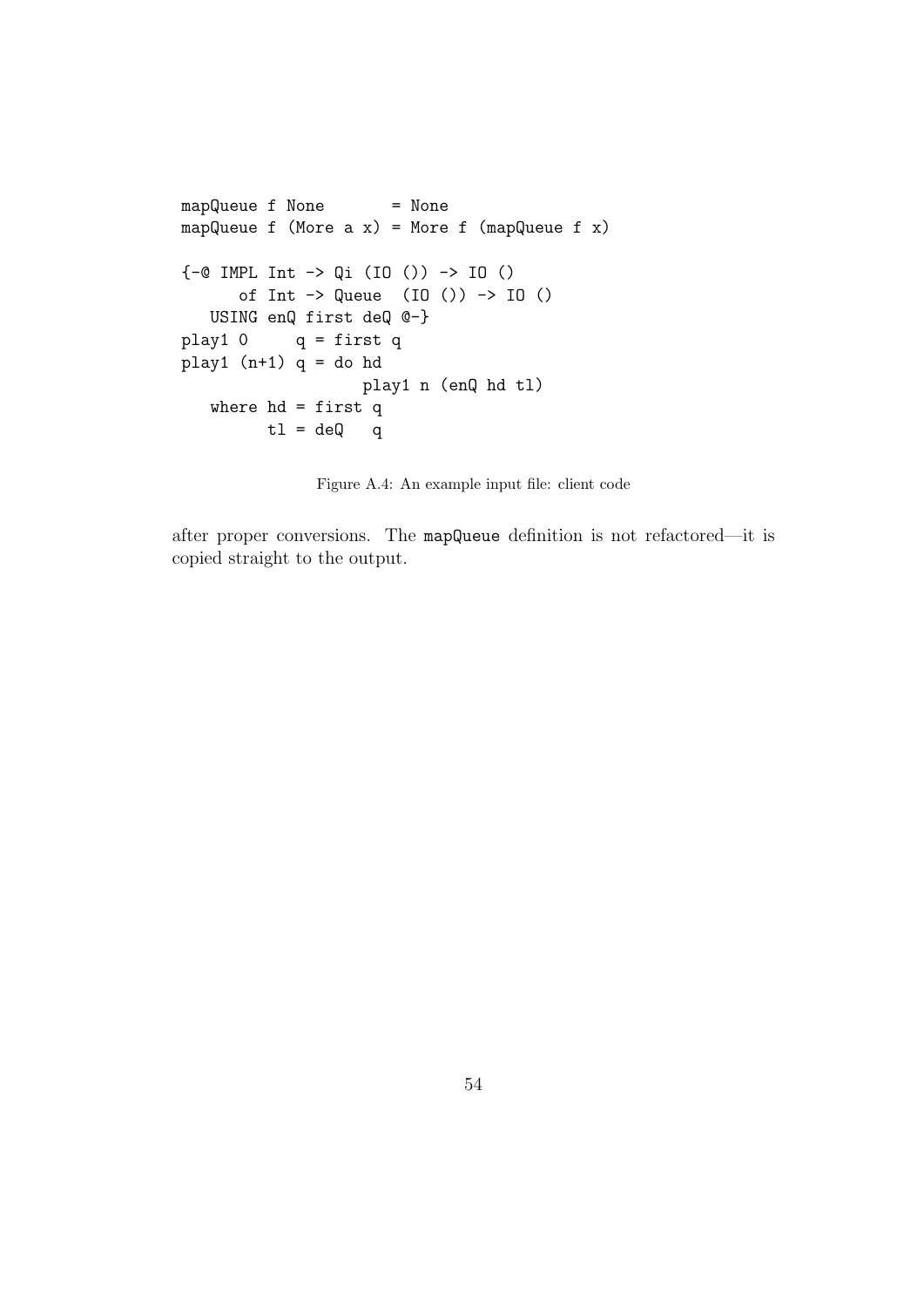```
play1_impl =
   let
       play1 0 q = first q
       play1 (n+1) q = do hd
                          play1 n (enQ hd tl)
          where hd = first qt1 = deQ q
   in play1
   where
       enQ = enQ_imp1first = first_impl
       deQ = deQ_iimpl
play1 = (toView :: (Int -> Qi (IO()) -> IO()) ->(int -> Queue (IO()) -> IO())play1_impl
```
Figure A.5: An example of refactored output

# **Appendix B. RINV Translation**

This section summarizes the translation of RINV to Haskell that was described in Section 4. In the clauses below, the use of *Maybe* monad for failure handling is made explicit. As we can see, the only interesting use of the *Maybe* type is in the implementation of *choice*, where the right operand is chosen when the execution of the left operand fails (i.e., returning *Nothing*). The remaining clauses are simply lifted into the *Maybe* monad.

 $\llbracket \cdot \rrbracket :: (a \leftrightarrows b) \rightarrow a \rightarrow Maybe \; b$  $\llbracket \cdot \rrbracket^{\circ}$  ::  $(a \leftrightarrows b) \rightarrow b \rightarrow$  *Maybe a* 

*Appendix B.1. Constructors*

 $nil :: () \leftrightarrows [a]$  $\lceil \lceil \text{nil} \rceil = \lambda() \rightarrow return \lceil \rceil$  $\overline{\parallel}nil\overline{\parallel}° = \lambda x \rightarrow \textbf{case} \ x \ \textbf{of} \ \{[] \rightarrow return \ (): \bot \rightarrow mfail \$  "Unmatched" }  $cons :: (a, [a]) \leftrightarrows [a]$  $\lceil \text{cons} \rceil = \lambda(x, xs) \rightarrow \text{return } (x: xs)$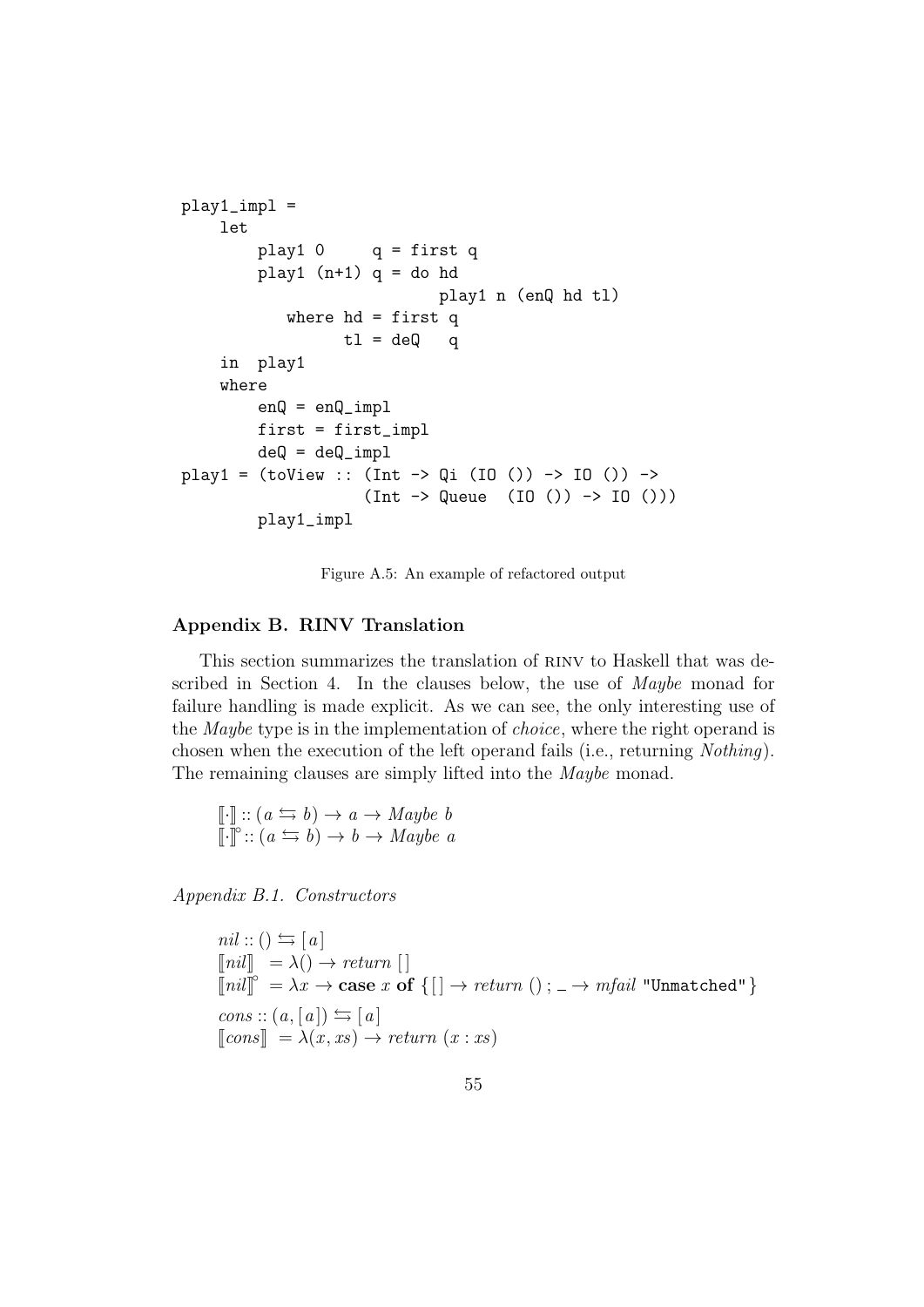$[cons]$ <sup> $\circ$ </sup> =  $\lambda$ *l*  $\rightarrow$  **case** *l* **of**  $\{x : xs \rightarrow return(x, xs) : \_\rightarrow mfail$  "Unmatched" $\}$  $snoc :: (a, [a]) \leftrightarrows [a]$  $\llbracket snoc \rrbracket = \lambda(x, xs) \rightarrow return (xs + \lceil x \rceil)$  $[\text{snoc}]^{\circ} = \lambda l \rightarrow \text{if } length \ l \geqslant 1 \text{ then } (last \ l, init \ l) \text{ else } mfail \$  "Unmatched" *wrap* ::  $a \leftrightharpoons a$  $\llbracket w \mid \text{map} \rrbracket = \lambda x \rightarrow \text{return } \llbracket x \rrbracket$  $[wmap]$ <sup> $\degree$ </sup> =  $\lambda$ *l*  $\rightarrow$  **case** *l* **of**  $\{[x] \rightarrow return x; \_\rightarrow \rightarrow mfail$  "Unmatched"}  $app::[a],[a]) \leftrightarrows [a]$  $[app] = \lambda(x, y) \rightarrow return(x + y)$  $\lceil \mathit{app} \rceil^{\circ} = \lambda \mathit{xs} \rightarrow \mathit{return} \ (\mathit{splitAt} \ ((\mathit{length} \ \mathit{xs} + 1) \ \mathit{`div} \ \mathit{`2}) \ \mathit{xs})$ 

*Appendix B.2. Primitives*

*id* ::  $a \nightharpoonup a$  $\lceil id \rceil = return$  $\llbracket id \rrbracket^{\circ} = return$  $\text{assoc } r: ((a, b), c)) \leftrightarrows (a, (b, c))$  $[lassocr] = \lambda((a, b), c) \rightarrow return(a, (b, c))$  $[assocr]$ <sup> $\circ$ </sup> =  $[assocl]$  $assocl :: (a, (b, c)) \leftrightarrows ((a, b), c)$  $[lassoc1] = \lambda(a, (b, c)) \rightarrow return ((a, b), c)$  $[$ *assocl*] $]$ <sup> $\circ$ </sup> =  $[$ *assocr*]  $swap :: (a, b) \leftrightarrows (b, a)$  $\llbracket \textit{swap} \rrbracket = \lambda(a, b) \rightarrow \textit{return } (b, a)$  $[[swap]^\circ = [[swap]]$  $fst :: (a \rightarrow b) \rightarrow (a, b) \leftrightarrows a$  $[$ *fst* $]$   $= \lambda g \rightarrow$  *return*  $\circ$  *fst*  $[$ *fst* $]^\circ$  =  $\lambda q \rightarrow \lambda x \rightarrow return(x, q, x)$  $snd :: (b \rightarrow a) \rightarrow (a, b) \leftrightarrows b$  $[[snd] = \lambda q \rightarrow return \circ snd$  $[\text{Snd}]^{\circ} = \lambda q \rightarrow \lambda x \rightarrow return (q x, x)$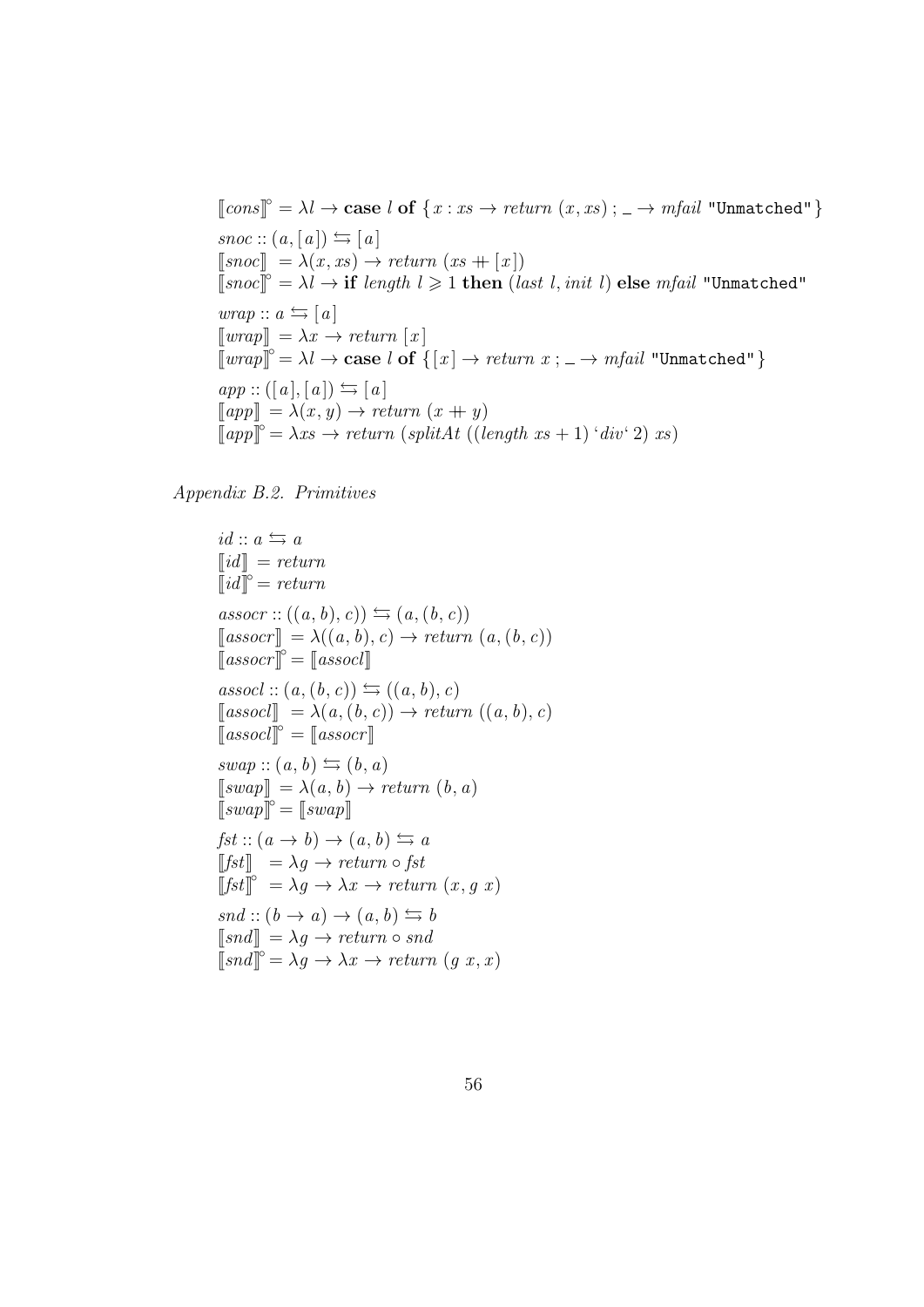*Appendix B.3. Combinators*

 $( \circ ) :: (b \leftrightarrows c) \rightarrow (a \leftrightarrows b) \rightarrow (a \leftrightarrows c)$  $[f \circ g] = \lambda x \to [f] x \mathbf{\gg} [g]$  $[f \circ g]^{\circ} = \lambda z \rightarrow [g]^{\circ} z \gg [f]^{\circ}$  $(\times) :: (a \leftrightarrows b) \rightarrow (c \leftrightarrows d) \rightarrow ((a, c) \leftrightarrows (b, d))$  $[[f \times g]] = \lambda(w, x) \rightarrow liftM2$  (, ) ( $[[f]]w$ ) ( $[[g]]x$ )  $[f \times g] \circlearrowright = \lambda(y, z) \rightarrow \text{liftM2}$  (, ) ( $[f] \circ y$ ) ( $[g] \circ z$ )  $(\nabla) :: (a \leftrightarrows c) \rightarrow (b \leftrightarrows c) \rightarrow (Either \ a \ b \leftrightarrows c)$  $[f \triangledown g] = \lambda x \rightarrow \text{case } x \text{ of } \{ \text{Left } a \rightarrow \llbracket f \rrbracket \} \{ a \mathrel{;} Right \{ b \rightarrow \llbracket g \rrbracket \} \{ a \}$  $[f \nabla g] \circ \negthinspace \circ \negthinspace \circ \negthinspace \circ \negthinspace \circ \negthinspace \circ \negthinspace \circ \negthinspace \circ \negthinspace \circ \negthinspace \circ \negthinspace \circ \negthinspace \circ \negthinspace \circ \negthinspace \circ \negthinspace \circ \negthinspace \circ \negthinspace \circ \negthinspace \circ \negthinspace \circ \negthinspace \circ \negthinspace \circ \negthinspace \circ \negthinspace \circ \negthinspace \circ \negthinspace \circ \negthinspace \circ \negthinspace \circ \negthinspace \circ \negthinspace \circ \negthinspace \circ \negthinspace \circ \negthinspace \circ \negthinspace \circ \negthinspace \circ \negthinspace \circ \negthinspace \circ \$ where *choice*  $(Just x)$  =  $Just x$  $choice =$  (*Just x*) = *Just x*  $choice =$   $= Not thing$  $fold_{List} :: (Either ( ) ( a, b) \leftrightarrows b ) \rightarrow [a] \leftrightarrows b$  $[[fold_{List} f]] = fold M_{List} [f]]$ [[*foldList f* ]]*◦* = *unfoldMList* [[*f* ]]*◦*  $f \text{old} M_{List} :: (Either\ ()\ (a, b) \rightarrow \text{Maybe}\ b) \rightarrow [a] \rightarrow \text{Maybe}\ b$  $f \text{old} M_{List} f [] = f (Left ())$ *foldM*<sub>*List</sub>*  $f(a : x) = f \circ b dM$ <sub>*List*</sub>  $f(x) \geq \lambda r \rightarrow f (Right(a, r))$ </sub>  $unfoldM_{List} :: (b \rightarrow Maybe (Either ()(a, b))) \rightarrow b \rightarrow Maybe [a]$  $unfoldM<sub>List</sub> f b =$  $f \not\rightarrow \infty$   $\lambda r \rightarrow \text{case } r \text{ of }$  $Left() \rightarrow return []$ *Right*  $(a, b) \rightarrow \text{unfold}M_{List} f b \gg \lambda x \rightarrow \text{return } (a : x)$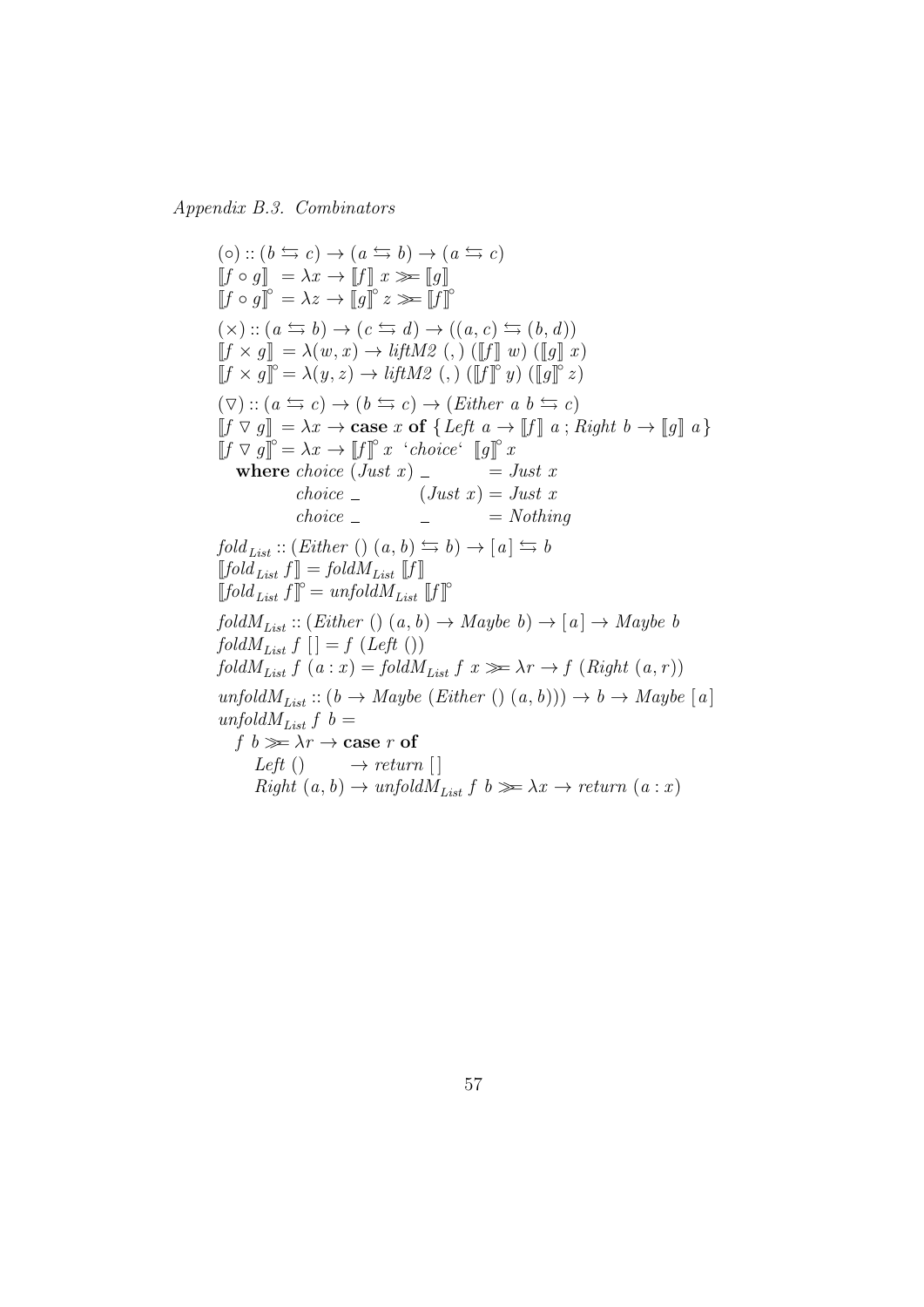## **Appendix C. Pseudocode for Surjectivity Check**

This section describes the algorithm for the surjectivity check in rinv. Function *checkSurj* checks whether a constructor or a set of constructors (collected from operands of  $\nabla$ ) 'covers' a complete constructor set. In the case of  $\nabla$ , when the two operands 'cover' a complete constructor set, we do not require them individually to be surjective. However, we still need to make sure that compositions with the operands are properly constructed (i.e., only surjective functions on the right of a composition). This is the reason for invoking *checkComp*, which in turn relies on *checkSurj* for checking the surjectivity of its component. One property of the two functions is that *checkSurj x* implies *checkComp x* .

|                                                                           | $checkSurj (constructor) = isComplete \ constructor \ complete Sets$                                                                          |
|---------------------------------------------------------------------------|-----------------------------------------------------------------------------------------------------------------------------------------------|
| $checkSurj$ (primitive)                                                   | $= True$                                                                                                                                      |
| checkSurj $(f \nabla g)$                                                  | $= (isComplete (f \triangledown g) completeSets \triangledown$<br>checkSurj $f \vee$ checkSurj $g \wedge$<br>$checkComp f \wedge checkComp g$ |
| checkSurj $(f \circ g)$<br>checkSurj $(f \times g)$<br>checkSurj (fold f) | $= checkSurj f \wedge checkSurj g$<br>$= checkSurj f \wedge checkSurj g$<br>$=$ checkSurj f                                                   |

| $checkComp (constructor) = True$  |                                    |
|-----------------------------------|------------------------------------|
| $checkComp$ (primitive)           | $= True$                           |
| $checkComp$ $(f \triangledown q)$ | $= checkComp f \wedge checkComp q$ |
| $checkComp(f \circ q)$            | $= checkComp f \wedge checkSurj g$ |
| $checkComp(f \times g)$           | $= checkComp f \wedge checkComp g$ |
| checkComp~(fold~f)                | $= checkComp f$                    |

In the above, *isComplete f cs* checks whether the constructors provided by *f* cover one of the constructor sets in *cs*. We implement sets as lists, but still use the set notations for presentation. When constructors are paired into tuples, the behaviour of *isComplete* is slightly more complicated, as we need to compute the cartesian products of the constructor sets.

*isComplete f cs* =  $\langle \textit{any} \rangle$  ( $\lambda s \rightarrow s \subseteq (\textit{flatten} \space f)$ )  $\textit{completeTuples}$ **where**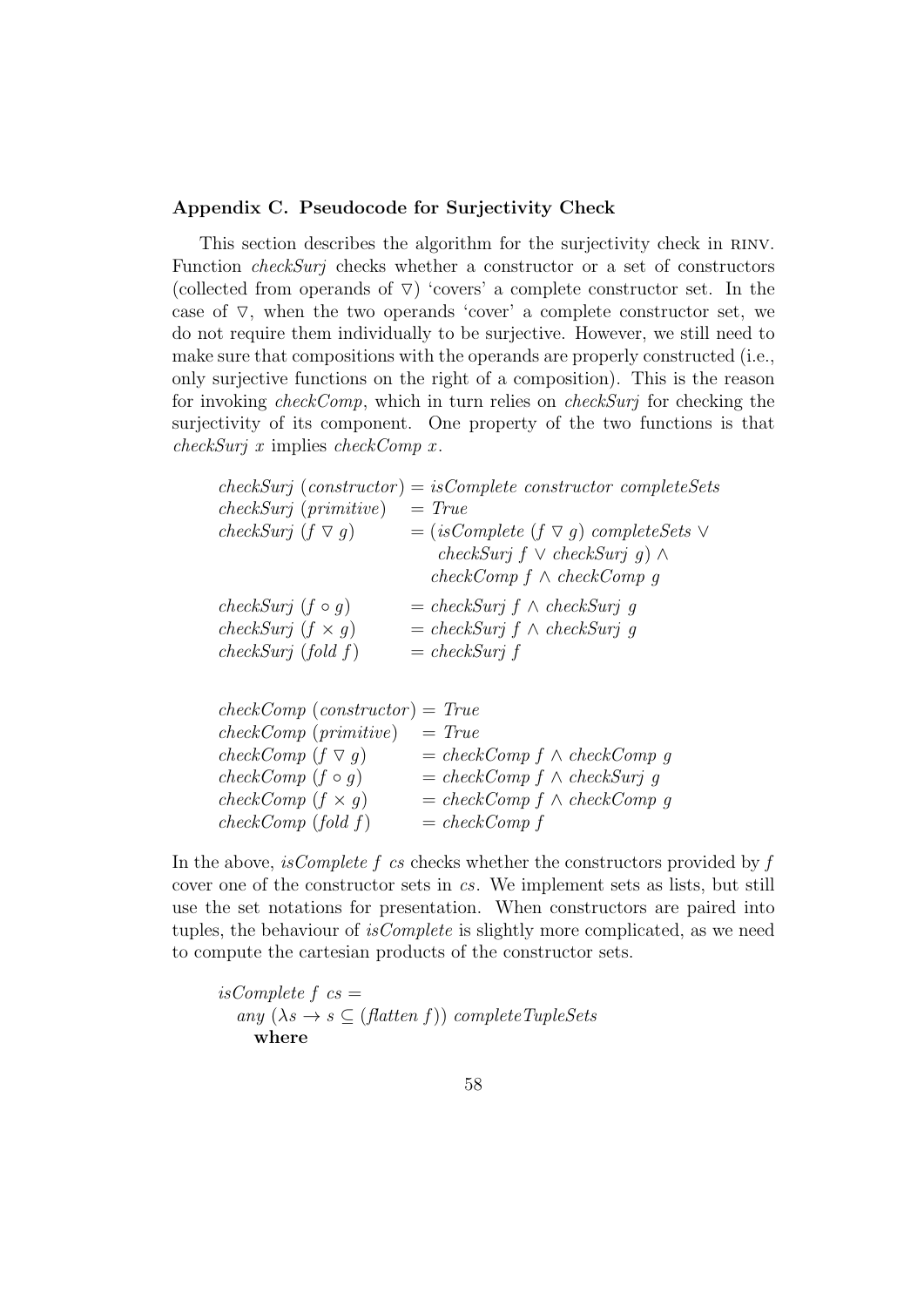$$
dim = length \$ (flatten f)!! 0
$$
  
completeTuplesets  

$$
= foldNat (\lambda r \rightarrow \{\{a:b \mid a \leftarrow c, b \leftarrow d\} \mid c \leftarrow cs, d \leftarrow r\})
$$
  

$$
\{\{\mid\}\}
$$
  
dom  
foldNat s n 0 = n  
foldNat s n k = s (foldNat s n (k - 1))

In the above, *completeTupleSets* is the pairwise cartesian products of the elements in *cs* up to a given dimension. For example, given a set of sets of constructors

$$
\{\{ \, nil, cons \}, \{ \, nil, snoc \}, \{ \, nil, wrap, app \} \}
$$

a *completeTupleSets* with dimension 2 is

$$
\{ \{ [nil, nil], [nil, cons], [cons, nil], [cons, cons] \},\
$$

$$
\{ [nil, nil], [nil, snoc], [cons, nil], [cons, snoc] \},\
$$

$$
\{ [nil, nil], [nil, wrap], [nil, app], [cons, nil], [cons, wrap], [cons, app] \},\
$$

The dimension represents the number of elements in a possibly nested tuple, for which we flatten nested tuples into lists.

|                        | $\text{flatten } (constructor) = \{ [ constructor] \}$                |
|------------------------|-----------------------------------------------------------------------|
| flatten $(f \nabla q)$ | $=$ flatten f $\cup$ flatten q                                        |
| flatten $(f \times g)$ | $=\{ nf + ng \mid nf \leftarrow flatten f, ng \leftarrow flatten g\}$ |
| flatten $(f \circ g)$  | $=$ flatten f                                                         |
| $f$ <i>latten</i> $=$  | $= \{   \}$ -- primitive functions are ignored                        |

The nesting of  $\times$  increases the length of individual elements (dimension) in a complete set, whereas the nesting of  $\nabla$  increases the size of the complete sets. For example, we have the following executions

```
flatten (nil \times cons) = \{ [nil, cons] \}flatten (nil \vee cons) = \{ [nil], [cons] \}
```
and